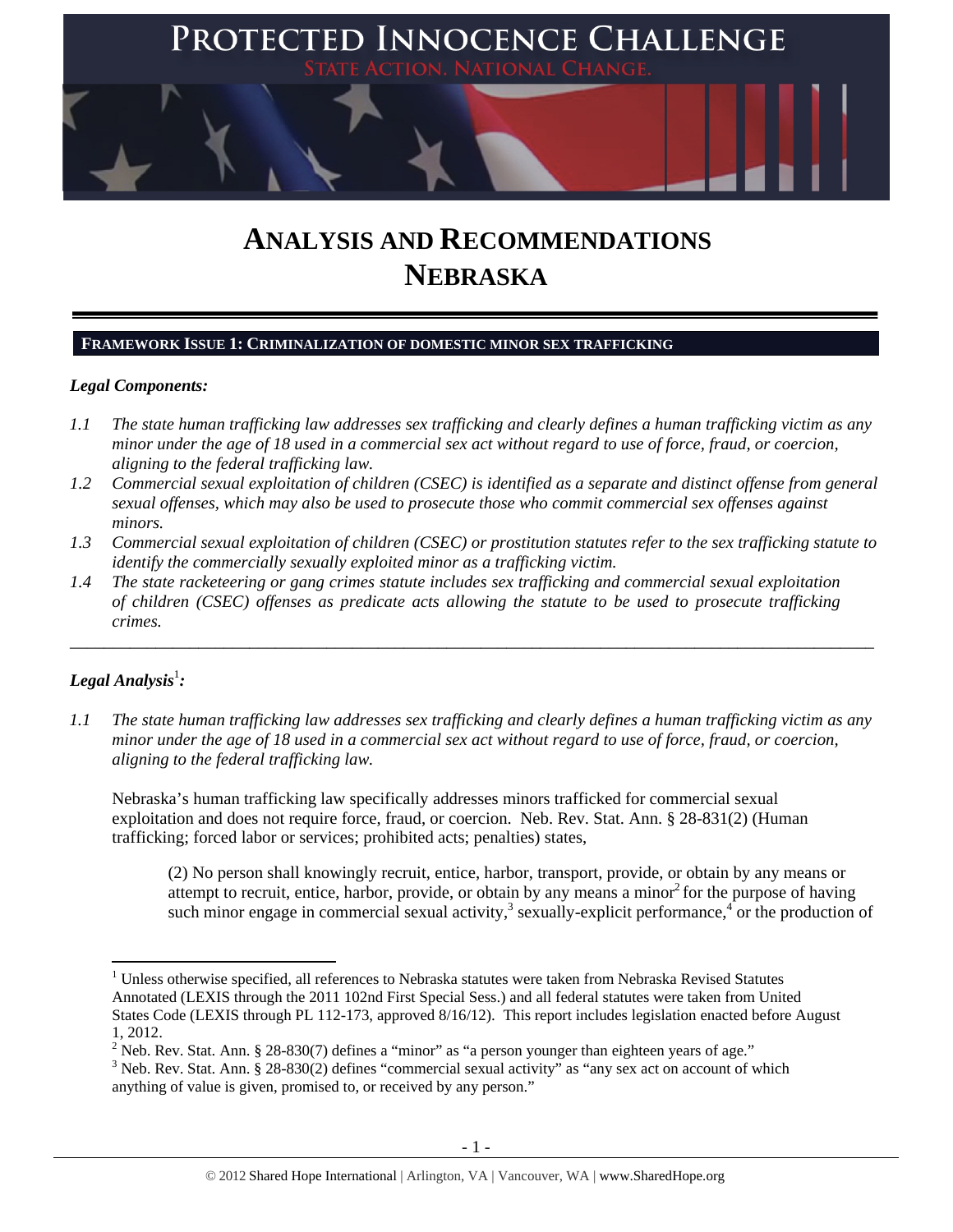pornography, or to cause or attempt to cause a minor to engage in commercial sexual activity, sexuallyexplicit performance, or the production of pornography. A person who violates this subsection shall be punished as follows:

(a) In cases in which the actor<sup>5</sup> uses overt force or the threat of force, the actor is guilty of a Class II felony;

(b) In cases in which the victim has not attained the age of fifteen years and the actor does not use overt force or the threat of force, the actor is guilty of a Class II felony; or

(c) In cases involving a victim between the ages of fifteen and eighteen years, and the actor does not use overt force or threat of force, the actor is guilty of a Class III felony.

A Class II felony is punishable by imprisonment for 3–50 years, while Class III felonies are punishable by imprisonment for 1–20 years, a fine not to exceed \$25,000, or both.<sup>6</sup> Neb. Rev. Stat. Ann. § 28- $105(1)$ .

*1.2 Commercial sexual exploitation of children (CSEC) is identified as a separate and distinct offense from general sexual offenses, which may also be used to prosecute those who commit commercial sex offenses against minors.* 

Nebraska has several statutes specifically criminalizing CSEC, including the following:

1. Neb. Rev. Stat. Ann.  $\S 28-707^7$  (Child abuse; privileges not available; penalties) states,

(1) A person commits child abuse if he or she knowingly, intentionally, or negligently causes or permits a minor child to be:

(d) Placed in a situation to be sexually exploited by allowing, encouraging, or forcing such minor child to solicit for or engage in prostitution, debauchery, public indecency, or obscene or pornographic photography, films, or depictions . . .

. . . .

(1) Whoever has been twice convicted of a crime, sentenced, and committed to prison, in this or any other state or by the United States or once in this state and once at least in any other state or by the United States, for terms of not less than one year each shall, upon conviction of a felony committed in this state, be deemed to be a habitual criminal and shall be punished by imprisonment in a Department of Correctional Services adult correctional facility for a mandatory minimum term of ten years and a maximum term of not more than sixty years, except that:

(a) If the felony committed is in violation of . . . 28-313 [Kidnapping; penalties], . . . 28-319.01 [Sexual assault of a child; first degree; penalty], . . . and at least one of the habitual criminal's prior felony convictions was for a violation of one of the sections listed in this subdivision or of a similar statute in another state or of the United States, the mandatory minimum term shall be twenty-five years and the maximum term not more than sixty years;

<sup>. . . .</sup>  . . . .

 <sup>4</sup> Neb. Rev. Stat. Ann. § 28-830(10) defines "sexually-explicit performance" as "a live or public play, dance, show, or other exhibition intended to arouse or gratify sexual desire or to appeal to prurient interests."

 $<sup>5</sup>$  Neb. Rev. Stat. Ann. § 28-830(1) defines an "actor" as "a person who solicits, procures, or supervises the services</sup> or labor of another person."

<sup>&</sup>lt;sup>6</sup> Heightened penalties under Neb. Rev. Stat. Ann. § 29-2221(Habitual criminal; defined; procedure for determination; hearing; penalties; effect of pardon) may apply. Neb. Rev. Stat. Ann. § 29-2221(1) states,

There and elsewhere in this report that § 28-707 is quoted or cited, it has been updated to reflect the amendments added by the passage of Legislative Bill 799. L.B. 799, 102nd Leg. Assemb. Second Sess. (Neb. 2012) (effective July 1, 2012).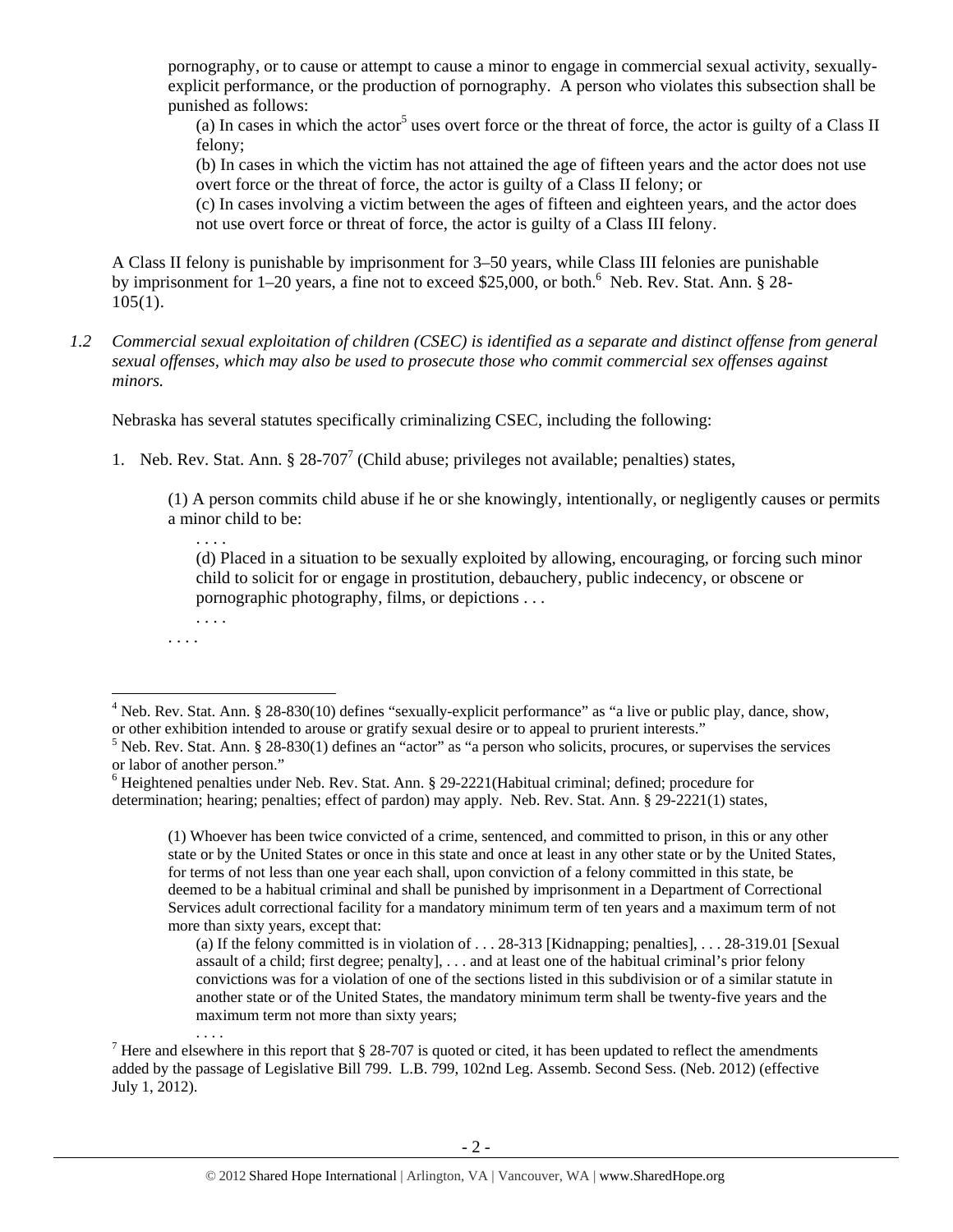(3) Child abuse is a Class I misdemeanor if the offense is committed negligently and does not result in serious bodily injury as defined in section  $28-109<sup>8</sup>$  or death.

(4) Child abuse is a Class IIIA felony if the offense is committed knowingly and intentionally and does not result in serious bodily injury as defined in section 28-109 or death.

(5) Child abuse is a Class IIIA felony if the offense is committed negligently<sup>9</sup> and results in serious bodily injury as defined in section 28-109.

(6) Child abuse is a Class III felony if the offense is committed negligently and results in the death of such child.

(7) Child abuse is a Class II felony if the offense is committed knowingly and intentionally and results in serious bodily injury as defined in such section.

(8) Child abuse is a Class IB felony if the offense is committed knowingly and intentionally and results in the death of such child.

(9) For purposes of this section, negligently refers to criminal negligence and means that a person knew or should have known of the danger involved and acted recklessly, as defined in section 28-109, with respect to the safety or health of the minor child.

Pursuant to Neb. Rev. Stat. Ann. § 28-106(1), a Class I misdemeanor is punishable by imprisonment up to 1 year, a fine not to exceed \$1,000, or both. A Class IIIA felony is punishable by imprisonment up to 5 years, a fine not to exceed \$10,000, or both; a Class II felony is punishable by imprisonment for 1–50 years; and a Class IB felony is punishable by imprisonment for 20 years to life. Neb. Rev. Stat. Ann. § 28-105(1).

2. Neb. Rev. Stat. Ann. § 28-1463.03 (Visual depiction of sexually explicit conduct; prohibited acts; affirmative defense) states,

 (3) It shall be unlawful for a person to knowingly employ, force, authorize, induce, or otherwise cause a child to engage in any visual depiction of sexually explicit conduct<sup>10</sup> which has a child<sup>11</sup> as one of its participants or portrayed observers.

(4) It shall be unlawful for a parent, stepparent, legal guardian, or any person with custody and control of a child, knowing the content thereof, to consent to such child engaging in any visual depiction of sexually explicit conduct which has a child as one of its participants or portrayed observers. . . . .

A conviction under this statute by a person 18 years of age or younger is punishable as a Class III felony by imprisonment for 1–20 years, a fine not to exceed \$25,000, or both, while a violation by a person 19 years of age or older is a Class ID felony<sup>12</sup> punishable by imprisonment for 3–50 years. Neb. Rev. Stat. Ann. §§ 28-1463.04(1), (2), 28-105(1). A conviction under this statute is punishable as a Class IC felony<sup>13</sup> by

According to Neb. Rev. Stat. Ann. § 28-105(1) Class IC and ID felonies are subject to mandatory minimum sentences of 5 and 3 years, respectively. Pursuant to Neb. Rev. Stat. Ann. § 28-105(4), "A person convicted of a felony for which a mandatory minimum sentence is prescribed shall not be eligible for probation." 13 *See supra* note 12.

 $8$  Neb. Rev. Stat. Ann.  $8$  28-109(20) (Terms, defined) defines "serious bodily injury" as "bodily injury which involves a substantial risk of death, or which involves substantial risk of serious permanent disfigurement, or protracted loss or impairment of the function of any part or organ of the body."

 $\frac{1}{9}$  Neb. Rev. Stat. Ann. § 28-707(9) defines "negligently" as referring to "criminal negligence and means that a person knew or should have known of the danger involved and acted recklessly, as defined in section 28-109, with respect to the safety or health of the minor child." 10 Neb. Rev. Stat. Ann. § 28-1463.02(5) (Terms, defined) defines "sexually explicit conduct" as

<sup>(</sup>a) Real or simulated intercourse, whether genital-genital, oral-genital, anal-genital, or oral-anal between persons of the same or opposite sex or between a human and an animal or with an artificial genital; (b) real or simulated masturbation; (c) real or simulated sadomasochistic abuse; (d) erotic fondling; (e) erotic nudity; or (f) real or simulated defecation or

<sup>&</sup>lt;sup>11</sup> Neb. Rev. Stat. Ann. § 28-1463.02(1) (Terms, defined) defines "child" as "in the case of a participant, . . . any person under the age of eighteen years and, in the case of a portrayed observer, . . . any person unde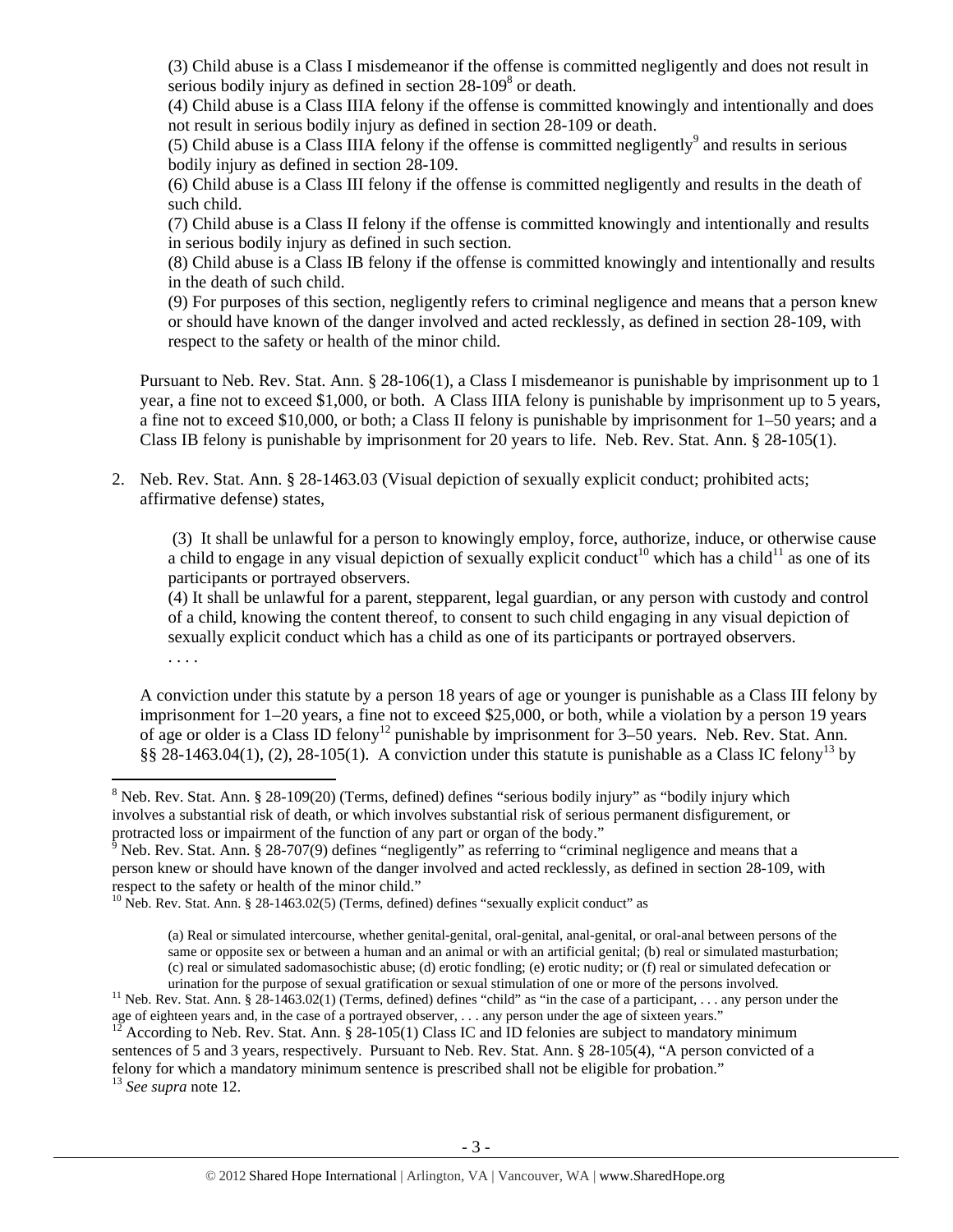imprisonment for 5–50 years, however, if a person has a prior conviction under this statute or a number of other specific statutes.<sup>14</sup> Neb. Rev. Stat. Ann. §§ 28-1463.04(3), 28-105(1).

3. Neb. Rev. Stat. Ann.  $\S 28-802(2)$  (Pandering)<sup>15</sup> states,

(1) A person commits pandering if such person:

(a) Entices another person to become a prostitute; or

(b) Procures or harbors therein an inmate for a house of prostitution or for any place where prostitution is practiced or allowed; or

(c) Inveigles, entices, persuades, encourages, or procures any person to come into or leave this state for the purpose of prostitution or debauchery; or

(d) Receives or gives or agrees to receive or give any money or other thing of value for procuring or attempting to procure any person to become a prostitute or commit an act of prostitution or come into this state or leave this state for the purpose of prostitution or debauchery.

(2) Pandering is a Class IV felony for a first offense, unless the person being enticed, procured, harbored, or otherwise persuaded to become a prostitute in violation of this section is under the age of eighteen years, in which case pandering is a Class III felony for a first offense. Pandering is a Class III felony for a second or subsequent offense.

A Class IV felony is punishable by imprisonment up to 5 years, a fine not to exceed \$10,000, or both. Neb. Rev. Stat. Ann. § 28-105(1). A Class III felony is punishable by imprisonment for 1–20 years, a fine not to exceed \$25,000, or both. Neb. Rev. Stat. Ann. § 28-105(1).

Several other laws, while not expressly commercial in nature, may also be applicable in cases involving the commercial sexual exploitation of a child. Some of those statutes are as follows:

1. Neb. Rev. Stat. Ann. § 28-805(1)(a) (Debauching a minor; penalty) <sup>16</sup> states, "(1) Any person not a minor commits the offense of debauching a minor if he or she shall debauch or deprave the morals of any boy or girl under the age of seventeen years by: (a) Lewdly inducing such boy or girl carnally to know any other person."<sup>17</sup> A conviction under Neb. Rev. Stat. Ann. § 28-805(1) is punishable as a Class I misdemeanor by imprisonment up to 1 year, a fine not to exceed \$1,000, or both. Neb. Rev. Stat. Ann. §§ 28-805(2), 28- 106(1).

<sup>&</sup>lt;sup>14</sup> Pursuant to Neb. Rev. Stat. Ann.  $\S$  28-1463.04(3),

Any person who violates section 28-1463.03 and has previously been convicted of a violation of section 28-1463.03 or section 28-308 [Assault in the first degree], 28-309 [Assault in the second degree], 28-310 [Strangulation], 28-311 [Criminal child enticement], 28-313 [Kidnapping], 28-314 [False imprisonment in the first degree], 28-315 [False imprisonment in the second degree], 28-319 [Sexual assault; first degree], 28-319.01 [Sexual assault on a child; first degree], 28-320.01 [Sexual assault on a child; second or third degree], 28-813 [Obscene literature or material; prepares; distributes; promotes; penalty], 28-833 [Enticement by electronic communication device; penalty], or 28-1463.05 [Visual depiction of sexually explicit acts related to possession; violation; penalty] or subsection (1) or (2) of section 28-320 [Sexual

assault; second or third degree; penalty] shall be guilty of a Class IC felony for each offense.<br><sup>15</sup> Here and elsewhere in this report that § 28-802 is quoted or cited, it has been updated to reflect the amendments added by the passage of Legislative Bill 1145. L.B. 1145, 102 Leg. Assemb., Second Sess. (Neb. 2012) (effective July 1, 2012).

 $16$  This statute clearly implicates adults who solicit minors under the age of 17 to visit a house of prostitution for the purpose of the minor engaging in sexual penetration with a prostitute, but it is not clear whether this statute also implicates adult buyers or traffickers who solicit a minor under the age of 17 to enter a house of prostitution for purposes of engaging in sexual penetration with a buyer. Therefore, because it is possible that a violation of this statute may involve a commercial transaction, it has been listed as a CSEC offense.

<sup>&</sup>lt;sup>17</sup> See State v. Parmer, 313 N.W.2d 237, 240 (Neb. 1981) ("We therefore construe 'any other person' to mean any person other than the victim.").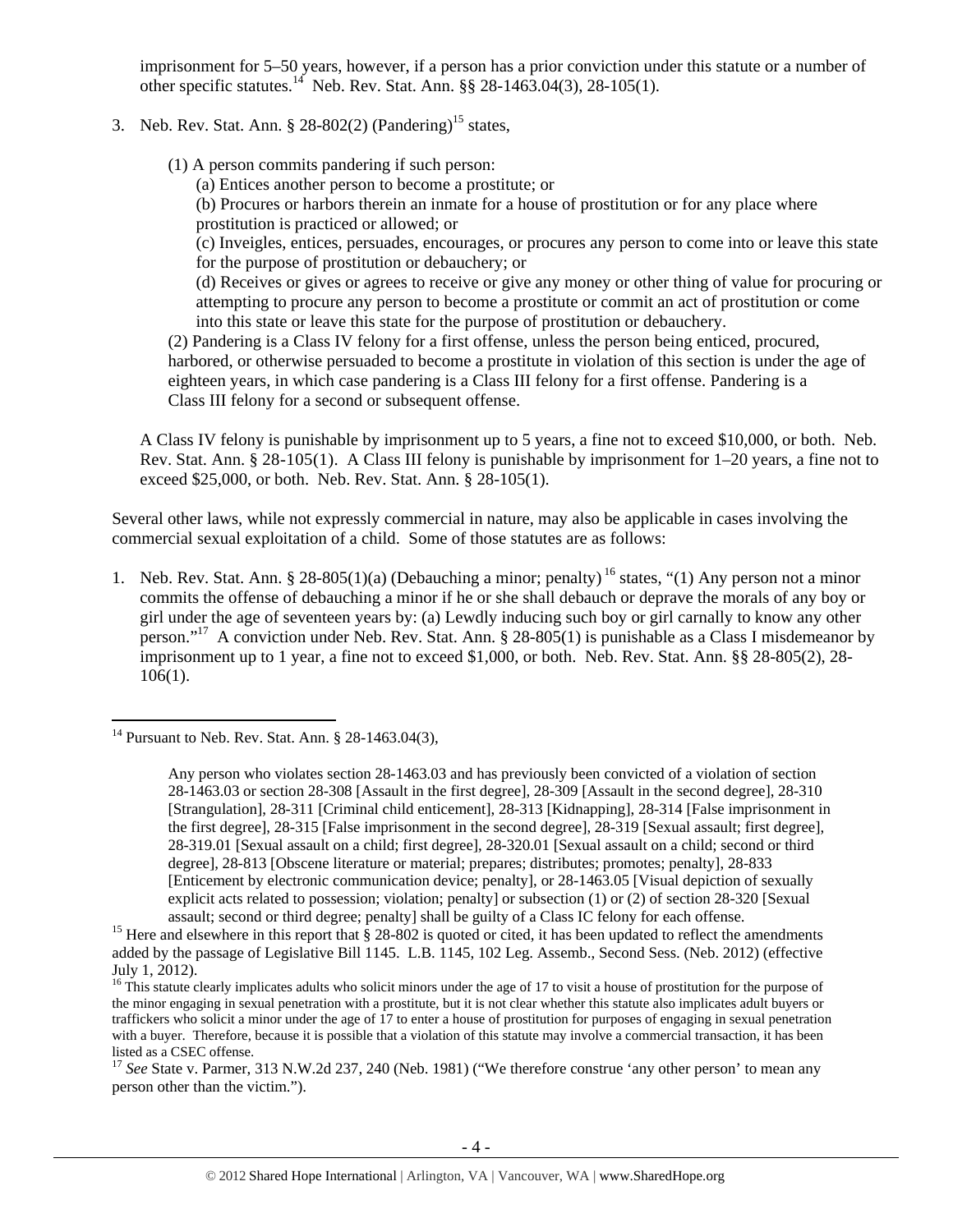2. Neb. Rev. Stat. Ann. § 28-833 (Enticement by electronic communication device; penalty) states,

(1) A person commits the offense of enticement by electronic communication<sup>18</sup> device if he or she is nineteen years of age or over and knowingly and intentionally utilizes an electronic communication device to contact a child under sixteen years of age or a peace officer who is believed by such person to be a child under sixteen years of age and in so doing:

(a) Uses or transmits any indecent, lewd, lascivious, or obscene language, writing, or sound;

(b) Transmits or otherwise disseminates any visual depiction of sexually explicit conduct as defined in section 28-1463.02 [Terms, defined]; $^{19}$  or

(c) Offers or solicits any indecent, lewd, or lascivious act.

A conviction under this statute is punishable as a Class IV felony by imprisonment up to 5 years, a fine not to exceed \$10,000, or both. Neb. Rev. Stat. Ann. §§ 28-833(2), 28-105(1).

- 3. Neb. Rev. Stat. Ann. § 28-319.01(1) (Sexual assault of a child; first degree; penalty) states,
	- (1) A person commits sexual assault of a child in the first degree:

(a) When he or she subjects another person under twelve years of age to sexual penetration<sup>20</sup> and the actor is at least nineteen years of age or older; or

(b) When he or she subjects another person who is at least twelve years of age but less than sixteen years of age to sexual penetration and the actor is twenty-five years of age or older.

A first conviction under this statute is punishable as a Class IB felony by imprisonment for 15 years to life. Neb. Rev. Stat. Ann.  $\S$ § 28-319.01(2), 28-105(1). The penalty is enhanced to 25 years to life imprisonment, however, if an offender has a prior conviction under this statute or a number of other specific statutes.<sup>21</sup> Neb. Rev. Stat. Ann.  $\S$ § 28-319.01(3), 28-105(1).

4. Neb. Rev. Stat. Ann. § 28-320.01 (Sexual assault of a child; second or third degree; penalties) states,

Sexual penetration means sexual intercourse in its ordinary meaning, cunnilingus, fellatio, anal intercourse, or any intrusion, however slight, of any part of the actor's or victim's body or any object manipulated by the actor into the genital or anal openings of the victim's body which can be reasonably construed as being for nonmedical or nonhealth purposes. Sexual penetration shall not require emission of semen. 21 Neb. Rev. Stat. Ann. § 28-319.01(3) states,

<sup>(1)</sup> A person commits sexual assault of a child in the second or third degree if he or she subjects another person fourteen years of age or younger to sexual contact<sup>22</sup> and the actor is at least nineteen years of age or older.

 $18$  For purposes of Neb. Rev. Stat. Ann. § 28-833, "electronic communication" is defined as "any device which, in its ordinary and intended use, transmits by electronic means writings, sounds, visual images, or data of any nature to another electronic communication device." Neb. Rev. Stat. Ann. § 28-833(4). <sup>19</sup> See supra note 10.

<sup>&</sup>lt;sup>20</sup> Neb. Rev. Stat. Ann. § 28-318(6) (Terms, defined) states,

<sup>(3)</sup> Any person who is found guilty of sexual assault of a child in the first degree under this section and who has previously been convicted (a) under this section, (b) under section 28-319 of first degree or attempted first degree sexual assault, (c) under section 28-320.01 before July 14, 2006, of sexual assault of a child or attempted sexual assault of a child, (d) under section 28-320.01 on or after July 14, 2006, of sexual assault of a child in the second or third degree or attempted sexual assault of a child in the second or third degree, or (e) in any other state or federal court under laws with essentially the same elements as this section, section 28-319, or section 28-320.01 as it existed before, on, or after July 14, 2006, shall be guilty of a Class IB felony with a mandatory minimum sentence of twenty-five years in prison. 22 Neb. Rev. Stat. Ann. § 28-318(5) defines "sexual contact" as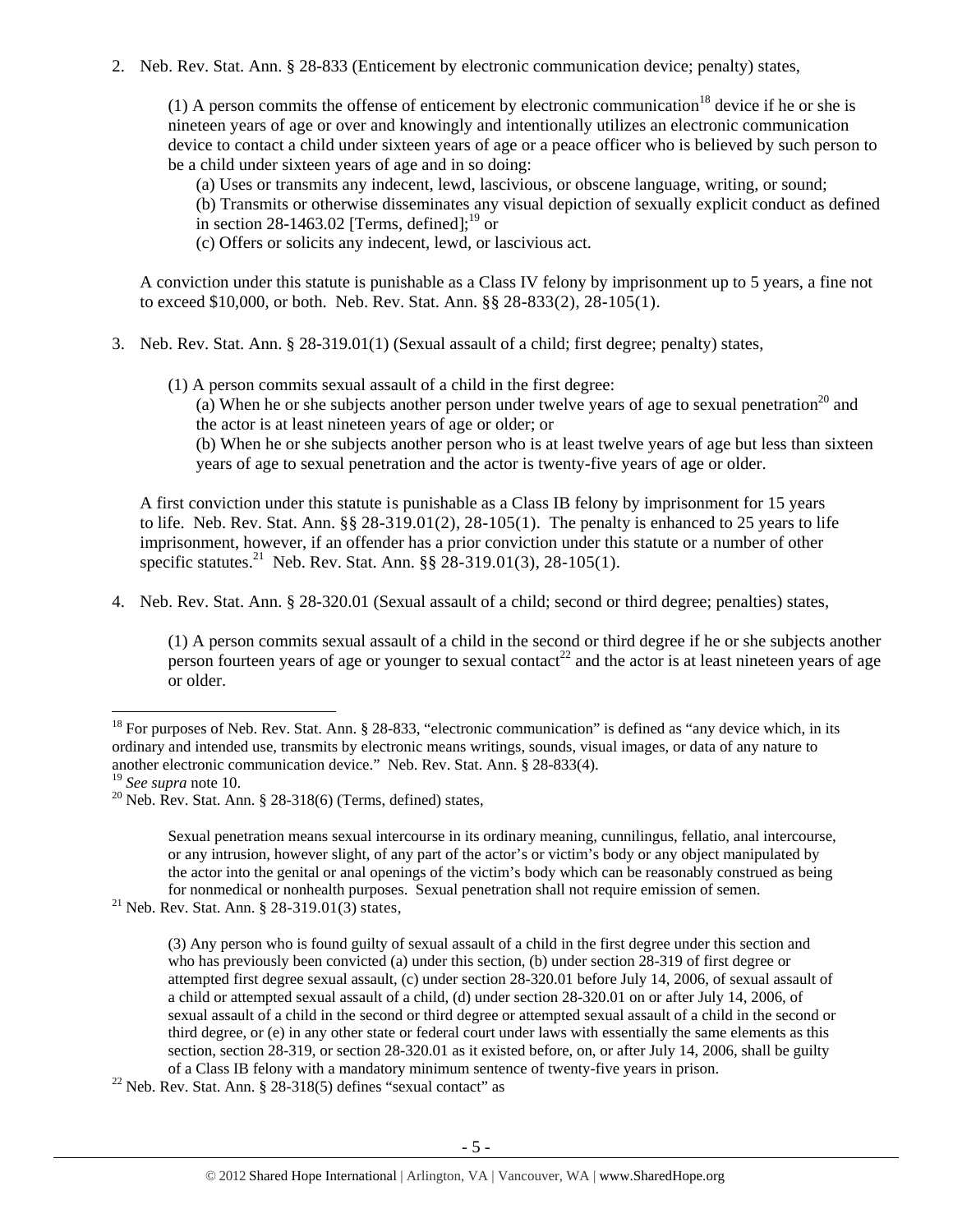(2) Sexual assault of a child is in the second degree if the actor causes serious personal injury to the victim. Sexual assault of a child in the second degree is a Class II felony for the first offense. (3) Sexual assault of a child is in the third degree if the actor does not cause serious personal injury to the victim. Sexual assault of a child in the third degree is a Class IIIA felony for the first offense. . . . .

A first conviction for second degree sexual assault of a child is punishable as a Class II felony by imprisonment for 1–50 years. Neb. Rev. Stat. Ann. §§ 28-320.01(2), 28-105(1). A conviction is punishable as a class IC felony by imprisonment for 25–50 years, however, if a person has a prior conviction under this statute or a number of other specific statutes.<sup>23</sup> Neb. Rev. Stat. Ann. §§ 28-320.01(4), 28-105(1). A first conviction for third degree sexual assault of a child is a Class IIIA felony punishable by imprisonment up to 5 years, a fine not to exceed \$10,000, or both. Neb. Rev. Stat. Ann. §§ 28-320.01(3), 28-105(1). A conviction is punishable as a class IC felony punishable by imprisonment for 5–50 years, however, if a person has a prior conviction under this statute or a number of other specific statutes.<sup>24</sup> Neb. Rev. Stat. Ann. §§ 28-320.01(5), 28-105(1).

5. Neb. Rev. Stat. Ann. § 28-320.02(1) (Sexual assault; use of electronic communication device; prohibited acts; penalties) states,

No person shall knowingly solicit, coax, entice, or lure (a) a child sixteen years of age or younger or (b) a peace officer who is believed by such person to be a child sixteen years of age or younger, by means of an electronic communication device as that term is defined in section  $28-833$ ,<sup>25</sup> to engage in an act which would be in violation of section 28-319 [Sexual assault; first degree; penalty], 28-319.01 [Sexual assault of a child; first degree; penalty], or 28-320.01 [Sexual assault of a child; second or third degree; penalties] or subsection (1) or (2) of section 28-320 [Sexual assault; second or third degree; penalty].<sup>26</sup>

the intentional touching of the victim's sexual or intimate parts or the intentional touching of the victim's clothing covering the immediate area of the victim's sexual or intimate parts. Sexual contact shall also mean the touching by the victim of the actor's sexual or intimate parts or the clothing covering the immediate area of the actor's sexual or intimate parts when such touching is intentionally caused by the actor. Sexual contact shall include only such conduct which can be reasonably construed as being for the purpose of sexual arousal or gratification of either party. Sexual contact shall also include the touching of a child with the actor's sexual or intimate parts on any part of the child's body for purposes of sexual assault of a child under sections 28-319.01 [Sexual assault of a child; first degree; penalty] and 28-320.01 [Sexual

assault of a child; second or third degree; penalties]; 23 Pursuant to Neb. Rev. Stat. Ann. § 28-320.01(4),

Any person who is found guilty of second degree sexual assault of a child under this section and who has previously been convicted (a) under this section, (b) under section 28-319 of first degree or attempted first degree sexual assault, (c) under section 28-319.01 for first degree or attempted first degree sexual assault of a child, or (d) in any other state or federal court under laws with essentially the same elements as this section, section 28-319, or section 28-319.01 shall be guilty of a Class IC felony and shall be sentenced to a mandatory minimum term of twenty-five years in prison.<br><sup>24</sup> Pursuant to Neb. Rev. Stat. Ann. § 28-320.01(5),

<sup>(5)</sup> Any person who is found guilty of third degree sexual assault of a child under this section and who has previously been convicted (a) under this section, (b) under section 28-319 of first degree or attempted first degree sexual assault, (c) under section 28-319.01 for first degree or attempted first degree sexual assault of a child, or (d) in any other state or federal court under laws with essentially the same elements as this

section, section 28-319, or 28-319.01 shall be guilty of a Class IC felony.<br><sup>25</sup> *See supra* note 18.<br><sup>26</sup> Neb. Rev. Stat. Ann. § 28-320.02(1) also states, "A person shall not be convicted of both a violation of this subsection and a violation of section 28-319, 28-319.01, or 28-320.01 or subsection (1) or (2) of section 28-320 if the violations arise out of the same set of facts or pattern of conduct and the individual solicited, coaxed, enticed, or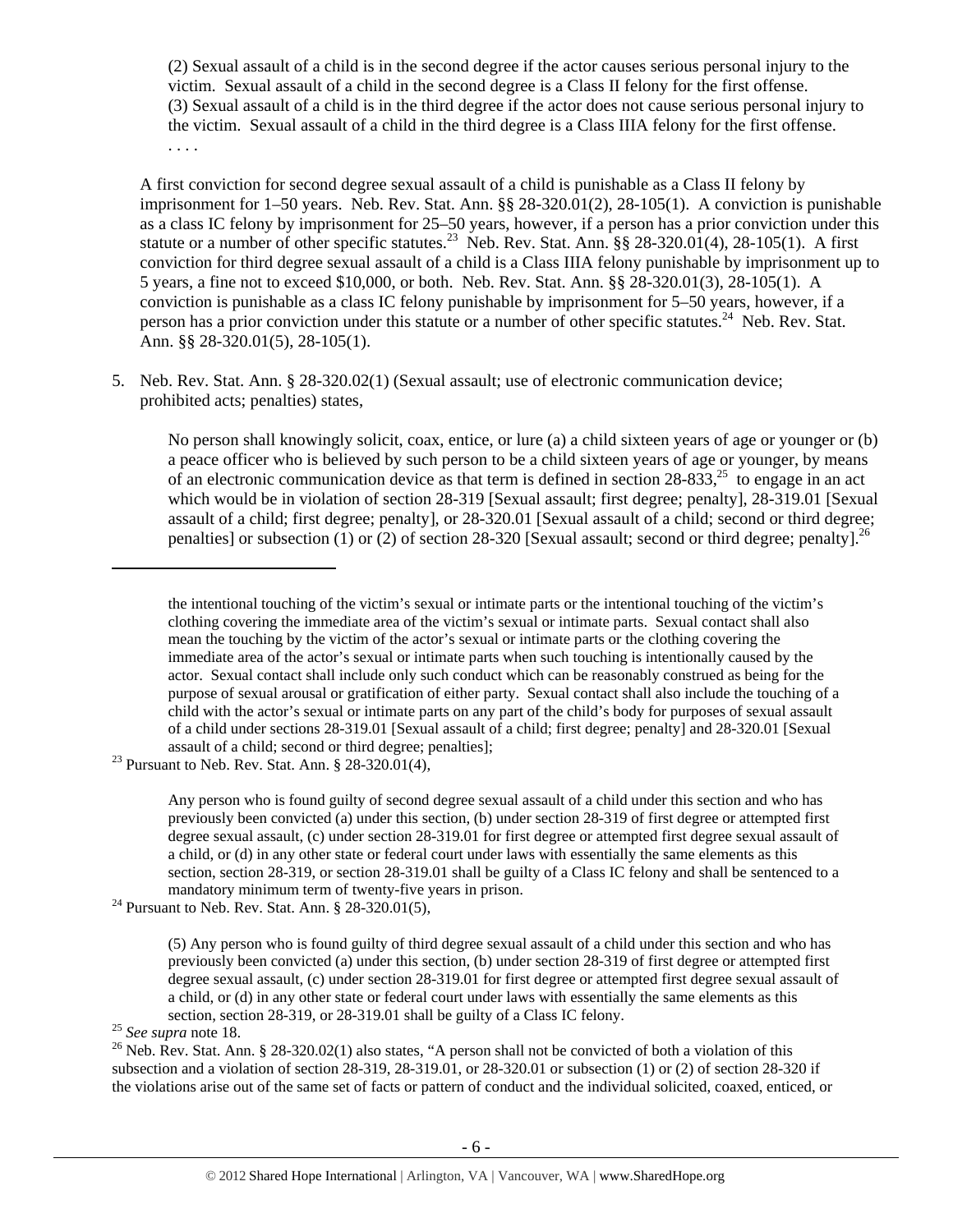A conviction under this statute is punishable as a Class ID felony by imprisonment for 3–50 years. Neb. Rev. Stat. Ann. §§ 28-320.02(2), 28-105(1). A conviction is punishable as a Class IC felony by imprisonment for 5–50 years, however, if a person has a prior conviction under this or other specific statutes.27 Neb. Rev. Stat. Ann. §§ 28-320.02(2), 28-105(1).

*1.3 Commercial sexual exploitation of children (CSEC) or prostitution statutes refer to the sex trafficking statute to identify the commercially sexually exploited minor as a trafficking victim.* 

Nebraska's CSEC statutes do not refer to Neb. Rev. Stat. Ann. § 28-831(2) (Human trafficking; forced labor or services; prohibited acts; penalties). Similarly, Nebraska's prostitution law, Neb. Rev. Stat. Ann. § 28-801(1) (Prostitution; penalty) does not refer to the human trafficking law when the person engaged in prostitution is a minor.

- 1.3.1 Recommendation: Amend Neb. Rev. Stat. Ann. § 28-707 (Child abuse; privileges not available; penalties), § 28-1463.03 (Visual depiction of sexually explicit conduct; prohibited acts; affirmative defense), § 28-802(2) (Pandering), and § 28-801(1) (Prostitution; penalty) when the person engaged in prostitution is a minor, to refer to Neb. Rev. Stat. Ann. § 28-831(2) (Human trafficking; forced labor or services; prohibited acts; penalties) for cases of commercial sexual exploitation of a child to clarify the status of these victims as human trafficking victims.
- *1.4 The state racketeering or gang crimes statute includes sex trafficking and commercial sexual exploitation of children (CSEC) offenses as predicate acts allowing the statute to be used to prosecute trafficking crimes.*

Nebraska's Public Protection Act,<sup>28</sup> codified at Neb. Rev. Stat. Ann. § 28-1355 (Pattern of racketeering activity or collection of an unlawful debt; prohibited acts) provides,

(1) It shall be unlawful for any person<sup>29</sup> who has received any proceeds that such person knew were derived, directly or indirectly, from a pattern of racketeering activity<sup>30</sup> or through collection of an

lured under this subsection is also the victim of the sexual assault under section 28-319, 28-319.01, or 28-320.01 or subsection  $(1)$  or  $(2)$  of section 28-320."

<sup>&</sup>lt;sup>27</sup> Neb. Rev. Stat. Ann. § 28-320.02(2) states,

If a person who violates this section has previously been convicted of a violation of this section or section 28-308 [Assault in the first degree), 28-309 [Assault in the second degree], 28-310 [Strangulation], 28-311 [Criminal child enticement], 28-313 [Kidnapping], 28-314 [False imprisonment in the first degree], 28-315 [False imprisonment in the second degree], 28-319 [Sexual assault; first degree], 28-319.01 [Sexual assault on a child; first degree], 28-320.01 [Sexual assault on a child; second or third degree], 28-813 [Obscene literature or material; prepares; distributes; promotes; penalty], 28-833 [Enticement by electronic communication device; penalty], or 28-1463.05 [Visual depiction of sexually explicit acts related to possession; violation; penalty] or subsection (1) or (2) of section 28-320 [Sexual assault; second or third degree; penalty], the person is guilty of a Class IC felony.<br><sup>28</sup> Neb. Rev. Stat. Ann. §§ 28-1352 to -1356.

<sup>&</sup>lt;sup>29</sup> "Person means any individual or entity, as defined in section 21-2014, holding or capable of holding a legal, equitable, or beneficial interest in property." Neb. Rev. Stat. Ann. § 28-1354(3).

 $30$  Pursuant to Neb. Rev. Stat. Ann. § 28-1354(2),

Pattern of racketeering activity means a cumulative loss for one or more victims or gains for the enterprise of not less than one thousand five hundred dollars resulting from at least two acts of racketeering activity, one of which occurred after August 30, 2009, and the last of which occurred within ten years, excluding any period of imprisonment, after the commission of a prior act of racketeering activity.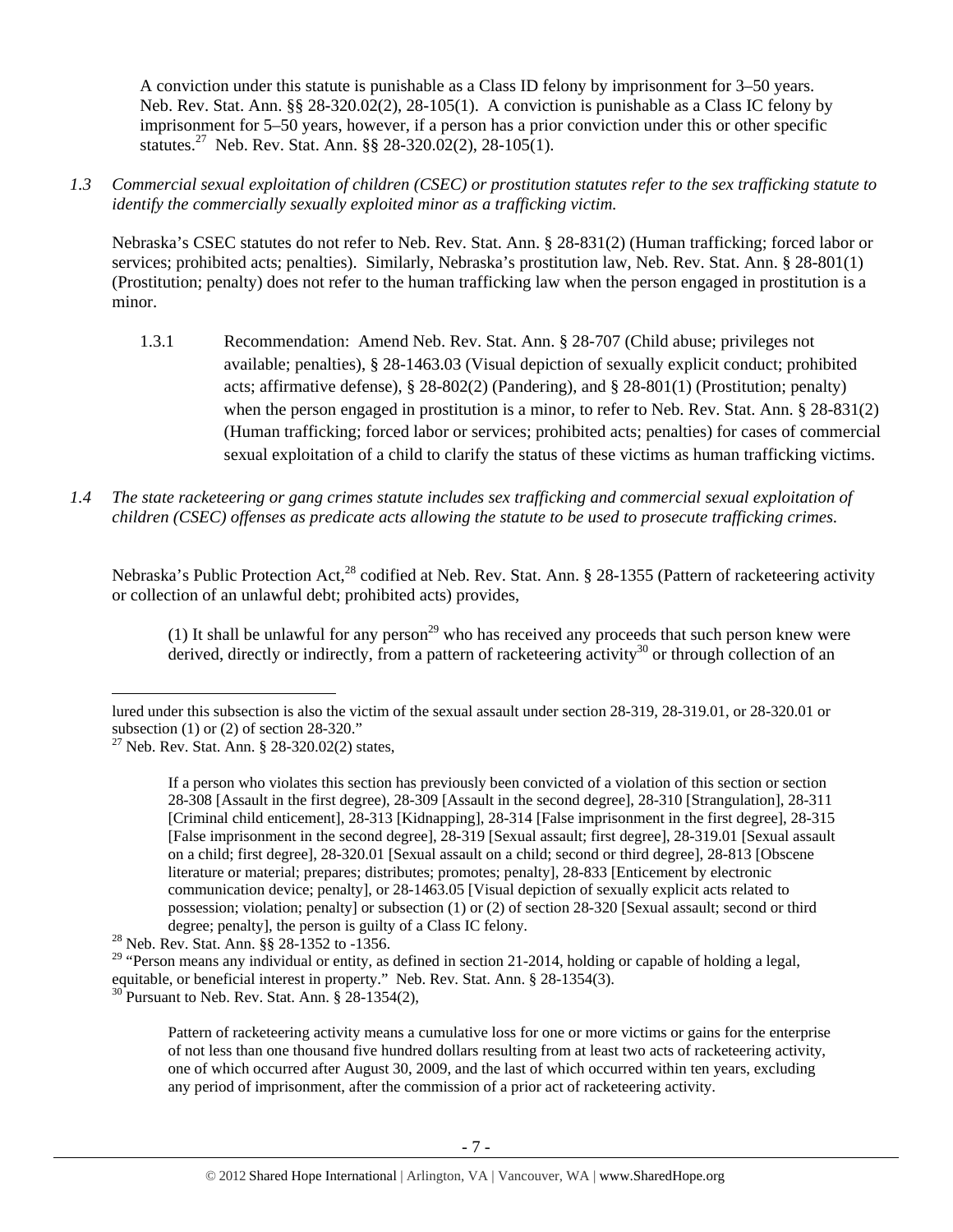unlawful debt to use or invest, whether directly or indirectly, any part of such proceeds, or the proceeds derived from the investment or use thereof, in the acquisition of any right, interest, or equity in real property or in the establishment or operation of any enterprise.<sup>31</sup>...

 $(2)$  It shall be unlawful for any person through a pattern of racketeering activity or through collection of an unlawful debt to acquire or maintain, directly or indirectly, any interest in or control of any enterprise or real property.

(3) It shall be unlawful for any person employed by or associated with any enterprise to conduct or participate in, directly or indirectly, the conduct of such enterprise's affairs through a pattern of racketeering activity or collection of unlawful debt.

(4) It shall be unlawful for any person to conspire or attempt to violate any of the provisions of subsection  $(1)$ ,  $(2)$ , or  $(3)$  of this section.

Pursuant to Neb. Rev. Stat. Ann. § 28-1354(5) (Terms, defined),

Racketeering activity includes the commission of, criminal attempt to commit, conspiracy to commit, aiding and abetting in the commission of, aiding in the consummation of, acting as an accessory to the commission of, or the solicitation, coercion, or intimidation of another to commit or aid in the commission of any of the following:

(j) Offenses relating to public health and morals which include: Prostitution under section 28-801; pandering under section 28-802; keeping a place of prostitution under section 28-804; human trafficking or forced labor or services under section 28-831; a violation of section 28-1005; and any act relating to the visual depiction of sexually explicit conduct prohibited in the Child Pornography Prevention  $Act:^{32}$ 

. . . .

. . .

A conviction under Neb. Rev. Stat. Ann. § 28-1355 is punishable as a Class III felony by imprisonment for 1–20 years, a fine not to exceed \$25,000, or both. Neb. Rev. Stat. Ann. §§ 28-1356(1), 28-105(1). Although Neb. Rev. Stat. Ann. § 28-1356(1) additionally states that "if the violation is based upon racketeering activity which is punishable as a Class I, IA, or IB felony," a conviction is punishable as a Class IB felony, convictions for prostitution are not punishable as Class I, IA, or IB felonies.

A conviction is also punishable by a fine not to exceed \$25,000. However, under Neb. Rev. Stat. Ann. § 28- 1356(2),

In lieu of the fine authorized by section 28-105, any person convicted of engaging in conduct in violation of section 28-1355, through which pecuniary value was derived, or by which personal injury or property damage or other loss was caused, may be sentenced to pay a fine that does not exceed three times the gross value gained or three times the gross loss caused, whichever is greater, plus court courts and the costs of investigation and prosecution reasonably incurred. . . .

Gangs and criminal enterprises may face additional penalties under Neb. Rev. Stat. Ann. § 28-1351 (Unlawful membership recruitment into an organization or association; penalty). Neb. Rev. Stat. Ann. §28-1351(1) makes it a crime if a person

<sup>&</sup>lt;sup>31</sup> "Enterprise means any individual, sole proprietorship, partnership, corporation, trust, association, or any legal entity, union, or group of individuals associated in fact although not a legal entity, and shall include illicit as well as licit enterprises as well as other entities." Neb. Rev. Stat. Ann. § 28-1354(1).

 $32$  Neb. Rev. Stat. Ann. §§ 28-1463.01 to -1463.05. This includes offenses under Neb. Rev. Stat. Ann. § 28-1463.03 (Visual depiction of sexually explicit conduct; prohibited acts; affirmative defense) or § 28-1463.05 (Visual depiction of sexually explicit acts related to possession; violation; penalty).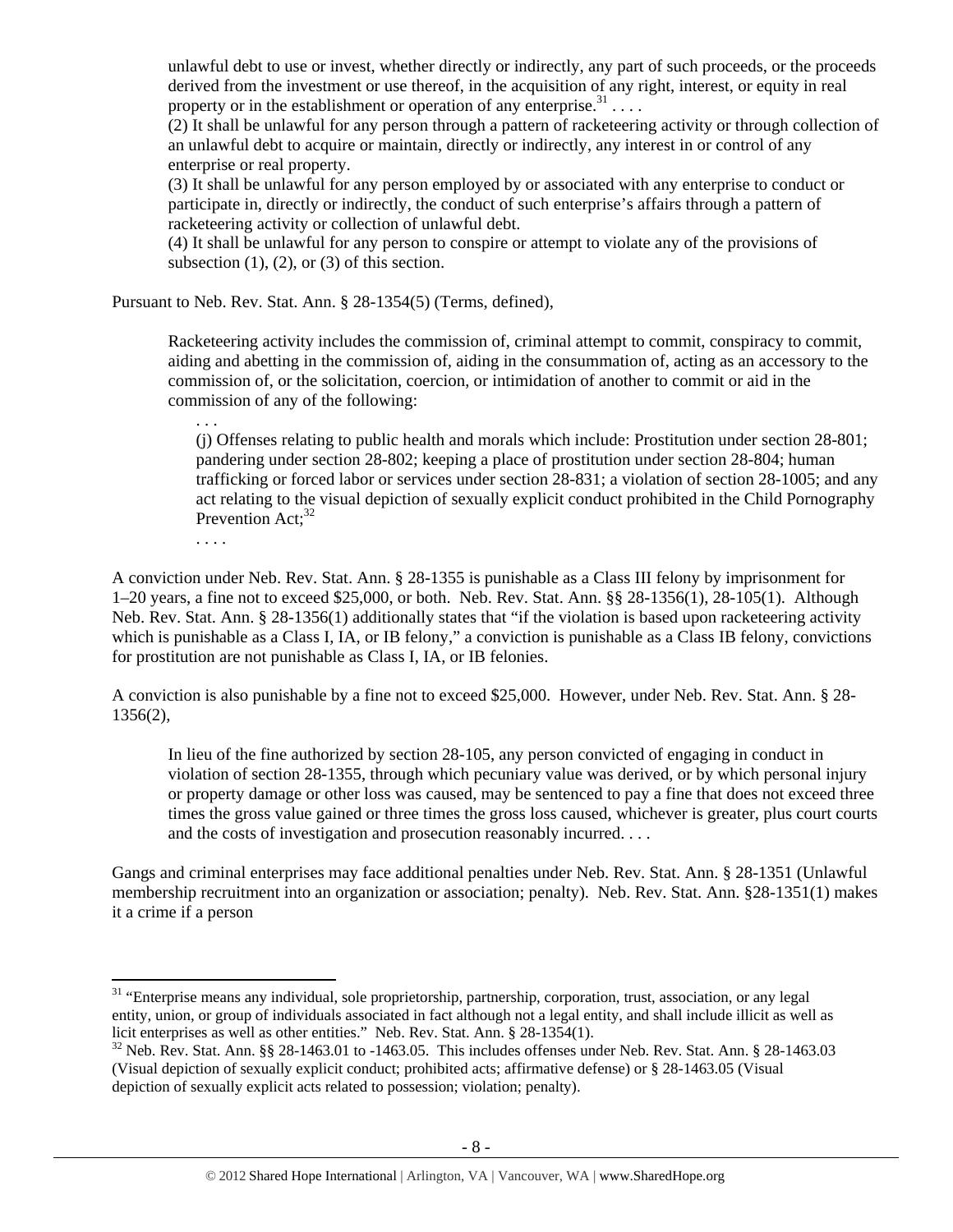knowingly and intentionally coerces, intimidates, threatens, or inflicts bodily harm upon another person in order to entice that other person to join or prevent that other person from leaving any organization, group, enterprise, or association whose members, individually or collectively, engage in or have engaged in any of the following criminal acts for the benefit of, at the direction of, or on behalf of the organization, group, enterprise, or association or any of its members:

. . . (m) Kidnapping under section 28-313; (r) Pandering under section 28-802 [Pandering; penalty]; . . . .

A conviction under this statute is punishable as a Class IV felony by imprisonment up to 5 years, a fine not to exceed \$10,000, or both. Neb. Rev. Stat. Ann. §§ 28-1351(2), 28-105(1).

- 1.4.1 Recommendation: Amend Neb. Rev. Stat. Ann. § 28-1354(5) (Terms, defined) to include Neb. Rev. Stat. Ann. § 28-707 (Child abuse; privileges not available; penalties) in the definition of racketeering.
- 1.4.2 Recommendation: Amend Neb. Rev. Stat. Ann. §28-1351(Unlawful membership recruitment into an organization or association; penalty) to include Neb. Rev. Stat. Ann. § 28-831(2) (Human trafficking; forced labor or services; prohibited acts; penalties), § 28-707 (Child abuse; privileges not available; penalties), and § 28-1463.03 (Visual depiction of sexually explicit conduct; prohibited acts; affirmative defense) as predicate criminal acts.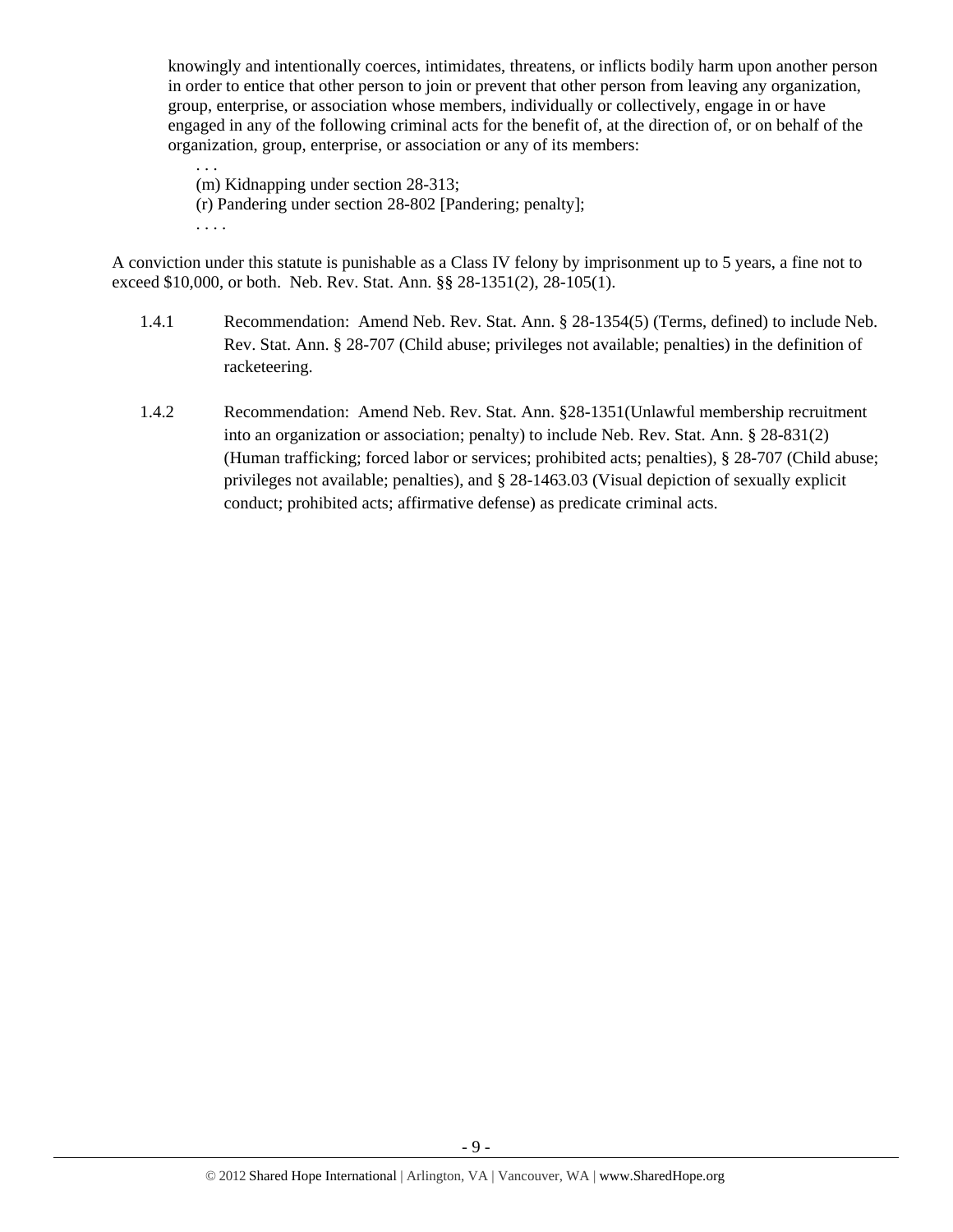#### **FRAMEWORK ISSUE 2: CRIMINAL PROVISIONS FOR DEMAND**

## *Legal Components:*

- *2.1 The state sex trafficking law can be applied to the buyers of commercial sex acts with a victim of domestic minor sex trafficking.*
- *2.2 Buyers of commercial sex acts with a minor can be prosecuted under commercial sexual exploitation of children (CSEC) laws.*
- *2.3 Solicitation laws differentiate buying sex acts with an adult and buying sex acts with a minor under 18.*
- *2.4 Penalties for buyers of commercial sex acts with minors are as high as federal penalties.*
- *2.5 Using the Internet to lure, entice, or purchase, or attempt to lure, entice, or purchase commercial sex acts with a minor is a separate crime or results in an enhanced penalty for buyers.*
- *2.6 No age mistake defense is permitted for a buyer of commercial sex acts with any minor under 18.*
- *2.7 Base penalties for buying sex acts with a minor under 18 are sufficiently high and not reduced for older minors.*
- *2.8 Financial penalties for buyers of commercial sex acts with minors are sufficiently high to make it difficult for buyers to hide the crime.*
- *2.9 Buying and possessing child pornography carries penalties as high as similar federal offenses.*
- *2.10 Convicted buyers of commercial sex acts with minors and child pornography are required to register as sex offenders.*

\_\_\_\_\_\_\_\_\_\_\_\_\_\_\_\_\_\_\_\_\_\_\_\_\_\_\_\_\_\_\_\_\_\_\_\_\_\_\_\_\_\_\_\_\_\_\_\_\_\_\_\_\_\_\_\_\_\_\_\_\_\_\_\_\_\_\_\_\_\_\_\_\_\_\_\_\_\_\_\_\_\_\_\_\_\_\_\_\_\_\_\_\_\_

#### *Legal Analysis:*

*2.1 The state sex trafficking law can be applied to the buyers of commercial sex acts with a victim of domestic minor sex trafficking.* 

Neb. Rev. Stat. Ann. § 28-831(2) (Human trafficking; forced labor or services; prohibited acts; penalties) states in part,

No person shall knowingly recruit, entice, harbor, transport, provide, or obtain by any means or attempt to recruit, entice, harbor, provide, or obtain by any means a minor for the purpose of having such minor engage in commercial sexual activity, sexually-explicit performance, or the production of pornography, or to cause or attempt to cause a minor to engage in commercial sexual activity, sexually-explicit performance, or the production of pornography.

The statute's use of "to cause or attempt to cause a minor to engage in commercial sexual activity" is language that could be applied to buyers of sex with minors.

*2.2 Buyers of commercial sex acts with a minor can be prosecuted under commercial sexual exploitation of children (CSEC) laws.* 

Neb. Rev. Stat. Ann. § 28-802(1)(d)(Pandering)<sup>33</sup> states, "A person commits pandering if such person . . . gives or agrees to . . . give any money or other thing of value for procuring or attempting to procure any person to . . . commit an act of prostitution or come into this state or leave this state for the purpose of prostitution . . . ."

<sup>&</sup>lt;sup>33</sup> Here and elsewhere in this report that § 28-802 is quoted or cited, it has been updated to reflect the amendments added by the passage of Legislative Bill 1145. L.B. 1145, 102 Leg. Assemb., Second Sess. (Neb. 2012) (effective July 1, 2012).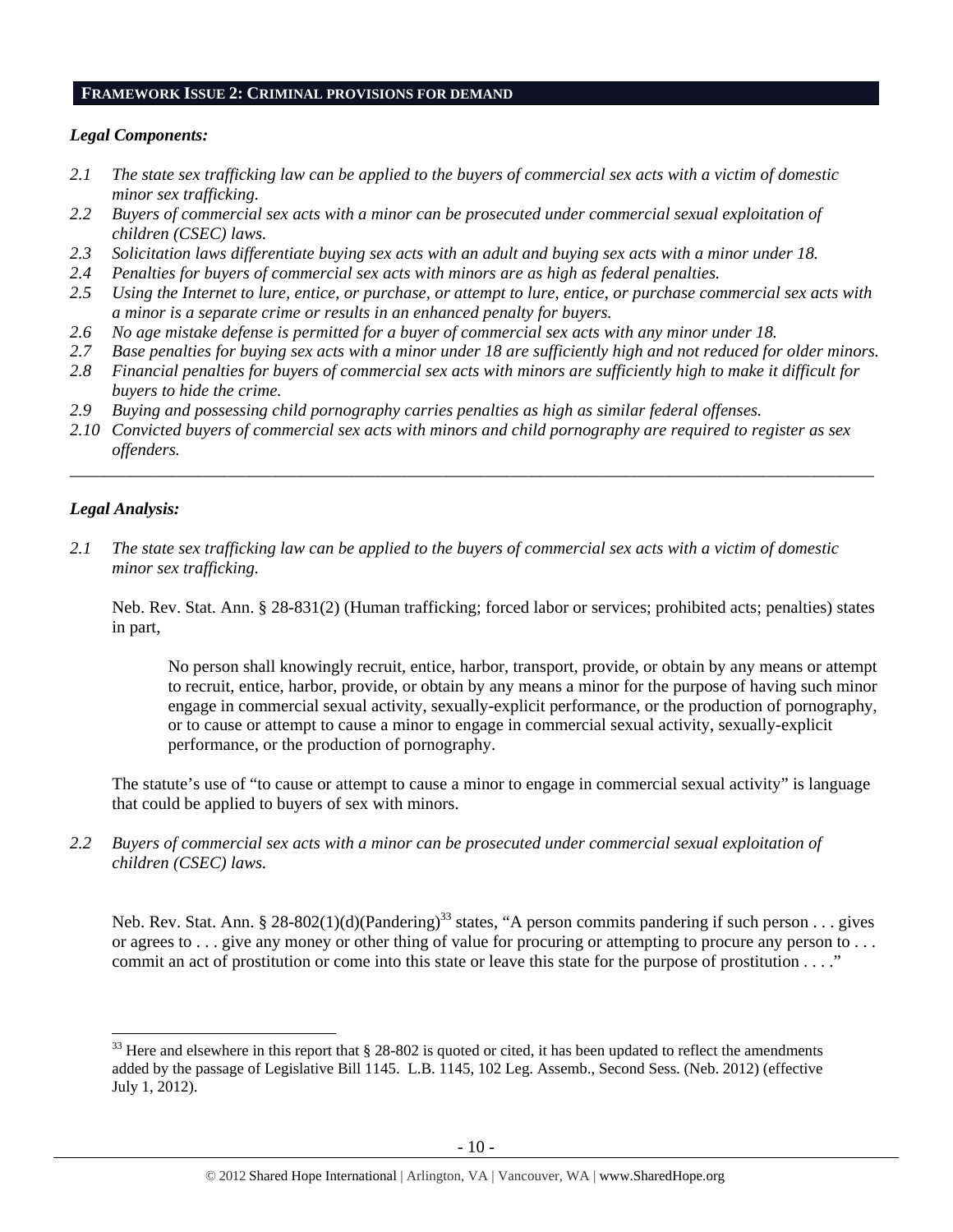Pursuant to Neb. Rev. Stat. Ann. § 28-802(2), "[p]andering is a Class IV felony for a first offense, unless the person being enticed, procured, harbored, or otherwise persuaded to become a prostitute in violation of this section is under the age of eighteen years, in which case pandering is a Class III felony for a first offense. Pandering is a Class III felony for a second or subsequent offense."

Several sexual offenses also could be used to prosecute certain buyers of commercial sex acts with a minor.<sup>34</sup> These statutes, however, do not specifically criminalize the commercial sexual exploitation of a child and do not refer to Neb. Rev. Stat. Ann. § 28-831(2) (Human trafficking; forced labor or services; prohibited acts; penalties).

## *2.3 Solicitation laws differentiate buying sex acts with an adult and buying sex acts with a minor under 18.*

Nebraska's general solicitation law does not differentiate between buying sex with an adult and buying sex with a minor. Neb. Rev. Stat. Ann. § 28-801.01(1) (Solicitation of prostitution; penalty) provides, "Any person who solicits another person who is not his spouse to perform any act of sexual contact or sexual penetration . . . in exchange for money or other thing of value, commits solicitation of prostitution." A first conviction under this statute is punishable as a Class I misdemeanor, regardless of whether the victim is an adult or a minor, by imprisonment up to 1 year and a fine of \$250–\$1,000. 35 Neb. Rev. Stat. Ann. §§ 28-801.01(2)(a), 28-106(1). A subsequent conviction, however, is a Class IV felony punishable by imprisonment up to 5 years and a fine of \$500–\$10,000. 36 Neb. Rev. Stat. Ann. §§ 28-801.01(2)(b), 28-105(1).

2.3.1 Recommendation: Amend Neb. Rev. Stat. Ann. § 28-801.01 (Solicitation of prostitution) to provide heightened penalties when the person solicited is a minor under 18.

## *2.4 Penalties for buyers of commercial sex acts with minors are as high as federal penalties.*

If a victim is under 15 years of age or the offender "uses overt force or the threat of force," a conviction under Neb. Rev. Stat. Ann. § 28-831(2) (Human trafficking; forced labor or services; prohibited acts; penalties) is punishable as a Class II felony by imprisonment for 1–50 years. Neb. Rev. Stat. Ann. §§ 28-831(2)(a), (b), 28- 105(1). If the victim is 15 years of age or older and the buyer did not use force or the threat of force, however, a conviction is punishable as a Class III felony by imprisonment for 1–20 years, a fine not to exceed \$25,000, or both. Neb. Rev. Stat. Ann. §§ 28-831(2)(c), 28-105(1).

A buyer convicted of pandering under Neb. Rev. Stat. Ann. § 28-802(2) is guilty of "a Class IV felony for a first offense, unless the person being enticed, procured, harbored, or otherwise persuaded to become a prostitute in violation of this section is under the age of eighteen years, in which case pandering is a Class III felony for a first offense. Pandering is a Class III felony for a second or subsequent offense." A Class III felony is punishable by imprisonment for 1–20 years, a fine not to exceed \$25,000, or both. By contrast, a buyer convicted under Nebraska's general solicitation law, Neb. Rev. Stat. Ann. § 28-801.01 (Solicitation of prostitution; penalty) would be guilty of a Class I misdemeanor punishable by imprisonment up to 1 year and a

<sup>&</sup>lt;sup>34</sup> *See supra* Section 1.2 for a full description of the sexual offense laws that may be used to prosecute some buyers. Neb. Rev. Stat. Ann. § 28-801.01(2)(a) also states,

If the court places such person on probation, such order of probation shall include, as one of its conditions, the payment of a fine of not less than two hundred fifty dollars and such person shall satisfactorily attend and complete an appropriate mental health and substance abuse assessment conducted by a licensed mental health professional or substance abuse professional authorized to complete such assessment. 36 Neb. Rev. Stat. Ann. § 28-801.01(2)(b) similarly states,

If the court places such person on probation, such order of probation shall include, as one of its conditions, the payment of a fine of not less than five hundred dollars and such person shall satisfactorily attend and complete an appropriate mental health and substance abuse assessment conducted by a licensed mental health professional or substance abuse professional authorized to complete such assessment.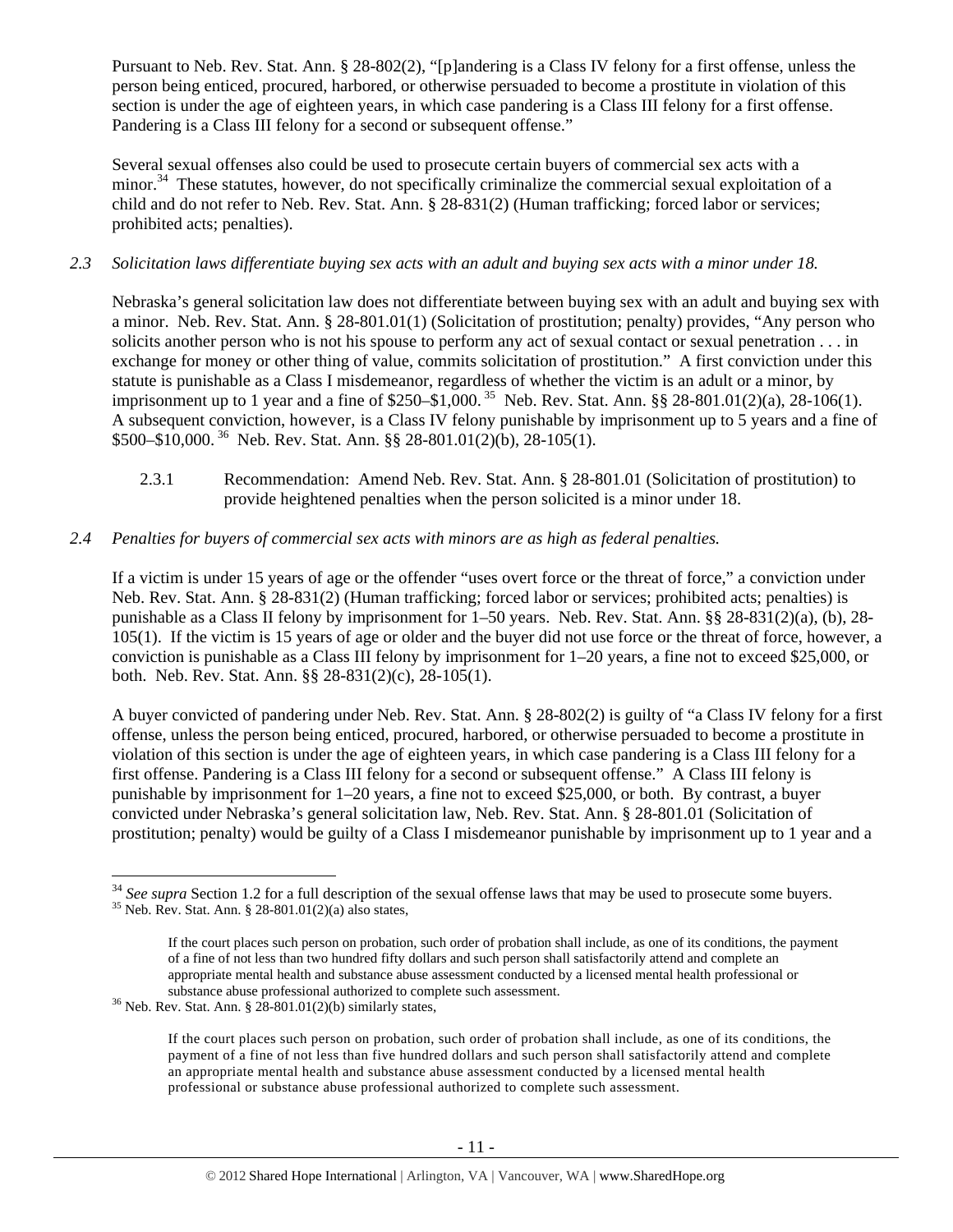fine of \$250–\$1,000.<sup>37</sup> A subsequent conviction, however, is a Class IV felony punishable by imprisonment up to 5 years and a fine of \$500–\$10,000.<sup>38</sup> Neb. Rev. Stat. Ann. §§ 28-801.01(2)(a), (2)(b), 28-106(1), 28-105(1).

Several sexual offenses could be used to prosecute certain buyers of commercial sex acts with a minor but do not specifically criminalize the commercial sexual exploitation of a child.<sup>39</sup>

In comparison, if the victim is under the age of 14, a conviction under the Trafficking Victims Protection Act  $(TVPA)<sup>40</sup>$  for child sex trafficking is punishable by 15 years to life imprisonment and a fine not to exceed \$250,000. 18 U.S.C. §§ 1591(b)(1), 3559(a)(1), 3571(b)(3). If the victim is between the ages of 14–17, a conviction is punishable by 10 years to life imprisonment and a fine not to exceed \$250,000. 18 U.S.C. §§ 1591(b)(2), 3559(a)(1), 3571(b)(3). A conviction is punishable by mandatory life imprisonment, however, if the buyer has a prior conviction for a federal sex offense<sup>41</sup> against a minor. 18 U.S.C. § 3559(e)(1). To the extent buyers can be prosecuted under other federal CSEC laws, $^{42}$  a conviction is punishable by penalties ranging from a fine not to exceed \$250,000 to life imprisonment and a fine not to exceed \$250,000.<sup>43</sup>

- 2.4.1 Recommendation: Amend Neb. Rev. Stat. Ann. § 28-831(2) (Human trafficking; forced labor or services; prohibited acts; penalties) to mandate a longer sentence closer to federal standards and more substantial fines consistent with fines for federal trafficking offenses.
- *2.5 Using the Internet to lure, entice, or purchase, or attempt to lure, entice, or purchase commercial sex acts with a minor is a separate crime or results in an enhanced penalty for buyers.*

Although neither is expressly commercial in nature, two of Nebraska's laws criminalize the use of the Internet to lure, entice, or recruit a child to engage in sexual conduct.

Neb. Rev. Stat. Ann. § 28-833(1) (Enticement by electronic communication device; penalty) states,

an offense under section 1591 [18 USCS § 1591] (relating to sex trafficking of children), 2241 [18 USCS § 2241] (relating to aggravated sexual abuse), 2242 [18 USCS § 2242] (relating to sexual abuse),  $2244(a)(1)$  [18 USCS §  $2244(a)(1)$ ] (relating to abusive sexual contact),  $2245$  [18 USCS § 2245] (relating to sexual abuse resulting in death), 2251 [18 USCS § 2251] (relating to sexual exploitation of children), 2251A [18 USCS § 2251A] (relating to selling or buying of children), 2422(b) [18 USCS § 2422(b)] (relating to coercion and enticement of a minor into prostitution), or 2423(a) [18 USCS § 2423(a)] (relating to transportation of minors). 42 18 U.S.C. §§ 2251A(b) (Selling or buying of children), 2251(a) (Sexual exploitation of children), 2423(a)

(Transportation of a minor with intent for minor to engage in criminal sexual activity), 2422(a) (Coercion and enticement), 2252(a)(2), (a)(4) (Certain activities relating to material involving the sexual exploitation of minors). <sup>43</sup> 18 U.S.C. §§ 2251A(b) (conviction punishable by imprisonment for 30 years to life and a fine), 225 (conviction punishable by imprisonment for 15–30 years and a fine), 2423(a) (conviction punishable by imprisonment for 10 years to life and a fine), 2422(a) (conviction punishable by a fine, imprisonment up to 20 years, or both),  $2252(a)(2)$ , (4) (stating that a conviction under subsection (a)(2) is punishable by imprisonment for 5–20 years and a fine, while a conviction under subsection (a)(4) is punishable by imprisonment up to 10 years, a fine, or both); *see also* 18 U.S.C. §§ 3559(a)(1) (classifying all of the above listed offenses as felonies), 3571(b)(3) (providing a fine up to \$250,000 for any felony conviction).

<sup>37</sup> *See supra* note 35. 38 *See supra* note 36.

<sup>&</sup>lt;sup>39</sup> See supra Section 1.2 for a full description of the sexual offense laws that may be used to prosecute certain buyers.

 $^{40}$  Trafficking Victims Protection Act (TVPA) of 2000, Pub. L. No. 106-386, 114 Stat. 1464, 1466 (codified in scattered sections of 18 and 22 U.S.C.).

<sup>&</sup>lt;sup>41</sup> Pursuant to 18 U.S.C. § 3559 $(e)(2)$ , "federal sex offense" is defined as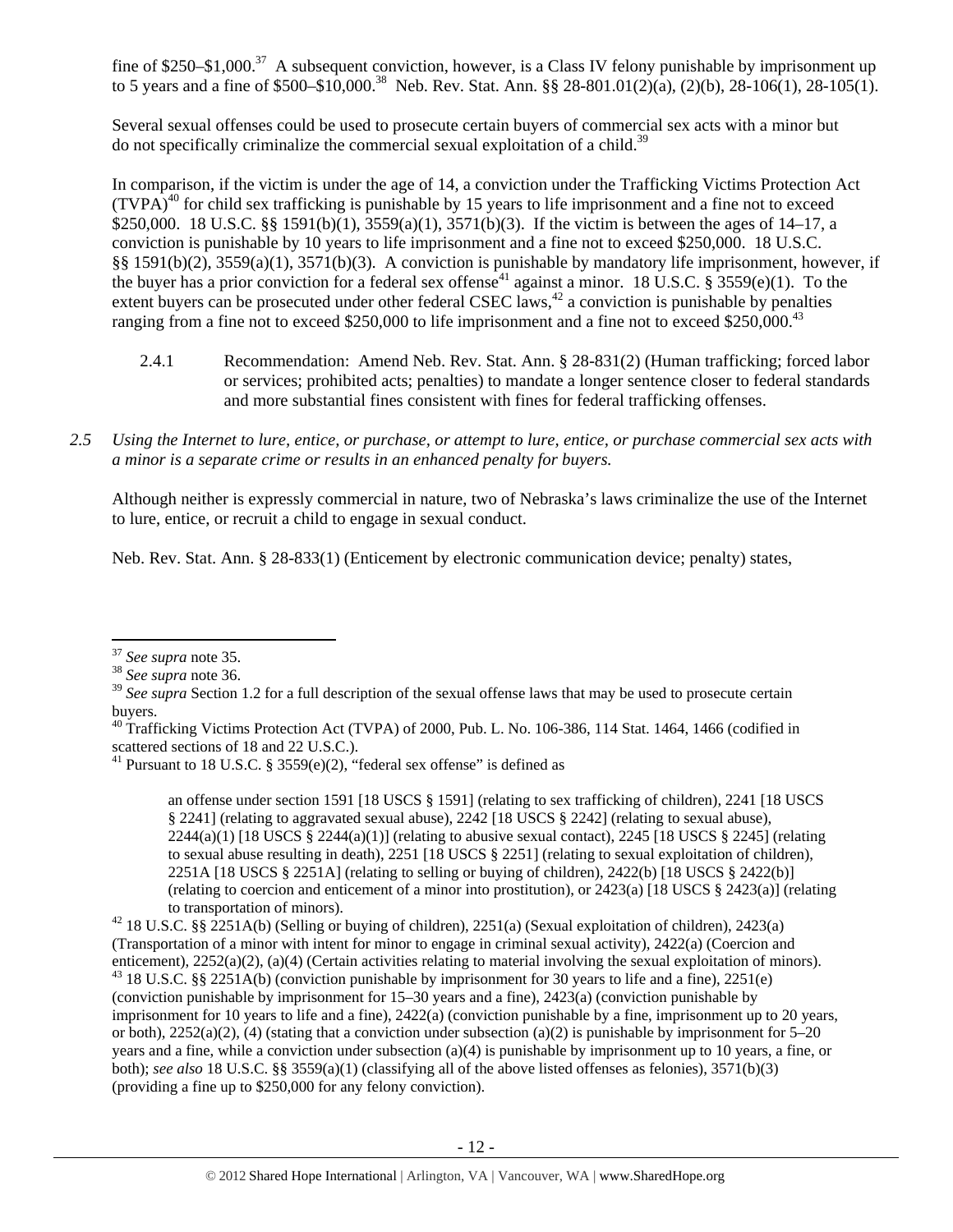(1) A person commits the offense of enticement by electronic communication<sup>44</sup> device if he or she is nineteen years of age or over and knowingly and intentionally utilizes an electronic communication device to contact a child under sixteen years of age or a peace officer who is believed by such person to be a child under sixteen years of age and in so doing:

. . . (c) Offers or solicits any indecent, lewd, or lascivious act.

A conviction under this statute is punishable as a Class IV felony by imprisonment up to 5 years, a fine not to exceed \$10,000, or both. Neb. Rev. Stat. Ann. §§ 28-833(2), 28-105(1).

Additionally, Neb. Rev. Stat. Ann. § 28-320.02(1) (Sexual assault; use of electronic communication device; prohibited acts; penalties) states,

(1) No person shall knowingly solicit, coax, entice, or lure (a) a child sixteen years of age or younger or (b) a peace officer who is believed by such person to be a child sixteen years of age or younger, by means of an electronic communication device as that term is defined in section 28-833, to engage in an act which would be in violation of section 28-319 [Sexual assault; first degree; penalty], 28-319.01 [Sexual assault of a child; first degree; penalty], or 28-320.01 [Sexual assault of a child; second or third degree; penalties] or subsection (1) or (2) of section 28-320 [Sexual assault; second or third degree; penalty].

A conviction under this statute is punishable as a Class ID felony by imprisonment for 3–50 years. Neb. Rev. Stat. Ann. §§ 28-320.02(2), 28-105(1). A conviction is punishable as a Class IC felony by imprisonment for 5–50 years, however, if a person has a prior conviction under this or other specific statutes.45 Neb. Rev. Stat. Ann. §§ 28-320.02(2), 28-105(1).

- 2.5.1 Recommendation: Amend Neb. Rev. Stat. Ann. § 28-320.02 (Sexual assault; use of electronic communication device; prohibited acts; penalties) and § 28-833 (Enticement by electronic communication device; penalty) to expressly prohibit use of the Internet to solicit a minor under the age of 18 for commercial sexual activity.
- *2.6 No age mistake defense is permitted for a buyer of commercial sex acts with any minor under 18.*

Neb. Rev. Stat. Ann. § 28-831(2) (Human trafficking; forced labor or services; prohibited acts; penalties), § 28-802 (Pandering) and § 28-1463.03 (Visual depiction of sexually explicit conduct; prohibited acts; affirmative defense) do not expressly prohibit an offender from asserting a mistake of age defense.

- 2.6.1 Recommendation: Amend Neb. Rev. Stat. Ann. § 28-831(2) (Human trafficking; forced labor or services; prohibited acts; penalties) and § 28-1463.03 (Visual depiction of sexually explicit conduct; prohibited acts; affirmative defense) to expressly prohibit an offender from asserting a mistake of age defense.
- *2.7 Base penalties for buying sex acts with a minor under 18 are sufficiently high and not reduced for older minors.*

Neb. Rev. Stat. Ann. § 28-831(2) (Human trafficking; forced labor or services; prohibited acts; penalties) staggers its penalties and bases them, in part, on the age of the victim. If a victim is under 15 years of age or the offender "uses overt force or the threat of force," a conviction is punishable as a Class II felony by imprisonment for 1–50 years. Neb. Rev. Stat. Ann. §§ 28-831(2)(a), (b), 28-105(1). If the victim is 15 years of age or older and the buyer did not use force or the threat of force, however, a conviction is punishable as a Class

*<sup>44</sup> See supra* note 18. 45 *See supra* note 27.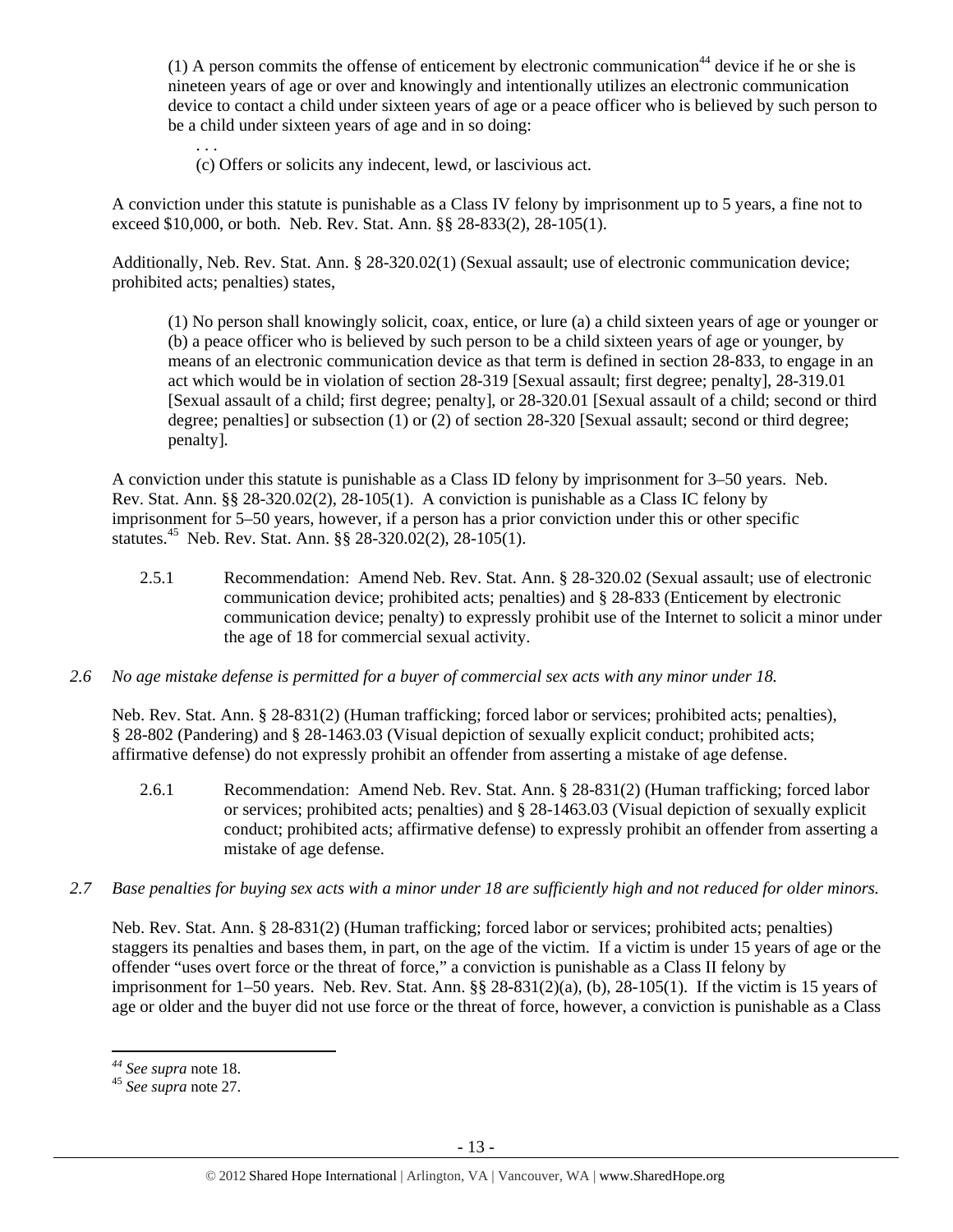III felony by imprisonment for 1–20 years, a fine not to exceed \$25,000, or both. Neb. Rev. Stat. Ann. §§ 28- 831(2)(c), 28-105(1).

2.7.1 Recommendation: Amend Neb. Rev. Stat. Ann. § 28-831(2)(C) (Human trafficking; forced labor or services; prohibited acts; penalties) to eliminate the staggered penalties or raise the penalty for older minors to provide a sufficiently high base penalty for all minors under the age of 18.

## *2.8 Financial penalties for buyers of commercial sex acts with minors are sufficiently high to make it difficult for buyers to hide the crime.*

To the extent a buyer may be prosecuted under Neb. Rev. Stat. Ann. § 28-831(2) (Human trafficking; forced labor or services; prohibited acts; penalties), a buyer will not be required to pay a fine if the victim is under 15 years old or the buyer "use[d] overt force or the threat of force." Neb. Rev. Stat. Ann. §§ 28-831(2)(a), (b), 28- 105(1). A buyer will be subject to a possible fine not to exceed \$25,000, however, if the victim is 15 years of age or older and the buyer did not use force or the threat of force. Neb. Rev. Stat. Ann. §§ 28-831(2)(c), 28-  $105(1)$ .

If convicted of pandering under Neb. Rev. Stat. Ann. § 28-802(2), a buyer faces a possible fine not to exceed \$25,000. By contrast, a buyer's first conviction under Nebraska's general solicitation law, Neb. Rev. Stat. Ann. § 28-801.01 (Solicitation of prostitution; penalty), carries a fine of \$250–\$1,000.<sup>46</sup> Neb. Rev. Stat. Ann. §§ 28-801.01(2)(a), 28-106(1). Subsequent convictions, however, are subject to a fine of \$500–\$10,000. Neb. Rev. Stat. Ann. §§ 28-801.01(2)(a), (2)(b), 28-105(1).

Buyers are also subject to a discretionary restitution order. Neb. Rev. Stat. Ann. § 29-2280 (Restitution; order; when) states,

A sentencing court may order the defendant to make restitution for the actual physical injury or property damage or loss sustained by the victim as a direct result of the offense for which the defendant has been convicted. With the consent of the parties, the court may order restitution for the actual physical injury or property damage or loss sustained by the victim of an uncharged offense or an offense dismissed pursuant to plea negotiations. . . .

The court determines the amount of restitution "based on the actual damages sustained by the victim." Neb. Rev. Stat. Ann. § 29-2281. Additionally, Neb. Rev. Stat. Ann. § 29-2282 (Property damage; bodily injury; death; relief authorized) states, "If the offense results in bodily injury, the court may require payment of necessary medical care, including, but not limited to, physical or psychological treatment and therapy, and payment for income lost due to such bodily injury."

While other criminal laws in Nebraska authorize the seizure of contraband, $47$  no similar asset forfeiture provisions apply to violations of Neb. Rev. Stat. Ann. § 28-831(2) (Human trafficking; forced labor or services; prohibited acts; penalties) or other Nebraska CSEC laws.

2.8.1 Recommendation: Enact a law requiring buyers who violate Neb. Rev. Stat. Ann. § 28-831(2) (Human trafficking; forced labor or services; prohibited acts; penalties) or other Nebraska CSEC laws to forfeit property used in the commission of the crime.

<sup>&</sup>lt;sup>46</sup> See supra note 35.

<sup>&</sup>lt;sup>47</sup> See, e.g., Neb. Rev. Stat. Ann. § 29-440(1)(a) (Domestic assault; weapons; seizure and disposition) (authorizing the seizure of "weapons that are alleged to have been involved or threatened to be used" in a domestic assault); Neb. Rev. Stat. Ann. § 37-809(3) (Violations; penalties; conservation or peace officer; powers and duties; regulations) (authorizing seizure of "business records, wildlife, wild plants, or other contraband taken, used, or possessed in connection with any violation of the Nongame and Endangered Species Conservation Act").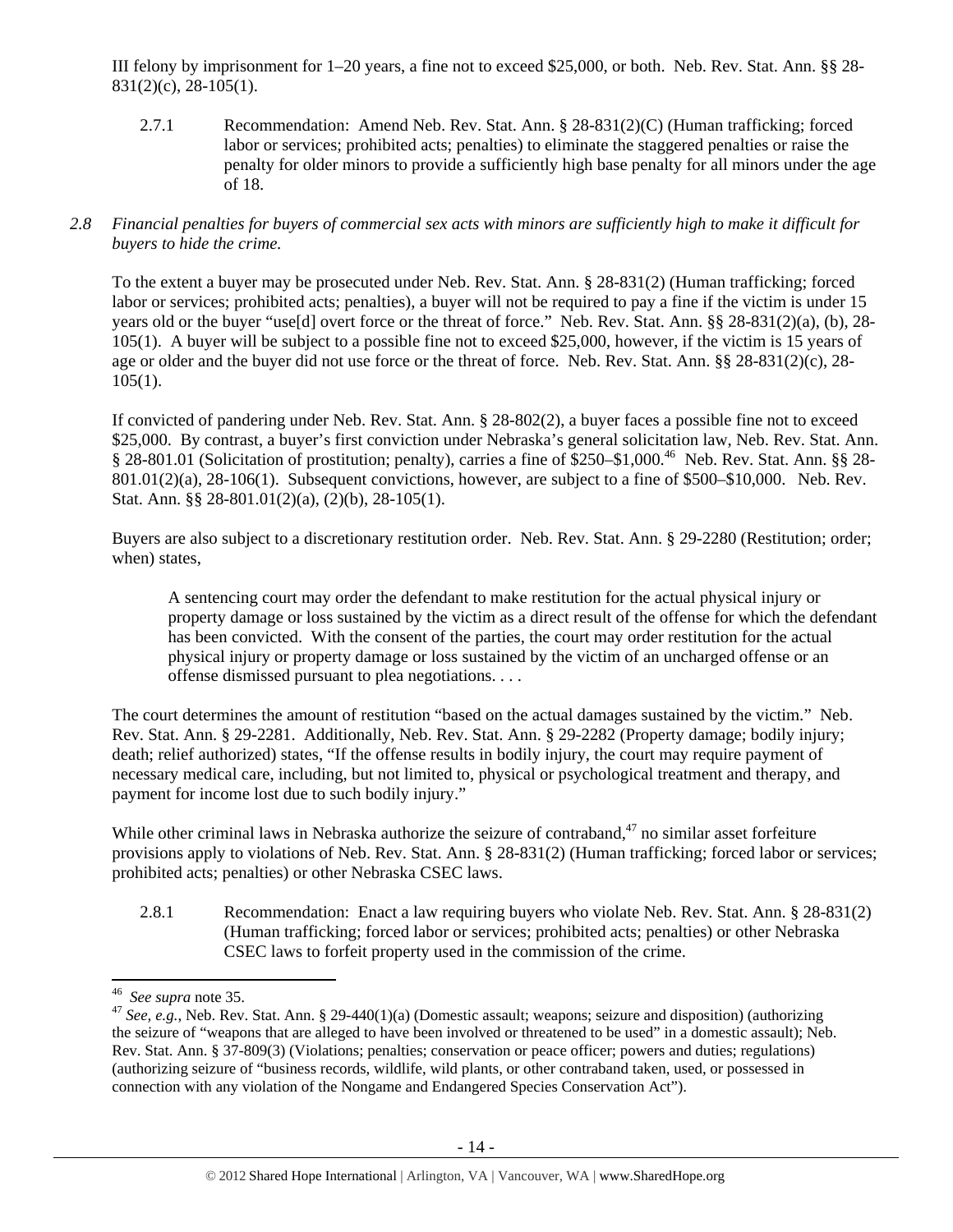## *2.9 Buying and possessing child pornography carries penalties as high as similar federal offenses.*

Nebraska law prohibits both the possession and purchasing of child pornography. Neb. Rev. Stat. Ann. § 28- 1463.03(2) (Visual depiction of sexually explicit conduct; prohibited acts; affirmative defense) makes it illegal for "a person knowingly to purchase rent . . . trade, or provide to any person any visual depiction of sexually explicit conduct which has a child as one of its participants or portrayed observers." A violation under this statute by a person 18 years of age or younger is a Class III felony punishable by imprisonment for 1–20 years, a fine not to exceed \$25,000, or both, while a violation by a person 19 years of age or older is a Class ID felony punishable by imprisonment for 3–50 years. Neb. Rev. Stat. Ann. §§ 28-1463.04(1), (2), 28-105(1). A conviction under this statute is a Class IC felony punishable by imprisonment for 5–50 years, however, if a person has a prior conviction under this statute or a number of other specific statutes.<sup>48</sup> Neb. Rev. Stat. Ann. §§ 28-1463.04(3), 28-105(1).

Neb. Rev. Stat. Ann. § 28-813.01(1) (Sexually explicit conduct; visual depiction; unlawful; penalty; affirmative defense) makes it illegal for a person "to knowingly possess any visual depiction of sexually explicit conduct, as defined in section  $28-1463.02$ ,<sup>49</sup> which has a child, as defined in such section,<sup>50</sup> as one of its participants or portrayed observers." If the offender is under 19 year old, a first conviction under this statute is punishable as a Class IV felony by imprisonment up to 5 years, a fine not to exceed \$10,000, or both. Neb. Rev. Stat. Ann. §§ 28-813.01(2)(a), 28-105(1). If the offender is 19 years of age or older, a first conviction is punishable as a Class III felony by imprisonment for 1–20 years, a fine up to \$25,000, or both. Neb. Rev. Stat. Ann. §§ 28-813.01(2)(b), 28-105(1). In instances where the offender has a prior conviction under this statute or other specific criminal statutes,<sup>51</sup> a conviction is punishable as a Class IC felony by imprisonment for 5–50 years.

In comparison, a federal conviction for possession of child pornography<sup>52</sup> is generally punishable by imprisonment for  $5-20$  years and a fine not to exceed \$250,000.<sup>53</sup> Subsequent convictions, however, are punishable by imprisonment up to 40 years and a fine not to exceed  $$250,000$ .<sup>54</sup>

<sup>50</sup> "Child, in the case of a participant, means any person under the age of eighteen years and, in the case of a portrayed observer, means any person under the age of sixteen years." Neb. Rev. Stat. Ann. § 28-1463.02(1).  $\frac{51}{1}$  Pursuant to Neb. Rev. Stat. Ann. § 28-813.01(2)(c),

Any person who violates this section and has previously been convicted of a violation of this section or section 28-308 [Assault in the first degree], 28-309 [Assault in the second degree], 28-310 [Strangulation], 28-311 [Criminal child enticement], 28-313 [Kidnapping], 28-314 [False imprisonment in the first degree], 28-315 [False imprisonment in the second degree], 28-319 [Sexual assault; first degree], 28-319.01 [Sexual assault on a child; first degree], 28-320.01 [Sexual assault on a child; second or third degree], 28-813 [Obscene literature or material; prepares; distributes; promotes; penalty], 28-833 [Enticement by electronic communication device; penalty], 28-1463.03 [Visual depiction of sexually explicit conduct; prohibited acts; affirmative defense], or 28-1463.05 [Visual depiction of sexually explicit acts related to possession; violation; penalty] or subsection (1) or (2) of section 28-320 [Sexual assault; second or third degree;

 $\frac{53}{18}$  18 U.S.C. §§ 2252(b) (stating that a conviction under subsection (a)(2) is punishable by imprisonment for 5–20 years and a fine, while a conviction under subsection (a)(4) is punishable by imprisonment up to 10 years, a fine, or both), 2252A(b)(1) (a conviction is punishable by imprisonment for 5–20 years and a fine), 1466A(a), (b) (stating that a conviction under subsection (a) is "subject to the penalties provided in section  $2252A(b)(1)$ ," imprisonment for 5–20 years and a fine, while a conviction under subsection (b) is "subject to the penalties provided in section 2252A(b)(2)," imprisonment up to 10 years, a fine, or both); *see also* 18 U.S.C. §§ 3559(a)(1) (classifying all of the above listed offenses as felonies), 3571(b)(3) (providing a fine up to \$250,000 for any felony conviction).

<sup>48</sup> *See supra* note 14.

penalty] shall be guilty of a Class IC felony for each offense.<br>52 18 U.S.C. §§ 2252(a)(2), (a)(4) (Certain activities relating to material involving the sexual exploitation of minors),  $2252A(a)(2)$ –(3) (Certain activities relating to material constituting or containing child pornography), 1466A(a), (b) (Obscene visual representations of the sexual abuse of children).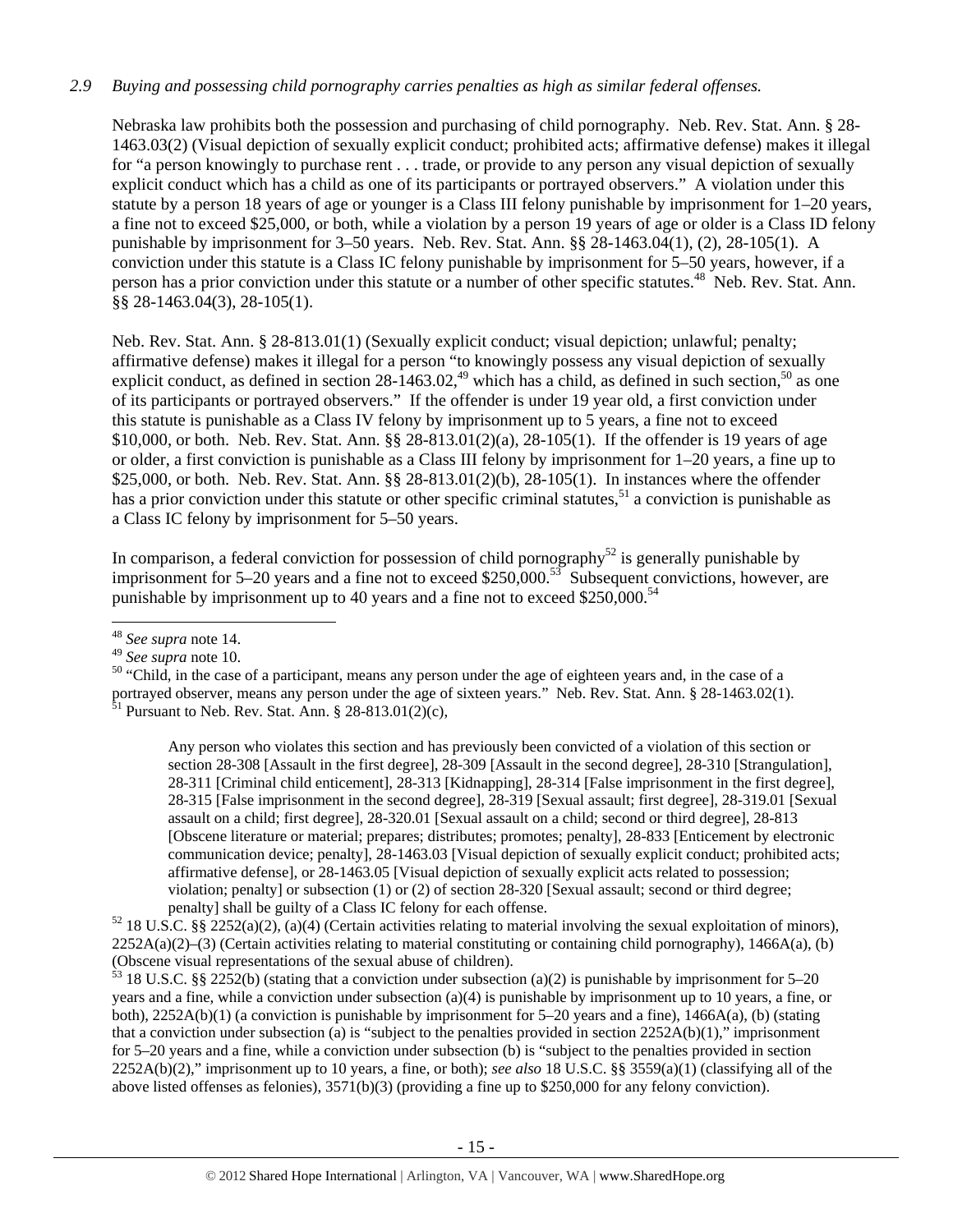*2.10 Convicted buyers of commercial sex acts with minors and child pornography are required to register as sex offenders.* 

Neb. Rev. Stat. Ann. § 29-4004(1) (Registration; location; sheriff; duties; Nebraska State Patrol; duties; name-change order; treatment) states, "Any person subject to the Sex Offender Registration Act<sup>55</sup> shall register within three working days after becoming subject to the act . . . ." Neb. Rev. Stat. Ann. § 29- 4003(1) (Applicability of act) states,

- (a) The Sex Offender Registration Act applies to any person who on or after January 1, 1997:
	- (i) Has ever pled guilty to, pled nolo contendere to, or been found guilty of any of the following: . . . .

(D) Sexual assault of a child in the second or third degree pursuant to section 28-320.01; (E) Sexual assault of a child in the first degree pursuant to section 28-319.01;

. . . .

(H) Pandering of a minor pursuant to section 28-802;

(I) Visual depiction of sexually explicit conduct of a child pursuant to section 28-1463.03 or 28-1463.05;

(J) Knowingly possessing any visual depiction of sexually explicit conduct which has a child as one of its participants or portrayed observers pursuant to section 28-813.01;

. . . . (L) Child enticement by means of an electronic communication device pursuant to section 28- 320.02;

(N) Attempt, solicitation, aiding or abetting, being an accessory, or conspiracy to commit an offense listed in subdivisions  $(1)(a)(i)(A)$  through  $(1)(a)(i)(M)$  of this section;

. . . .

(b) In addition to the registrable offenses under subdivision (1)(a) of this section, the Sex Offender Registration Act applies to any person who on or after January 1, 2010:

 $(i)(A)$  Except as provided in subdivision  $(1)(b)(i)(B)$  of this section, has ever pled guilty to, pled nolo contendere to, or been found guilty of any of the following:

. . . (XVI) Enticement by electronic communication device pursuant to section 28-833; or (XVII) Attempt, solicitation, aiding or abetting, being an accessory, or conspiracy to commit an offense listed in subdivisions  $(1)(b)(i)(A)(I)$  through  $(1)(b)(i)(A)(XVI)$  of this section.

. . . . . . . .

Buyers convicted under Neb. Rev. Stat. Ann. § 28-831(2) (Human trafficking; forced labor or services; prohibited acts; penalties) or § 28-801.01(1) (Solicitation of prostitution), however, are not required to register as sex offenders under Nebraska law.

2.10.1 Recommendation: Amend Neb. Rev. Stat. Ann. § 29-4003(1) (Applicability of act) to make the Sex Offender Registration Act applicable to buyers convicted under Neb. Rev. Stat. Ann. § 28-

  $54$  18 U.S.C. §§ 2252(b) (stating if a person has a prior conviction under subsection (a)(2), or a list of other statutes, a conviction is punishable by a fine and imprisonment for 15–40 years, but if a person has a prior conviction under subsection (a)(4), or a list of other statutes, a conviction is punishable by a fine and imprisonment for  $10-20$  years),  $2252A(b)(1)$  (stating if a person has a prior conviction under subsection (a)(2), (a)(3), or a list of other statutes, a conviction is punishable by a fine and imprisonment for 15–40 years), 1466A(a), (b) (stating that the penalty scheme for section 2252A(b) applies); *see also* 18 U.S.C. §§ 3559(a)(1) (classifying all of the above listed offenses as felonies), 3571(b)(3) (providing a fine up to \$250,000 for any felony conviction).

<sup>55</sup> Neb. Rev. Stat. Ann. §§ 29-4001–4014.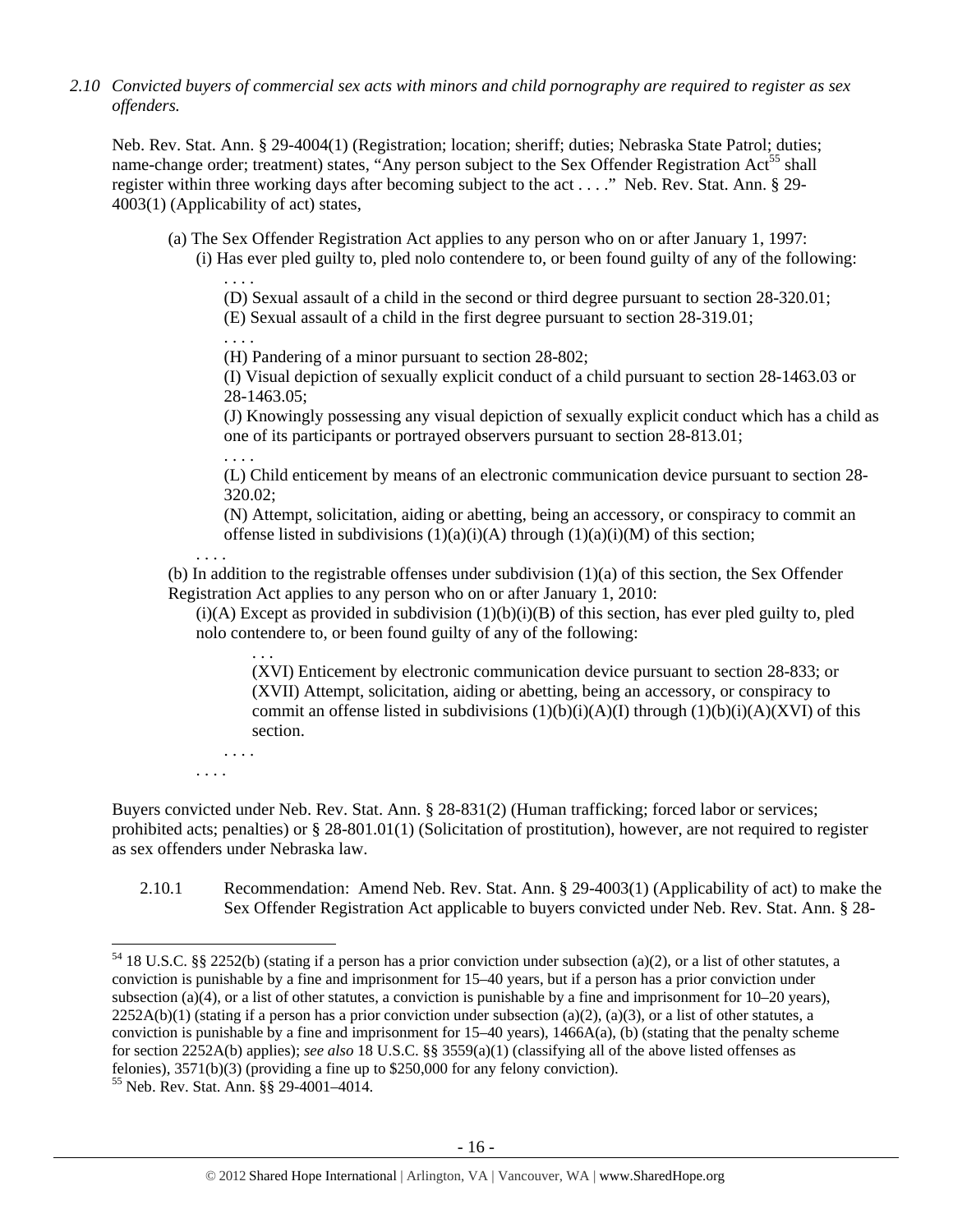831 (Human trafficking; forced labor or services; prohibited acts; penalties), or § 28-801.01 (Solicitation of prostitution) in instances where the person trafficked, abused, or solicited is a minor under the age of 18.

- 17 -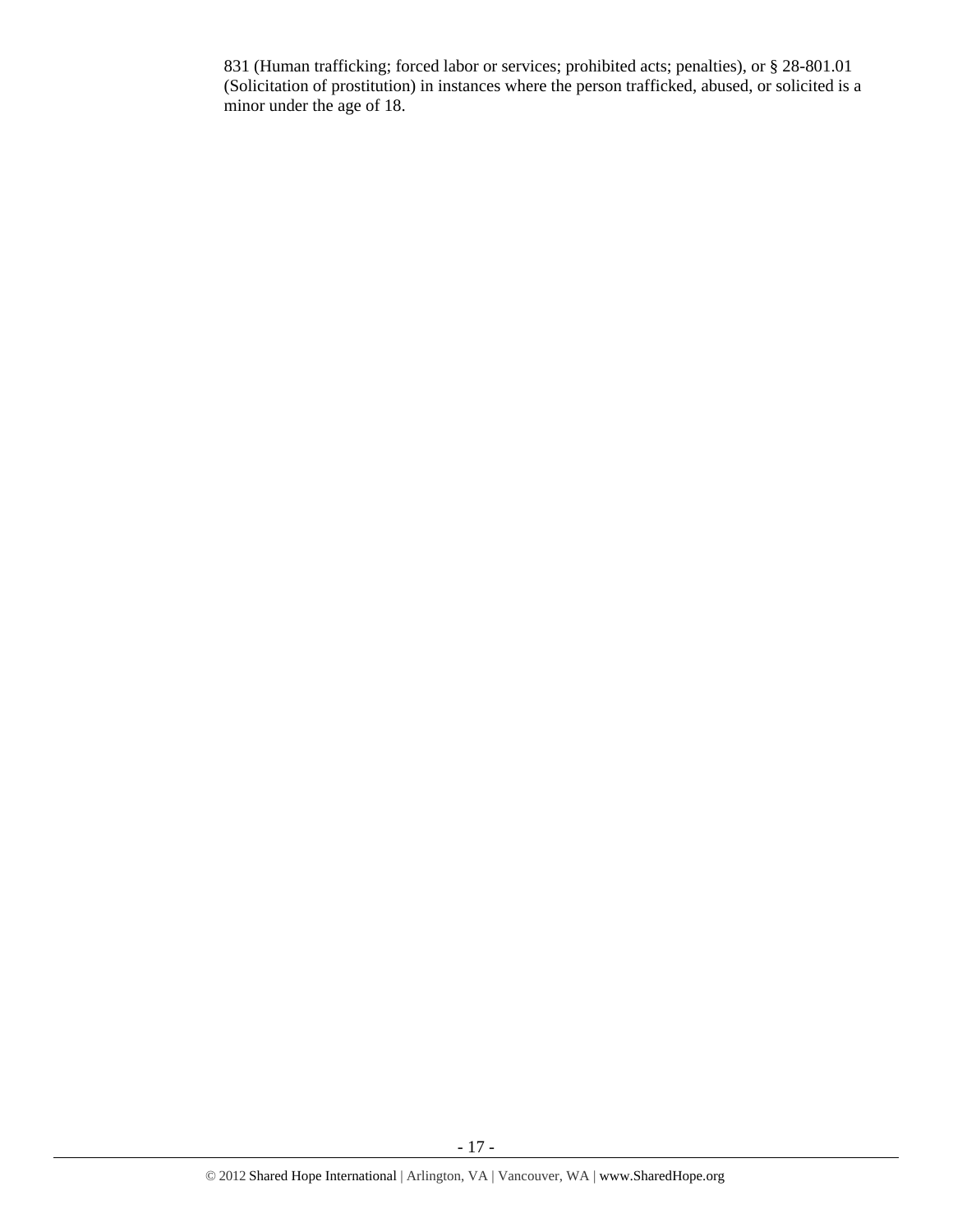#### **FRAMEWORK ISSUE 3: CRIMINAL PROVISIONS FOR TRAFFICKERS**

#### *Legal Components:*

- *3.1 Penalties for trafficking a child for sexual exploitation are as high as federal penalties.*
- *3.2 Creating and distributing child pornography carries penalties as high as similar federal offenses.*
- *3.3 Using the Internet to lure, entice, recruit or sell commercial sex acts with a minor is a separate crime or results in an enhanced penalty for traffickers.*
- *3.4 Financial penalties for traffickers, including asset forfeiture, are sufficiently high.*
- *3.5 Convicted traffickers are required to register as sex offenders.*
- *3.6 Laws relating to termination of parental rights for certain offenses include sex trafficking or commercial sexual exploitation of children (CSEC) offenses in order to remove the children of traffickers from their control and potential exploitation.*

*\_\_\_\_\_\_\_\_\_\_\_\_\_\_\_\_\_\_\_\_\_\_\_\_\_\_\_\_\_\_\_\_\_\_\_\_\_\_\_\_\_\_\_\_\_\_\_\_\_\_\_\_\_\_\_\_\_\_\_\_\_\_\_\_\_\_\_\_\_\_\_\_\_\_\_\_\_\_\_\_\_\_\_\_\_\_\_\_\_\_\_\_\_\_* 

## *Legal Analysis:*

*3.1 Penalties for trafficking a child for sexual exploitation are as high as federal penalties.* 

If a victim is under 15 years of age or the offender "uses overt force or the threat of force," a trafficker convicted under Neb. Rev. Stat. Ann. § 28-831(2) (Human trafficking; forced labor or services; prohibited acts; penalties) is guilty of a Class II felony punishable by imprisonment for 1–50 years. Neb. Rev. Stat. Ann. §§ 28-  $831(2)(a)$ , (b),  $28-105(1)$ . If the victim is 15 years of age or older and the trafficker did not use force or the threat of force, however, a conviction is punishable as a Class III felony by imprisonment for 1–20 years, or a fine not to exceed \$25,000, or both. Neb. Rev. Stat. Ann. §§ 28-831(2)(c), 28-105(1). Under Neb. Rev. Stat. Ann. § 28-802(1)<sup>56</sup> (Pandering; penalty), traffickers face heightened penalties for pandering a minor. Pandering is a Class IV felony "unless the person being enticed, procured, harbored, or otherwise persuaded to become a prostitute in violation of this section is under the age of eighteen years, in which case pandering is a Class III felony for a first offense," punishable by 1–20 years imprisonment or a fine not to exceed \$ 25,000, or both. Neb. Rev. Stat. Ann. §§ 28-802(2), 28-105(1). A second or subsequent pandering offense is also a Class III felony. Neb. Rev. Stat. Ann. § 28-802(2).

Traffickers also may be convicted under Neb. Rev. Stat. Ann. § 28-707(1)(d) (Child abuse; privileges not available; penalties),  $57$  which may be used to prosecute a trafficker who commits child abuse by placing a child "in a situation to be sexually exploited by allowing, encouraging, or forcing such minor child to . . . engage in prostitution." A violation of this statute is a Class I misdemeanor if "committed negligently," a Class IIIA felony if "committed knowingly and intentionally and does not result in serious bodily injury," a Class II felony if "committed knowingly and intentionally and results in serious bodily injury," or a Class IB felony if "committed knowingly and intentionally and results in the death of such child." Neb. Rev. Stat. Ann. § 28-  $707(1)(3)$ –(8).<sup>58</sup> A Class I misdemeanor is punishable by imprisonment up to 1 year, a fine not to exceed \$1,000, or both. Neb. Rev. Stat. Ann. § 28-106(1). A Class IIIA felony is punishable by imprisonment up to 5 years, a fine not to exceed \$10,000, or both. Neb. Rev. Stat. Ann. § 28-105(1). A Class III felony is punishable by imprisonment for 1-20 years, a \$25,000 fine, or both. Neb. Rev. Stat. Ann. § 28-105(1). A Class II felony is punishable by imprisonment for 1–50 years, while a Class IB felony is punishable by imprisonment for 20 years to life. Neb. Rev. Stat. Ann. § 28-105(1). Lastly, a trafficker may be convicted under Neb. Rev. Stat. Ann. § 28-805(1)(b) (Debauching a minor; penalty),<sup>59</sup> which is punishable as a Class I misdemeanor by imprisonment up to 1 year, a fine not to exceed \$1,000, or both. Neb. Rev. Stat. Ann. §§ 28-805(2), 28-106(1).

<sup>56</sup> *See supra* note 15. 57 *See supra* Section 1.2 for the provisions of Neb. Rev. Stat. Ann. § 28-707(1)(d). 58 *See supra* note 7.

<sup>59</sup> *See supra* note 16 discussing the applicability of this statute to traffickers.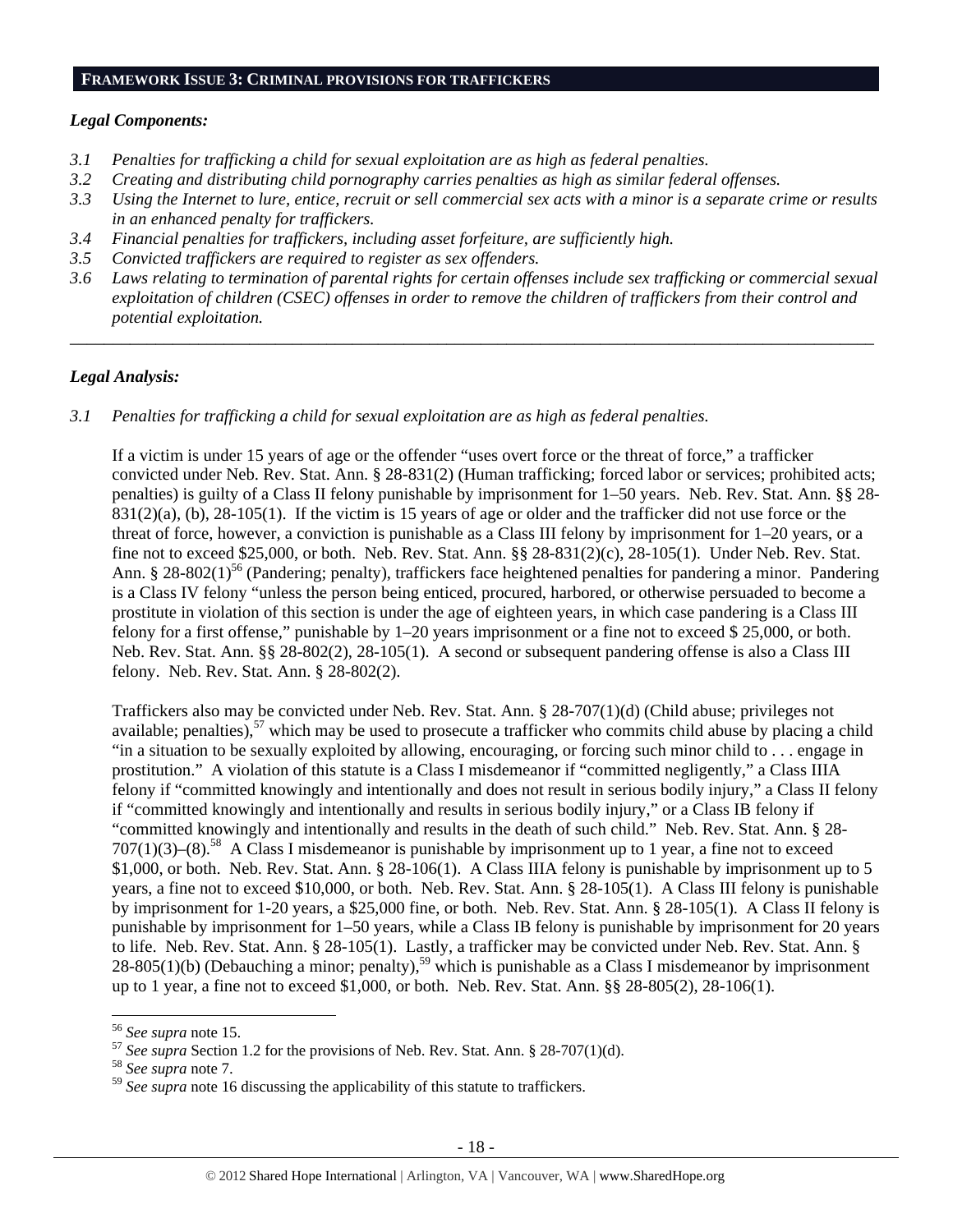In comparison, if the victim is under the age of 14, a conviction under the Trafficking Victims Protection Act  $(TVPA)<sup>60</sup>$  for child sex trafficking is punishable by 15 years to life imprisonment and a fine not to exceed \$250,000. 18 U.S.C. §§ 1591(b)(1), 3559(a)(1), 3571(b)(3). If the victim is between the ages of 14–17, a conviction is punishable by 10 years to life imprisonment and a fine not to exceed \$250,000. 18 U.S.C. §§ 1591(b)(2), 3559(a)(1), 3571(b)(3). A conviction is punishable by mandatory life imprisonment, however, if the trafficker has a prior conviction for a federal sex offense<sup>61</sup> against a minor.

3.1.1 Recommendation: Raise the penalties associated with trafficking crimes to align with federal penalties for trafficking and CSEC violations.

## *3.2 Creating and distributing child pornography carries penalties as high as similar federal offenses.*

Nebraska prohibits both the creation and distribution of child pornography. Neb. Rev. Stat. Ann. § 28-1463.03 (Visual depiction of sexually explicit conduct; prohibited acts; affirmative defense) states,

(1) It shall be unlawful for a person to knowingly make, publish, direct, create, provide, or in any manner generate any visual depiction of sexually explicit conduct<sup>62</sup> which has a child<sup>63</sup> as one of its participants or portrayed observers.

 $(2)$  It shall be unlawful for a person knowingly to ... sell, deliver, distribute, display for sale, advertise, trade, or provide to any person any visual depiction of sexually explicit conduct which has a child as one of its participants or portrayed observers.

(3) It shall be unlawful for a person to knowingly employ, force, authorize, induce, or otherwise cause a child to engage in any visual depiction of sexually explicit conduct which has a child as one of its participants or portrayed observers.

(4) It shall be unlawful for a parent, stepparent, legal guardian, or any person with custody and control of a child, knowing the content thereof, to consent to such child engaging in any visual depiction of sexually explicit conduct which has a child as one of its participants or portrayed observers.

. . . .

A violation of this statute by a person 18 years of age or younger is a Class III felony punishable by imprisonment for 1–20 years, a fine not to exceed \$25,000, or both, while a violation by a person 19 years of age or older is a Class ID felony punishable by imprisonment for 3–50 years. Neb. Rev. Stat. Ann. §§ 28- 1463.04(1), (2), 28-105(1). A conviction under this statute is punishable as a Class IC felony by imprisonment for 5–50 years, however, if a person has a prior conviction under this statute or a number of other specific statutes.<sup>64</sup> Neb. Rev. Stat. Ann. §§ 28-1463.04(3), 28-105(1).

In comparison, if the victim is under the age of 14, a conviction under the TVPA for child sex trafficking is punishable by 15 years to life imprisonment and a fine not to exceed \$250,000. 18 U.S.C. §§ 1591(b)(1), 3559(a)(1), 3571(b)(3). If the victim is between the ages of 14–17, a conviction is punishable by 10 years to life imprisonment and a fine not to exceed \$250,000. 18 U.S.C. §§ 1591(b)(2),  $3559(a)(1)$ ,  $3571(b)(3)$ . A conviction is punishable by mandatory life imprisonment, however, if the trafficker has a prior conviction for a federal sex offense<sup>65</sup> against a minor. Additionally, a federal

<sup>60</sup> *See supra* note 40. 61 *See supra* note 41. 62 *See supra* note 10. 63 *See supra* note 11. 64 *See supra* note 14. 65 *See supra* note 41.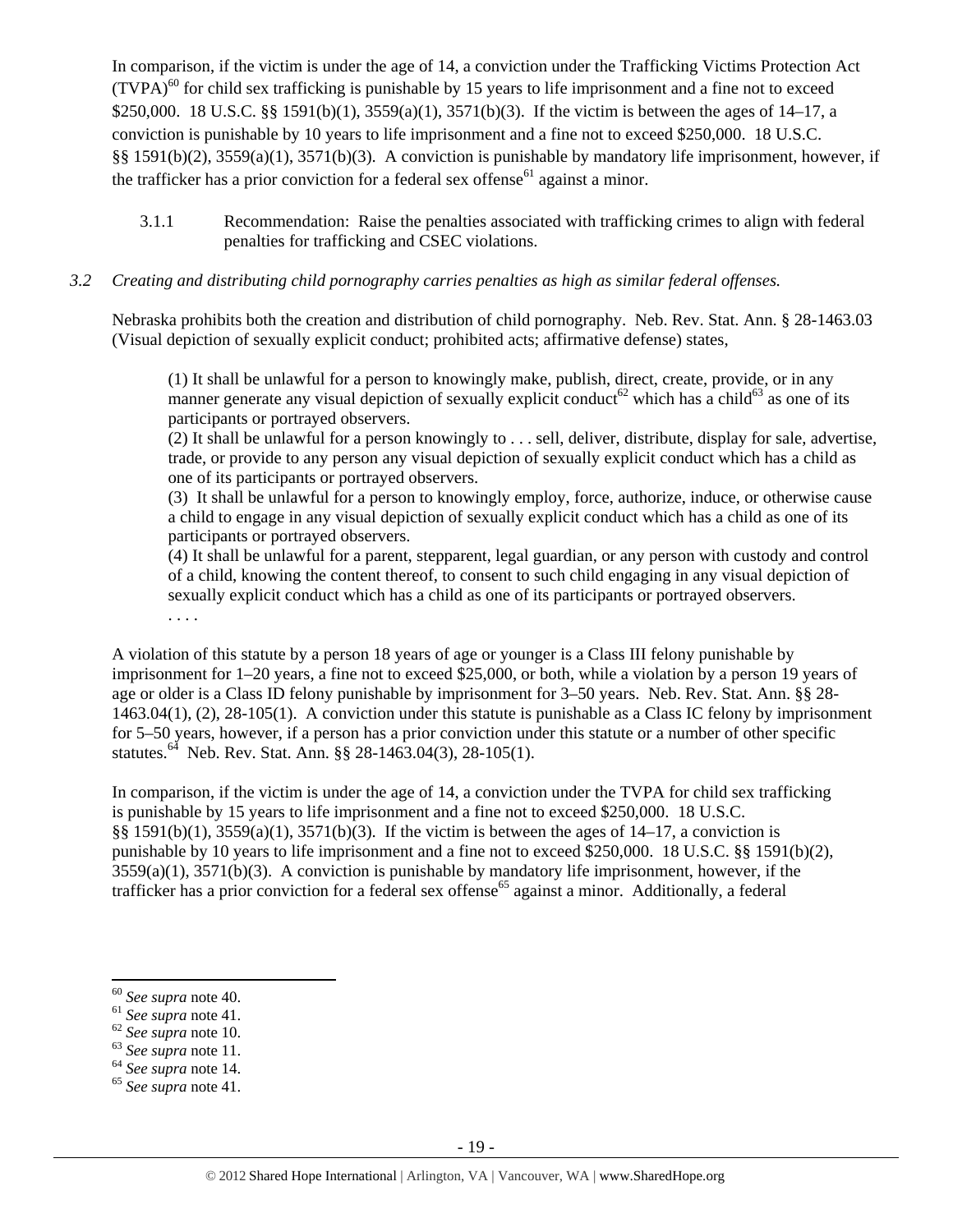conviction for distribution of child pornography<sup>66</sup> is generally punishable by imprisonment for  $5-20$  years and a fine not to exceed \$250,000.<sup> $67$ </sup> Subsequent convictions, however, are punishable by imprisonment up to 40 years and a fine not to exceed  $$250,000.<sup>68</sup>$ 

- 3.2.1 Recommendation: Raise the penalties for offenses under Neb. Rev. Stat. Ann. § 28-1463.03 (Visual depiction of sexually explicit conduct; prohibited acts; affirmative defense) to align with federal penalties.
- *3.3 Using the Internet to lure, entice, recruit or sell commercial sex acts with a minor is a separate crime or results in an enhanced penalty for traffickers.*

While not expressly commercial in nature, Neb. Rev. Stat. Ann. § 28-320.02 (Sexual assault; use of electronic communication device; prohibited acts; penalties) may be used to prosecute a trafficker who uses the Internet to lure, entice, or recruit a child for use in commercial sex acts. Neb. Rev. Stat. Ann. § 28-320.02(1) states,

(1) No person shall knowingly solicit, coax, entice, or lure (a) a child sixteen years of age or younger or (b) a peace officer who is believed by such person to be a child sixteen years of age or younger, by means of an electronic communication device as that term is defined in section 28-833 [Enticement by electronic communication device; penalty],<sup>69</sup> to engage in an act which would be in violation of section 28-319 [Sexual assault; first degree; penalty], 28-319.01 [Sexual assault of a child; first degree; penalty], or 28-320.01 [Sexual assault of a child; second or third degree; penalties] or subsection (1) or (2) of section 28-320 [Sexual assault; second or third degree; penalty].

A conviction under this statute is punishable as a Class ID felony by imprisonment for 3–50 years. Neb. Rev. Stat. Ann. §§ 28-320.02(2), 28-105(1). A conviction is punishable as a Class IC felony by imprisonment for 5–50 years, however, if a person has a prior conviction under this or other specific statutes.70 Neb. Rev. Stat. Ann. §§ 28-320.02(2), 28-105(1).

- 3.3.1 Recommendation: Amend Neb. Rev. Stat. Ann. § 28-320.02 (Sexual assault; use of electronic communication device; prohibited acts; penalties) to carry heightened penalties for traffickers who use the Internet to lure, entice, recruit or sell commercial sex acts with minors.
- *3.4 Financial penalties for traffickers, including asset forfeiture, are sufficiently high.*

 $66$  18 U.S.C. §§ 2252(a)(1), (a)(2), (a)(3) (Certain activities relating to material involving the sexual exploitation of minors),  $2252A(a)(2)$ , (a)(3) (Certain activities relating to material constituting or containing child pornography), 1466A(a) (Obscene visual representations of the sexual abuse of children).<br><sup>67</sup> 18 U.S.C. §§ 2252(b) (stating that a conviction under subsection (a)(1), (a)(2), or (a)(3) is punishable by

imprisonment for 5–20 years and a fine), 2252A(b)(1) (a conviction is punishable by imprisonment for 5–20 years and a fine), 1466A(a), (b) (stating that a conviction under subsection (a) is "subject to the penalties provided in section 2252A(b)(1)," imprisonment for 5–20 years and a fine, while a conviction under subsection (b) is "subject to the penalties provided in section 2252A(b)(2)," imprisonment up to 10 years, a fine, or both); *see also* 18 U.S.C. §§  $3559(a)(1)$  (classifying all of the above listed offenses as felonies),  $3571(b)(3)$  (providing a fine up to \$250,000 for any felony conviction).

<sup>&</sup>lt;sup>68</sup> 18 U.S.C. §§ 2252(b) (stating if a person has a prior conviction under subsection (a)(1), (a)(2), or (a)(3) or a list of other statutes, a conviction is punishable by a fine and imprisonment for  $15-40$  years),  $2252A(b)(1)$  (stating if a person has a prior conviction under subsection (a)(2), (a)(3), or a list of other statutes, a conviction is punishable by a fine and imprisonment for  $15-40$  years),  $1466A(a)$ , (b) (stating that the penalty scheme for section  $2252A(b)$ applies); *see also* 18 U.S.C. §§ 3559(a)(1) (classifying all of the above listed offenses as felonies), 3571(b)(3) (providing a fine up to \$250,000 for any felony conviction).

<sup>69</sup> *See supra* note 18. 70 *See supra* note 27.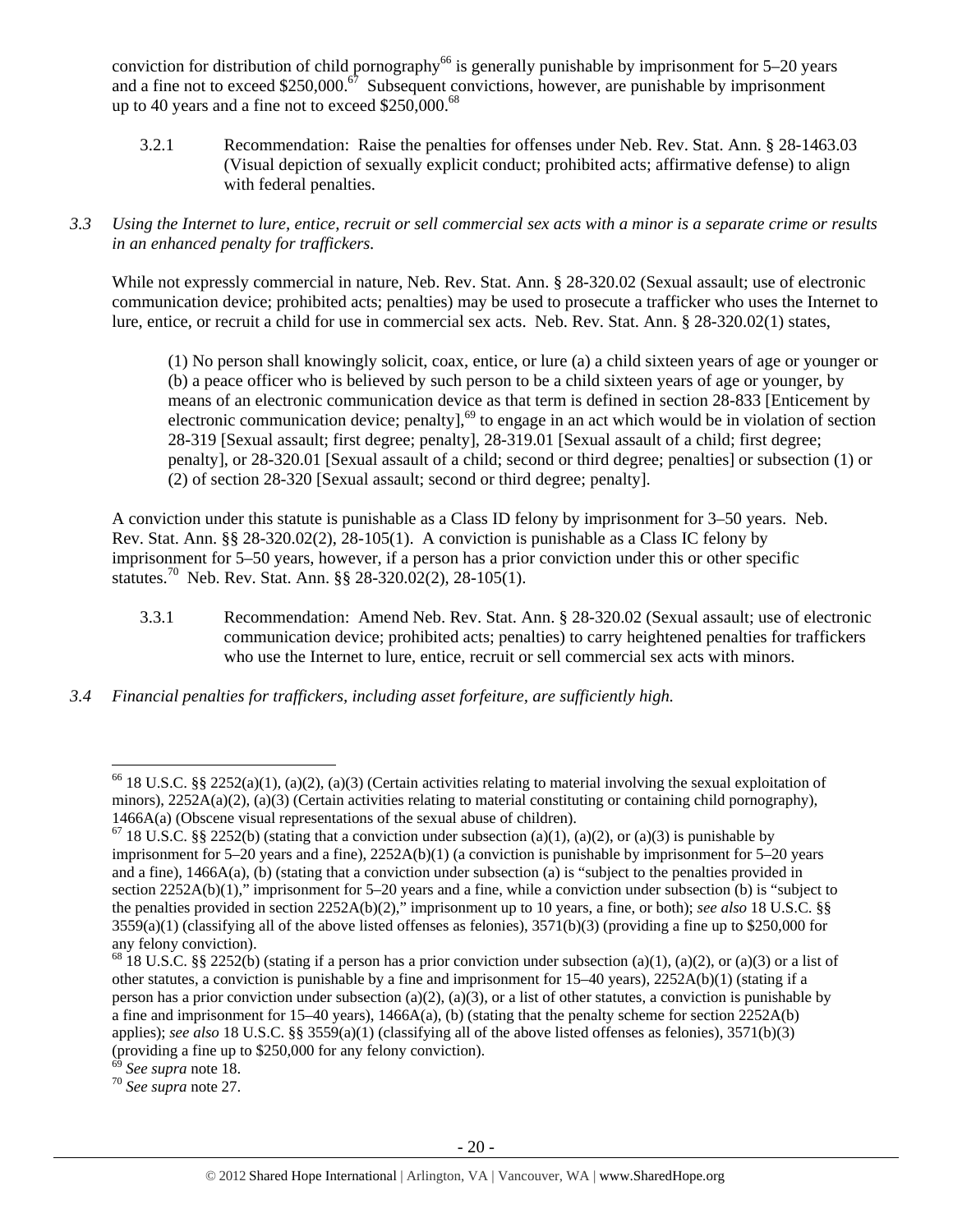Traffickers may be required to pay fines ranging from \$1,000–\$25,000. Traffickers convicted under Neb. Rev. Stat. Ann. § 28-831(2) (Human trafficking; forced labor or services; prohibited acts; penalties) are subject to a possible fine not to exceed \$25,000, if the victim is between 15–18 years of age and the trafficker did not use force or the threat of force in the commission of the crime. Neb. Rev. Stat. Ann. §§ 28-831(2)(c), 28-105(1). Under the state's pandering law, a trafficker would be subject to a fine not to exceed \$25,000 if the victim is under 18 years of age. Neb. Rev. Stat. Ann. §§ 28-802(2), 28-105(1). Traffickers convicted under Neb. Rev. Stat. Ann. § 28-805(1)(b) (Debauching a minor; penalty) are subject to a possible fine not to exceed \$1,000. Neb. Rev. Stat. Ann. §§ 28-805(2), 28-106(1). First time convictions under Neb. Rev. Stat. Ann. § 28- 322.05(1) (Unlawful use of the Internet by a prohibited sex offender; penalties) are also subject to a possible fine not to exceed \$1,000, but subsequent convictions, however, are subject to a possible fine not to exceed \$10,000. Neb. Rev. Stat. Ann. §§ 28-322.05(2), 28-106(1), 28-105(1). A trafficker convicted under Neb. Rev. Stat. Ann. § 28-707(1)(d) (Child abuse; privileges not available; penalties) is subject to a possible fine not to exceed \$1,000 if the offense was "committed negligently," a possible fine not to exceed \$10,000 if the offense was "committed knowingly and intentionally and does not result in serious bodily injury," or no fine if the offense was "committed knowingly and intentionally and results in serious bodily injury" or in the death of the child. Neb. Rev. Stat. Ann. §§ 28-707(1)(3)–(8), 28-106(1), 28-105(1).

Additionally, traffickers who cause "actual physical injury or property damage or loss" to their victim may have to pay restitution pursuant to Neb. Rev. Stat. Ann.  $\S 29-2280$  (Restitution; order; when).<sup>71</sup> The court determines the amount of restitution "based on the actual damages sustained by the victim." Neb. Rev. Stat. Ann. § 29- 2281. Neb. Rev. Stat. Ann. § 29-2282 (Property damage; bodily injury; death; relief authorized) states, "If the offense results in bodily injury, the court may require payment of necessary medical care, including, but not limited to, physical or psychological treatment and therapy, and payment for income lost due to such bodily injury."

While other criminal laws in Nebraska authorize the seizure of contraband, $^{72}$  no similar asset forfeiture provisions apply to violations of Neb. Rev. Stat. Ann. § 28-831(2) (Human trafficking; forced labor or services; prohibited acts; penalties) or other Nebraska CSEC laws.

- 3.4.1 Recommendation: Amend Nebraska's human trafficking and CSEC laws to provide for asset forfeiture.
- *3.5 Convicted traffickers are required to register as sex offenders.*

Neb. Rev. Stat. Ann. § 29-4004(1) (Registration; location; sheriff; duties; Nebraska State Patrol; duties; name-change order; treatment) (Operative Jan. 1,  $2012$ )<sup>73</sup> states, "Any person subject to the Sex Offender Registration Act<sup>74</sup> shall register within three working days after becoming subject to the act . . . ." and Neb. Rev. Stat. Ann. § 29-4003(1) (Applicability of act) establishes when an offender becomes subject to the provisions of the Sex Offender Registration Act.<sup>75</sup>

Traffickers convicted under Neb. Rev. Stat. Ann. § 28-805(1)(b) (Debauching a minor; penalty), Neb. Rev. Stat. Ann. § 28-1463.03(2) (Visual depiction of sexually explicit conduct; prohibited acts; affirmative defense), Neb. Rev. Stat. Ann. § 28-320.02 (Sexual assault; use of electronic communication device; prohibited acts; penalties), Neb. Rev. Stat. Ann. § 28-1463.03 (Visual depiction of sexually explicit conduct; prohibited acts; affirmative defense), Neb. Rev. Stat. Ann. § 28-1463.05(1) (Visual depiction of sexually explicit acts related to possession; violation; penalty), Neb. Rev. Stat. Ann. § 28- 707(1)(d) (Child abuse; privileges not available; penalties), or Neb. Rev. Stat. Ann. § 28-802(1)

<sup>&</sup>lt;sup>71</sup> See supra Section 2.8 for the provisions of Neb. Rev. Stat. Ann. § 29-2280.<br><sup>72</sup> See supra note 47.<br><sup>73</sup> See supra note 55.<br><sup>74</sup> See supra note 55.<br><sup>75</sup> See supra Section 2.10 for the provisions of Neb. Rev. Stat. An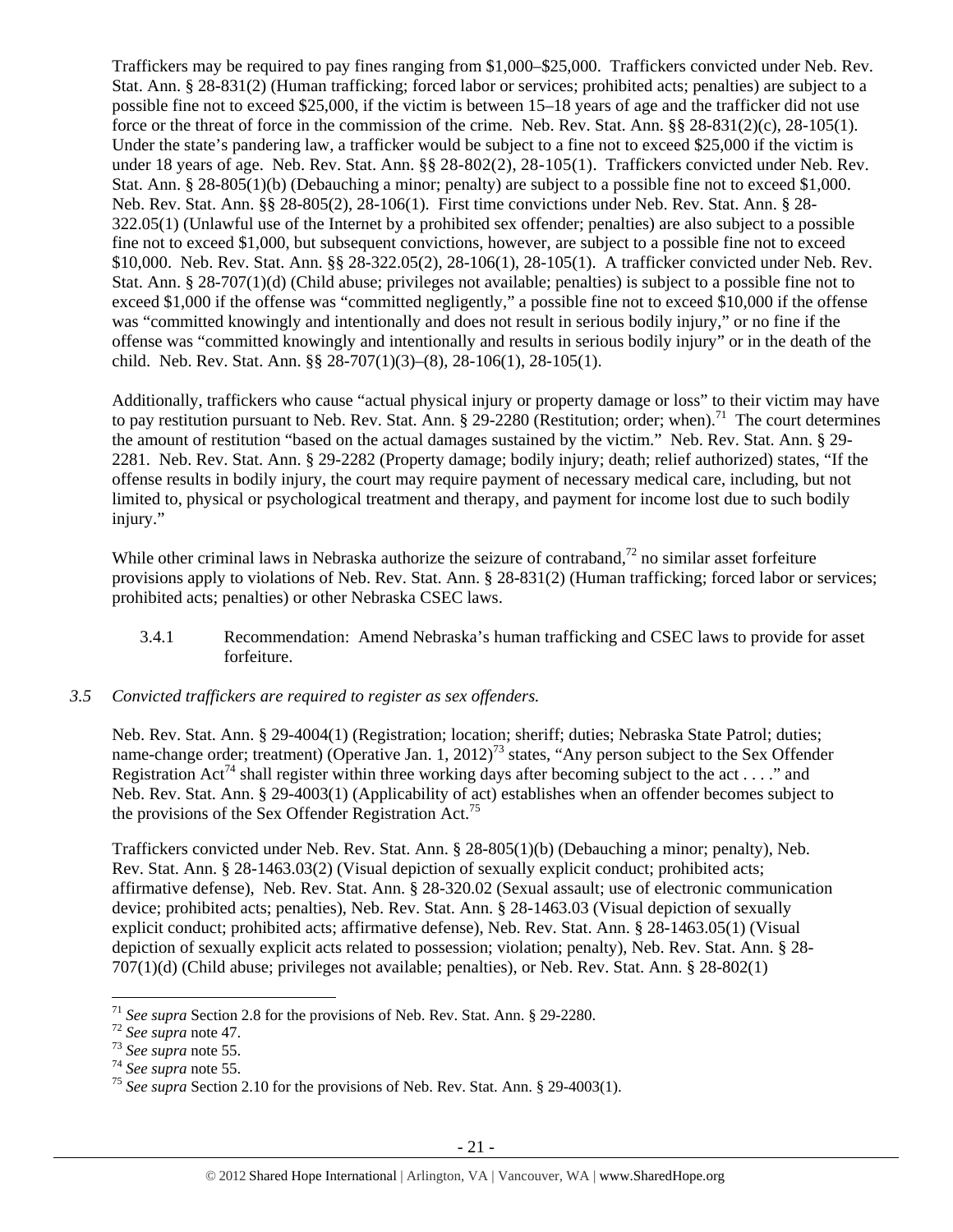(Pandering; penalty) (where the victim is a minor) are required to register as a sex offender. Neb. Rev. Stat. Ann. § 29-4003. Traffickers convicted under Neb. Rev. Stat. Ann. § 28-831(2) (Human trafficking; forced labor or services; prohibited acts; penalties) or Neb. Rev. Stat. Ann. § 28-804(1) (Keeping a place of prostitution; penalty), however, are not required to register as a sex offender under Nebraska law.

- 3.5.1 Recommendation: Require sex offender registration for convictions under Neb. Rev. Stat. Ann. § 28-831 (Human trafficking; forced labor or services; prohibited acts; penalties), and § 28- 801.01 (Solicitation of prostitution) and § 28-804 (Keeping a place of prostitution; penalty) when a minor is involved.
- *3.6 Laws relating to termination of parental rights for certain offenses include sex trafficking or commercial sexual exploitation of children (CSEC) offenses in order to remove the children of traffickers from their control and potential exploitation.*

Nebraska laws relating to the termination of parental rights do not include a violation of Neb. Rev. Stat. Ann. § 28-831 (Human trafficking; forced labor or services; prohibited acts; penalties) or any of Nebraska's CSEC laws as grounds for terminating parental rights. However, Neb. Rev. Stat. Ann. § 43-292 (Termination of parental rights; grounds) states,

. . .

The court may terminate all parental rights between the parents or the mother of a juvenile born out of wedlock and such juvenile when the court finds such action to be in the best interests of the juvenile and it appears by the evidence that one or more of the following conditions exist:

(2) The parents have substantially and continuously or repeatedly neglected and refused to give the juvenile or a sibling of the juvenile necessary parental care and protection;

. . . (6) Following a determination that the juvenile is one as described in subdivision (3)(a) of section 43-247, reasonable efforts to preserve and reunify the family if required under section 43-283.01, under the direction of the court, have failed to correct the conditions leading to the determination; . . .

(9) The parent of the juvenile has subjected the juvenile or another minor child to aggravated circumstances, including, but not limited to, abandonment, torture, chronic abuse, or sexual abuse; (10) The parent has (a) committed murder of another child of the parent, (b) committed voluntary manslaughter of another child of the parent, (c) aided or abetted, attempted, conspired, or solicited to commit murder, or aided or abetted voluntary manslaughter of the juvenile or another child of the parent, or (d) committed a felony assault that resulted in serious bodily injury to the juvenile or another minor child of the parent; or

(11) One parent has been convicted of felony sexual assault of the other parent under section 28- 319.01 [Sexual assault of a child; first degree; penalty] or 28-320.01 [Sexual assault of a child; second or third degree; penalties] or a comparable crime in another state.

3.6.1 Recommendation: Amend Neb. Rev. Stat. Ann. § 43-292(10) (Termination of parental rights; grounds) to include Neb. Rev. Stat. Ann. § 28-831 (Human trafficking; forced labor or services; prohibited acts; penalties) and Nebraska's CSEC laws as conditions for the termination of parental rights.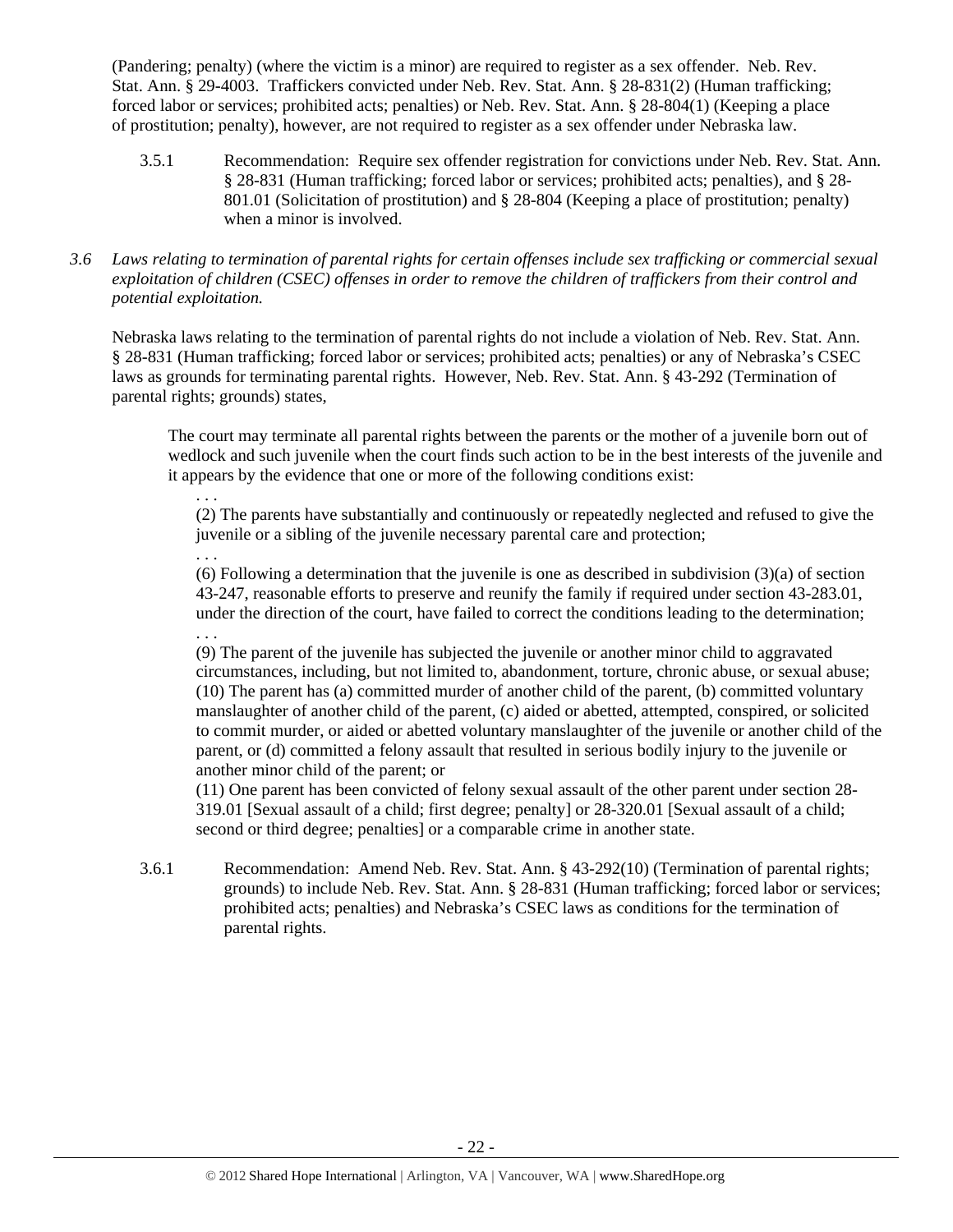#### *Legal Components:*

- *4.1 The acts of assisting, enabling, or financially benefitting from child sex trafficking are included as criminal offenses in the state sex trafficking statute.*
- *4.2 Financial penalties, including asset forfeiture laws, are in place for those who benefit financially from or aid and assist in committing domestic minor sex trafficking.*

*\_\_\_\_\_\_\_\_\_\_\_\_\_\_\_\_\_\_\_\_\_\_\_\_\_\_\_\_\_\_\_\_\_\_\_\_\_\_\_\_\_\_\_\_\_\_\_\_\_\_\_\_\_\_\_\_\_\_\_\_\_\_\_\_\_\_\_\_\_\_\_\_\_\_\_\_\_\_\_\_\_\_\_\_\_\_\_\_\_\_\_\_\_\_* 

- *4.3 Promoting and selling child sex tourism is illegal.*
- *4.4 Promoting and selling child pornography is illegal.*

## *Legal Analysis:*

*4.1 The acts of assisting, enabling, or financially benefitting from child sex trafficking are included as criminal offenses in the state sex trafficking statute.* 

Under Neb. Rev. Stat. Ann. § 28-831(2) (Human trafficking; forced labor or services; prohibited acts; penalties), it is illegal for a person to "knowingly recruit, entice, harbor, transport, provide, or obtain" a minor for commercial sexual activity. Although this statute is capable of reaching some facilitators, such as those who "harbor" or "transport" a minor, it may not reach all facilitators who "benefit," "assist," or "aid" in trafficking. To the extent Neb. Rev. Stat. Ann. § 28-831(2) is applicable to facilitators, if a victim is under 15 years of age or the offender "uses overt force or the threat of force," a conviction is punishable as a Class II felony by imprisonment for 1–50 years. Neb. Rev. Stat. Ann. §§ 28-831(2)(a), (b), 28-105(1). If the victim is 15 years of age or older and the buyer did not use force or the threat of force, however, a conviction is punishable as a Class III felony by imprisonment for 1–20 years, a fine not to exceed \$25,000, or both. Neb. Rev. Stat. Ann. §§ 28- 831(2)(c), 28-105(1).

Some facilitators may also be prosecuted under Neb. Rev. Stat. Ann. § 28-802(b), (c) (Pandering; penalty)<sup>76</sup> which states, "A person commits pandering if such person . . . procures or harbors therein an inmate for a house of prostitution or for any place where prostitution is practiced or allowed . . . or inveigles, entices, persuades, encourages, or procures any person to come into or leave this state for the purpose of prostitution or debauchery."

A facilitator may also be convicted under Neb. Rev. Stat. Ann. § 28-707(1)(d) (Child abuse; privileges not available; penalties).<sup>77</sup> A violation of this statute is a Class I misdemeanor if "committed negligently," a Class IIIA felony if "committed knowingly and intentionally and does not result in serious bodily injury," a Class II felony if "committed knowingly and intentionally and results in serious bodily injury," or a Class IB felony if "committed knowingly and intentionally and results in the death of such child." Neb. Rev. Stat. Ann. § 28-  $707(1)(3)$ –(8).<sup>78</sup> A Class I misdemeanor is punishable by imprisonment up to 1 year, a fine not to exceed \$1,000, or both. Neb. Rev. Stat. Ann. § 28-106(1). A Class IIIA felony is punishable by imprisonment up to 5 years, a fine not to exceed \$10,000, or both. Neb. Rev. Stat. Ann. § 28-105(1). A Class III felony is punishable by imprisonment for 1–20 years, a \$25,000 fine, or both. Neb. Rev. Stat. Ann § 28-707(1). A Class II felony is punishable by imprisonment for 1–50 years, while a Class IB felony is punishable by imprisonment for 20 years to life. Neb. Rev. Stat. Ann. § 28-105(1).

<sup>76</sup> *See supra* note 15. 77 *See supra* Section 1.2 for the provisions of Neb. Rev. Stat. Ann. § 28-707. 78 *See supra* note 7.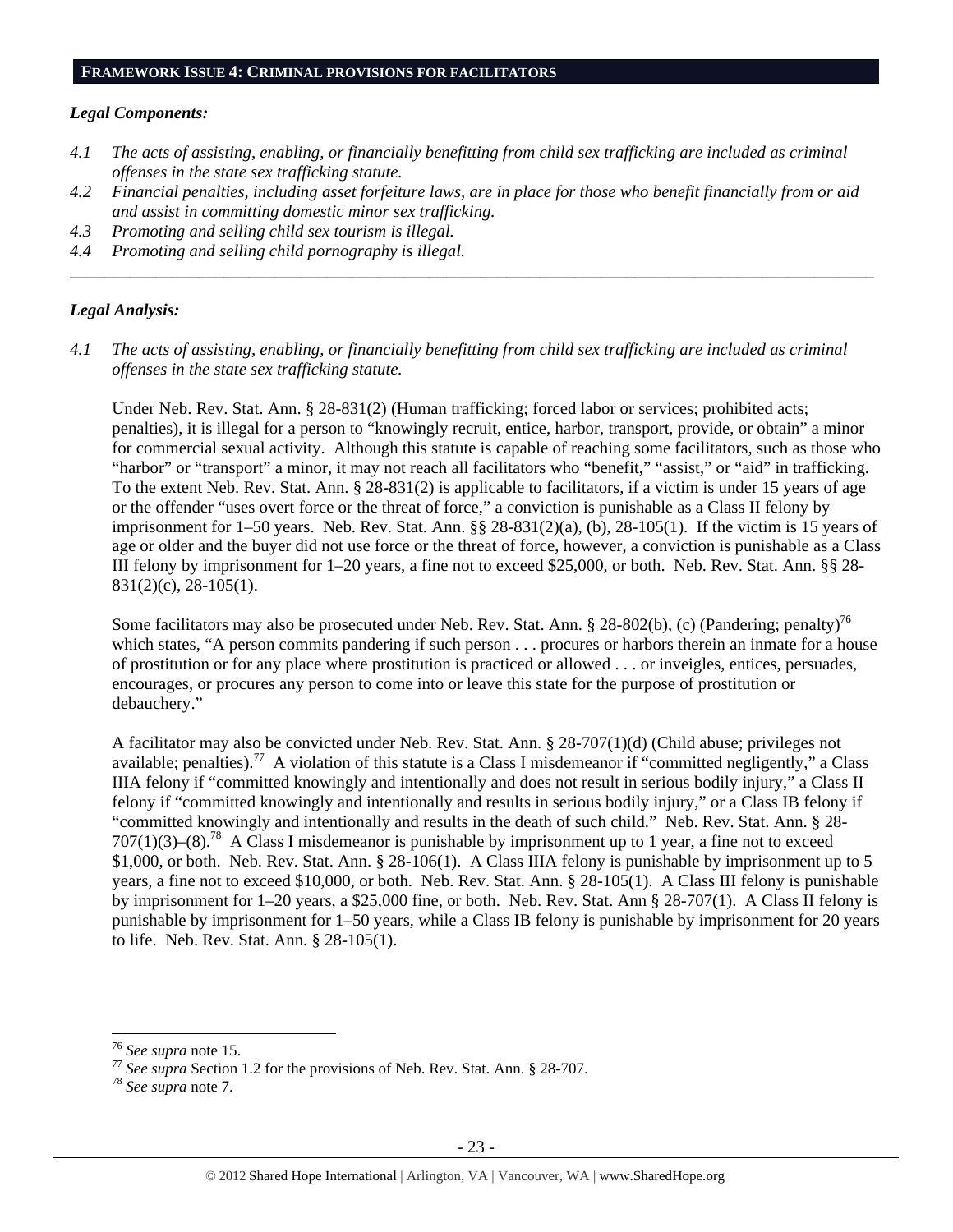- 4.1.1 Recommendation: Amend Neb. Rev. Stat. Ann. § 28-831 (Human trafficking; forced labor or services; prohibited acts; penalties) to include assisting, enabling, or financially benefitting from domestic minor sex trafficking as actions that violate the statute.
- *4.2 Financial penalties, including asset forfeiture laws, are in place for those who benefit financially from or aid and assist in committing domestic minor sex trafficking.*

To the extent that Neb. Rev. Stat. Ann. § 28-831(2) (Human trafficking; forced labor or services; prohibited acts; penalties) can be used to prosecute facilitators, a facilitator convicted under Neb. Rev. Stat. Ann. § 28- 831(2) is subject to a possible fine not to exceed \$25,000. Neb. Rev. Stat. Ann. §§ 28-831(2)(c), 28-105(1). Facilitators prosecuted under Neb. Rev. Stat. Ann. § 28-802(1)(b)(c),(2) (Pandering),<sup>79</sup> may also face a fine not to exceed \$25,000. Neb. Rev. Stat. Ann. § 28-105(1). A facilitator convicted under Neb. Rev. Stat. Ann. § 28- 707(1)(d) (Child abuse; privileges not available; penalties) is subject to a possible fine not to exceed \$1,000 if the offense was "committed negligently," a possible fine not to exceed \$10,000 if the offense was "committed knowingly and intentionally and does not result in serious bodily injury," or no fine if the offense was "committed knowingly and intentionally and results in serious bodily injury" or in the death of the child. Neb. Rev. Stat. Ann. §§ 28-707(1)(3)–(8),<sup>80</sup> 28-106(1), 28-105(1). Neb. Rev. Stat. Ann. §§ 28-804(2), 28-802(2), 28-106(1), 28-105(1).

Additionally, facilitators who cause "actual physical injury or property damage or loss" to their victim may have to pay restitution pursuant to Neb. Rev. Stat. Ann.  $\S 29-2280$  (Restitution; order; when).<sup>81</sup> The court determines the amount of restitution "based on the actual damages sustained by the victim." Neb. Rev. Stat. Ann. § 29- 2281. Additionally, Neb. Rev. Stat. Ann. § 29-2282 (Property damage; bodily injury; death; relief authorized) states, "If the offense results in bodily injury, the court may require payment of necessary medical care, including, but not limited to, physical or psychological treatment and therapy, and payment for income lost due to such bodily injury."

While other criminal laws in Nebraska authorize the seizure of contraband, $82$  no similar seizure or asset forfeiture provisions apply to violations of Neb. Rev. Stat. Ann. § 28-831(2) (Human trafficking; forced labor or services; prohibited acts; penalties) or Nebraska's CSEC laws.

- 4.2.1 Recommendation: Amend Neb. Rev. Stat. Ann. § 28-831(2) (Human trafficking; forced labor or services; prohibited acts; penalties) to establish an asset forfeiture scheme that reaches facilitators' assets.
- *4.3 Promoting and selling child sex tourism is illegal.*

There is no Nebraska law that addresses sex tourism.

- 4.3.1 Recommendation: Enact a law that prohibits selling or offering to sell travel services that include or facilitate travel for the purpose of engaging in commercial sexual exploitation of a minor or prostitution of a minor, if the travel is sold or occurs in Nebraska.
- *4.4 Promoting and selling child pornography is illegal.*

Nebraska prohibits both the promotion and distribution of child pornography. Neb. Rev. Stat. Ann. § 28- 1463.03(2) (Visual depiction of sexually explicit conduct; prohibited acts; affirmative defense) states that it is "unlawful for a person knowingly to . . . sell, deliver, distribute, display for sale, advertise, trade, or provide to

<sup>79</sup> *See supra* note 15. 80 *See supra* note 7. 81 *See supra* Section 2.8 for the provisions of Neb. Rev. Stat. Ann. § 29-2280. 82 *See supra* note 47.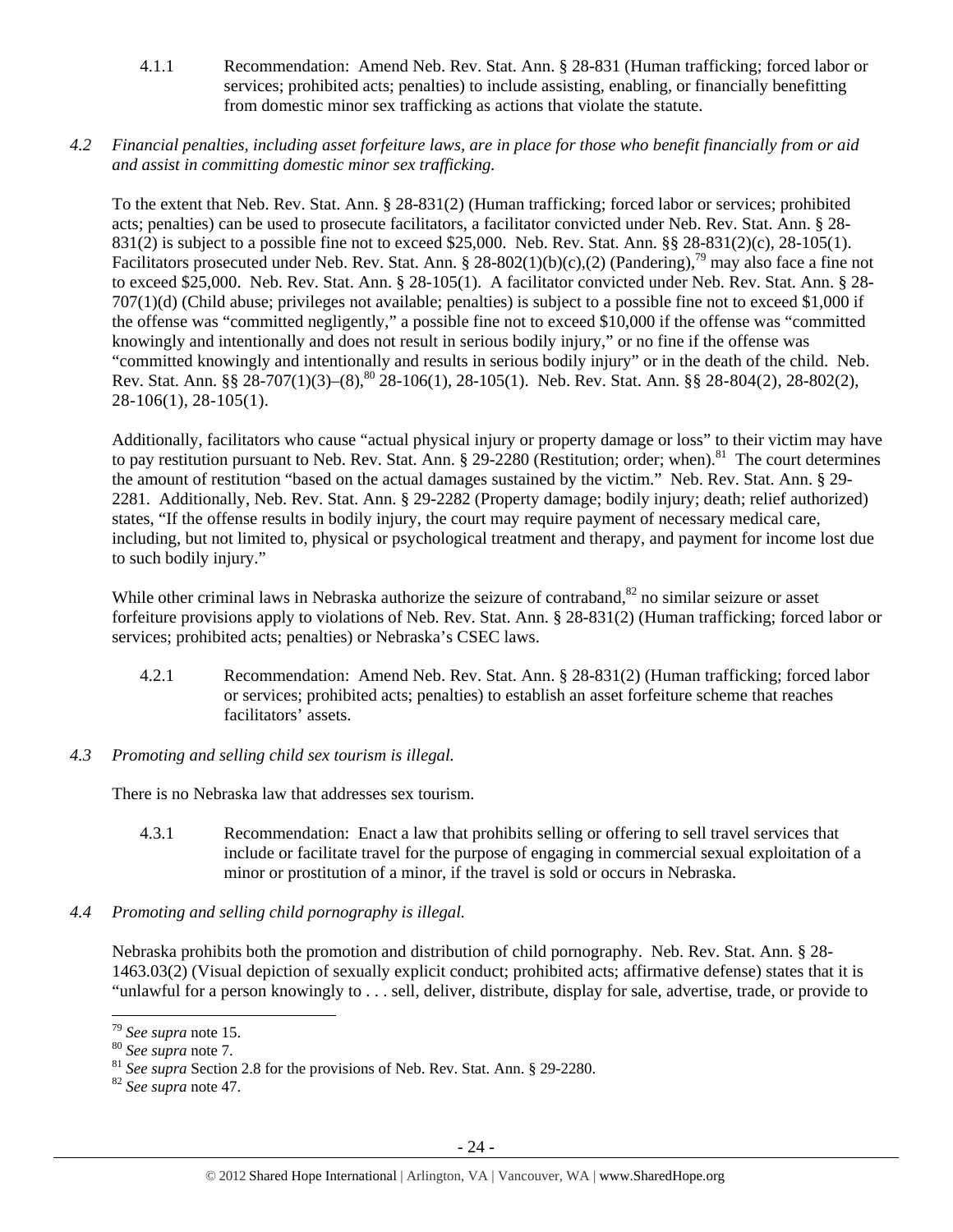any person any visual depiction of sexually explicit conduct which has a child<sup>83</sup> as one of its participants or portrayed observers." A violation of this statute by a person 18 years of age or younger is a Class III felony punishable by imprisonment for 1–20 years, a fine not to exceed \$25,000, or both, while a violation by a person 19 years of age or older is a Class ID felony punishable by imprisonment for 3–50 years. Neb. Rev. Stat. Ann. §§ 28-1463.04(1), (2), 28-105(1). A conviction under this statute is punishable as a Class IC felony by imprisonment for 5–50 years, however, if a person has a prior conviction under this statute or a number of other specific statutes.<sup>84</sup> Neb. Rev. Stat. Ann.  $\S$ § 28-1463.04(3), 28-105(1).

Furthermore, Neb. Rev. Stat. Ann. § 28-1463.05(1) (Visual depiction of sexually explicit acts related to possession; violation; penalty) makes it illegal "for a person to knowingly possess with intent to rent, sell, deliver, distribute, trade, or provide to any person any visual depiction of sexually explicit conduct which has a child as one of its participants or portrayed observers." A first conviction under this statute by an offender under 19 years of age is punishable as a Class IIIA felony by imprisonment up to 5 years, a fine not to exceed \$10,000, or both, while a first conviction by an offender 19 years of age or older is punishable as a Class III felony by imprisonment for 1–20 years, a fine not to exceed \$25,000, or both. Neb. Rev. Stat. Ann. §§ 28-1463.05(2)(a), (b), 28-105(1). In instances when the offender has a prior conviction under this statute or other specific criminal statutes,  $85$  a conviction is punishable as a Class IC felony by imprisonment for 5–50 years. Neb. Rev. Stat. Ann. §§ 28-1463.05(2)(c), 28-105(1).

<sup>&</sup>lt;sup>83</sup> *See supra* note 11.<br><sup>84</sup> *See supra* note 14.<br><sup>85</sup> Pursuant to Neb. Rev. Stat. Ann. § 28-1463.05(2)(c),

Any person who violates this section and has previously been convicted of a violation of this section or section 28-308 [Assault in the first degree; penalty], 28-309 [Assault in the second degree; penalty], 28-310 [Assault in the third degree; penalty], 28-311 [Criminal child enticement; attempt; penalties], 28-313 [Kidnapping; penalties], 28-314 [False imprisonment in the first degree; penalty], 28-315 [False imprisonment in the second degree; penalty], 28-319 [Sexual assault; first degree; penalty], 28-319.01 [Sexual assault of a child; first degree; penalty], 28-320.01 [Sexual assault of a child; second or third degree; penalties], 28-813 [Obscene literature or material; prepares; distributes; promotes; penalty], 28-833 [Enticement by electronic communication device; penalty], or 28-1463.03 [Visual depiction of sexually explicit conduct; prohibited acts; affirmative defense] or subsection (1) or (2) of section 28-320 [Sexual assault; second or third degree; penalty] shall be guilty of a Class IC felony for each offense.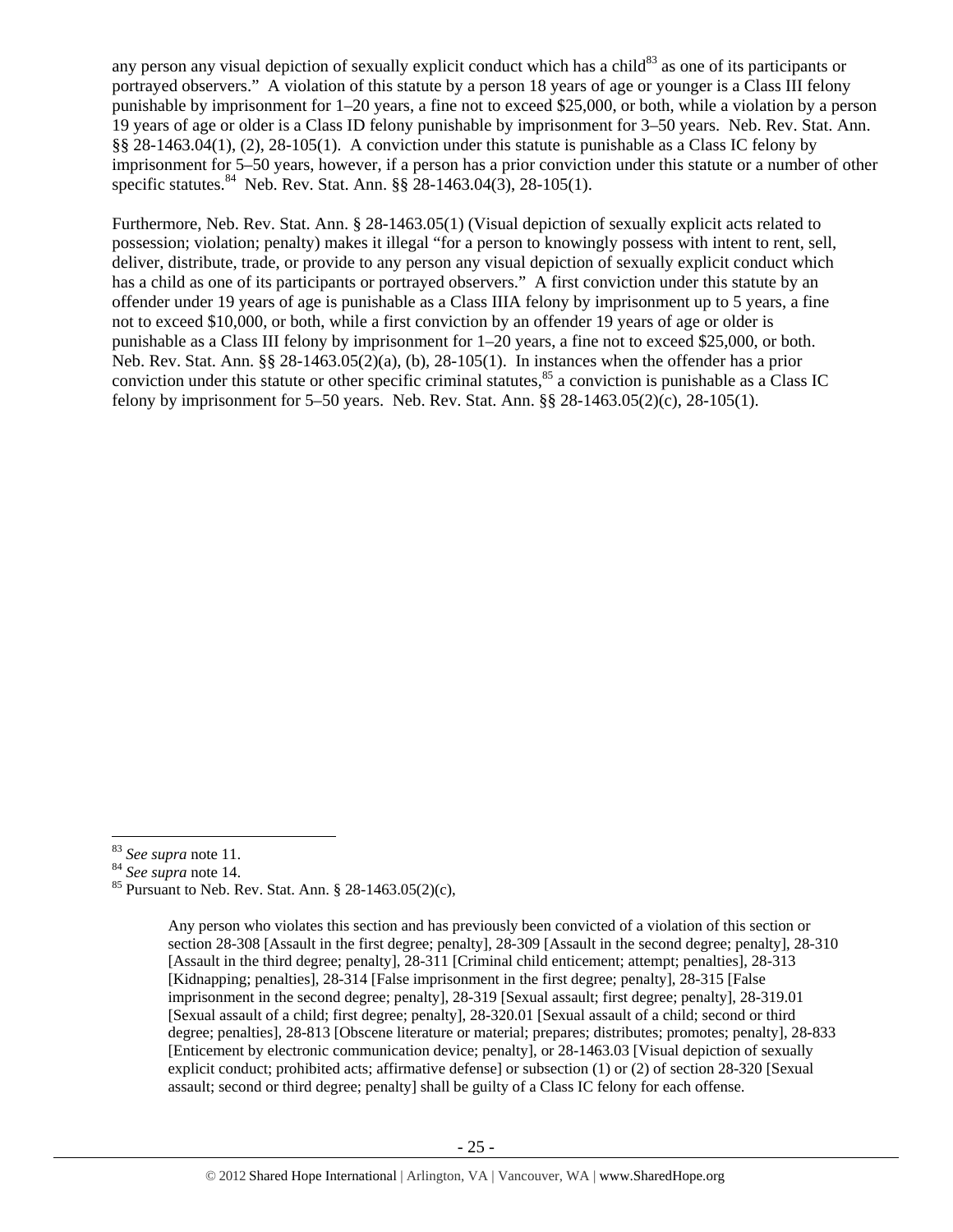## **FRAMEWORK ISSUE 5: PROTECTIVE PROVISIONS FOR THE CHILD VICTIMS**

## *Legal Components:*

- *5.1 Statutorily-mandated victim services define "victim" to specifically include victims of domestic minor sex trafficking or commercial sexual exploitation of children (CSEC) to ensure prompt identification and access to victims' rights and services.*
- *5.2 The state sex trafficking statute expressly prohibits a defendant from raising consent of the minor to the commercial sex acts as a defense.*
- *5.3 Prostitution laws apply only to adults, making minors under 18 specifically immune from this offense.*
- *5.4 Child victims of sex trafficking or commercial sexual exploitation are provided with a child protection response, including specialized shelter and services, and are not detained in juvenile detention facilities.*
- *5.5 Commercial sexual exploitation is identified as a type of abuse and neglect within child protection statutes.*
- *5.6 The definition of "caregiver" (or similar term) in the child welfare statutes is broad enough to include a trafficker who has custody or control of a child in order to bring a trafficked child into protection of child protective services.*
- *5.7 Crime victims' compensation is specifically available to a child victim of sex trafficking or commercial sexual exploitation of children (CSEC) without regard to ineligibility factors.*
- *5.8 Victim-friendly procedures and protections are provided in the trial process for minors under 18.*
- *5.9 Expungement or sealing of juvenile delinquency records resulting from arrests or adjudications for prostitution-related offenses committed as a result of, or in the course of, the commercial sexual exploitation of a minor is available within a reasonable time after turning 18.*
- *5.10 Victim restitution and civil remedies for victims of domestic minor sex trafficking or commercial sexual exploitation of children (CSEC) are authorized by law.*
- *5.11 Statutes of limitations for civil and criminal actions for child sex trafficking or commercial sexual exploitation of children (CSEC) offenses are eliminated or lengthened sufficiently to allow prosecutors and victims a realistic opportunity to pursue criminal action and legal remedies.*

*\_\_\_\_\_\_\_\_\_\_\_\_\_\_\_\_\_\_\_\_\_\_\_\_\_\_\_\_\_\_\_\_\_\_\_\_\_\_\_\_\_\_\_\_\_\_\_\_\_\_\_\_\_\_\_\_\_\_\_\_\_\_\_\_\_\_\_\_\_\_\_\_\_\_\_\_\_\_\_\_\_\_\_\_\_\_\_\_\_\_\_\_\_* 

# *Legal Analysis:*

*5.1 Statutorily-mandated victim services define "victim" to specifically include victims of domestic minor sex trafficking or commercial sexual exploitation of children (CSEC) to ensure prompt identification and access to victims' rights and services.* 

Neb. Rev. Stat. Ann. § 28-830(11) (Human trafficking; forced labor or services; terms, defined) defines a "trafficking victim" as "a person subjected to any act or acts prohibited by section 28-831 [Human trafficking; forced labor or services; prohibited acts; penalties]."

For purposes of victims' rights as guaranteed by Neb. Rev. Stat. Ann. § 81-1848 (Victims and witnesses of crimes; rights; enumerated), "victim" is defined by Neb. Rev. Stat. Ann. § 29-119(2):

(a) Victim means a person who, as a result of a homicide under sections 28-302 to 28-306, a first degree sexual assault under section 28-319, a first degree assault under section 28-308, a sexual assault of a child in the second or third degree under section 28-320.01, a sexual assault of a child in the first degree under section 28-319.01, a second degree assault under section 28-309, a first degree false imprisonment under section 28-314, a second degree sexual assault under section 28-320, or a robbery under section 28-324, has had a personal confrontation with the offender and also includes a person who has suffered serious bodily injury as defined in section 28-109 as a result of a motor vehicle accident when the driver was charged with a violation of section 60-6,196 or 60-6,197 or with a violation of a city or village ordinance enacted in conformance with either section.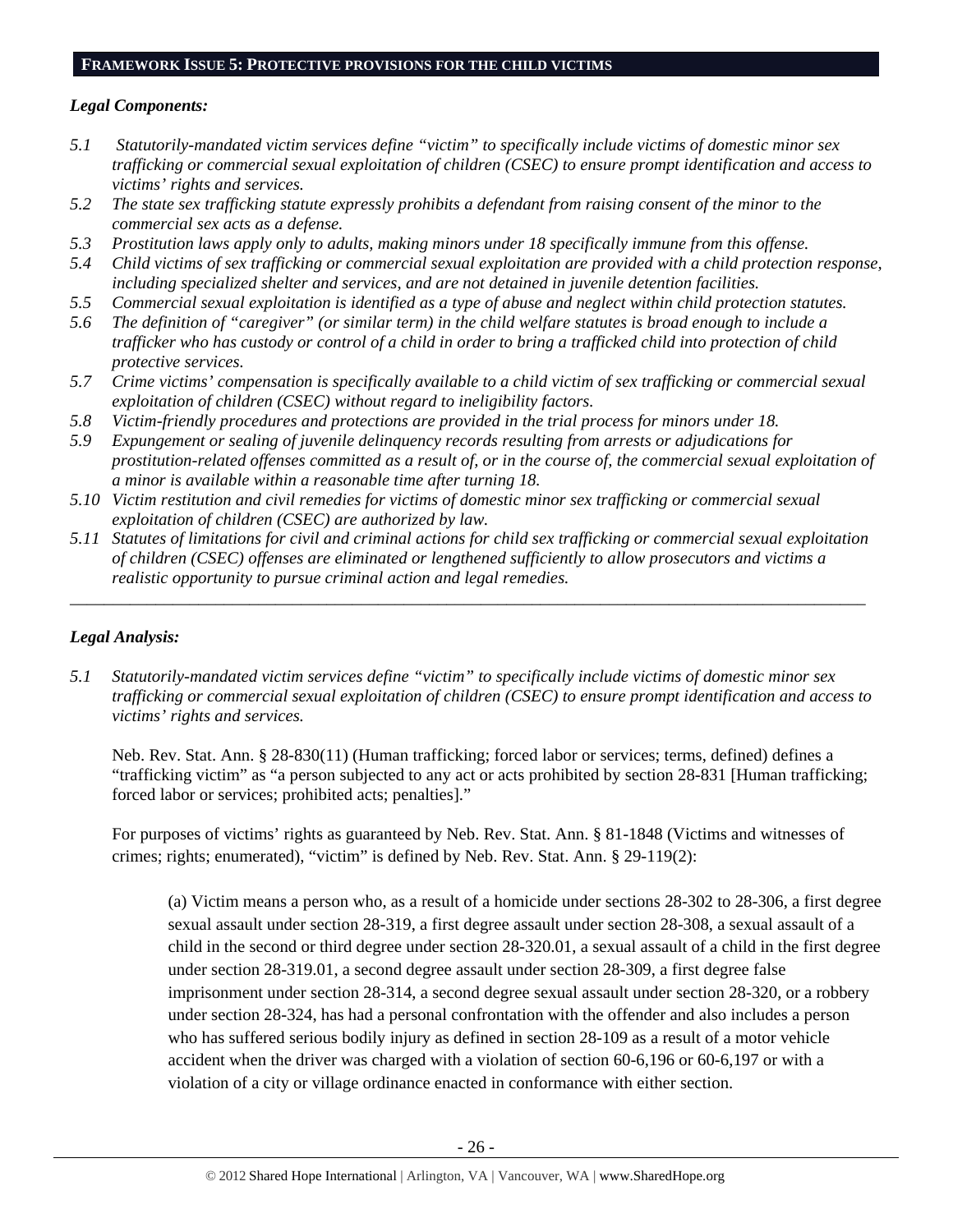(c) In the case of a violation of section 28-813.01 [Sexually explicit conduct; visual depiction; unlawful; penalty; affirmative defense], 28-1463.03 [Visual depiction of sexually explicit conduct; prohibited acts; affirmative defense], 28-1463.04 [Violation; penalty], or 28-1463.05 [Visual depiction of sexually explicit acts related to possession; violation; penalty], victim means a person who was a child as defined in section 28-1463.02 and a participant or portrayed observer in the visual depiction of sexually explicit conduct which is the subject of the violation and who has been identified and can be reasonably notified.

For purposes of crime victims' compensation, Neb. Rev. Stat. Ann. § 81-1801(7) (Terms, defined) defines "victim" as "a person who is injured or killed as a result of conduct specified in section 81-1818 [Personal injury or death; situations for which compensation is permitted]." Neb. Rev. Stat. Ann. § 81-1818 (Personal injury or death; situations for which compensation is permitted) states,

The committee or hearing officer may order the payment of compensation from the Victim's Compensation Fund for personal injury or death which resulted from:

(1) An attempt on the part of the applicant to prevent the commission of crime, to apprehend a suspected criminal, to aid or attempt to aid a police officer in the performance of his or her duties, or to aid a victim of a crime; or

(2) The commission or attempt on the part of one other than the applicant of an unlawful criminal act committed or attempted in the State of Nebraska.

5.1.1 Recommendation: Amend Neb. Rev. Stat. Ann. § 81-1801(7) to expressly include commercially sexually exploited minors under the age of 18 as victims for purposes of Nebraska Crime Victim's Reparations Act.

# *5.2 The state sex trafficking statute expressly prohibits a defendant from raising consent of the minor to the commercial sex acts as a defense.*

Nothing in Neb. Rev. Stat. Ann. § 28-831(2) (Human trafficking; forced labor or services; prohibited acts; penalties), § 28-707 (Child abuse; privileges not available; penalties), or § 28-322.05(1) (Unlawful use of the Internet by a prohibited sex offender; penalties) expressly prohibits a consent defense in instances where a minor is a victim of a commercial sex act.

- 5.2.1 Recommendation: Amend Neb. Rev. Stat. Ann. § 28-831(2) (Human trafficking; forced labor or services; prohibited acts; penalties) and Nebraska's CSEC and child pornography laws to expressly prohibit a consent defense when the victim is a minor under the age of 18.
- *5.3 Prostitution laws apply only to adults, making minors under 18 specifically immune from this offense.*

Neb. Rev. Stat. Ann. § 28-801(1) (Prostitution; penalty) does not expressly apply only to adults. Neb. Rev. Stat. Ann. § 28-801(1) simply provides that "[a]ny person who performs, offers, or agrees to perform any act of sexual contact<sup>86</sup> or sexual penetration, $8^7$  as those terms are defined in section 28-318, with any person not his or her spouse, in exchange for money or other thing of value, commits prostitution." First and second<sup>88</sup> convictions under this statute are punishable as Class II misdemeanors

. . . .

<sup>&</sup>lt;sup>86</sup> *See supra* note 22.<br><sup>87</sup> *See supra* note 20.<br><sup>88</sup> "For purposes of this subsection, prior conviction means any conviction on or after July 14, 2006, for violation of subsection (1) of this section or any conviction on or after July 14, 2006, for violation of a city or village ordinance relating to prostitution." Neb. Rev. Stat. Ann. § 28-801(2).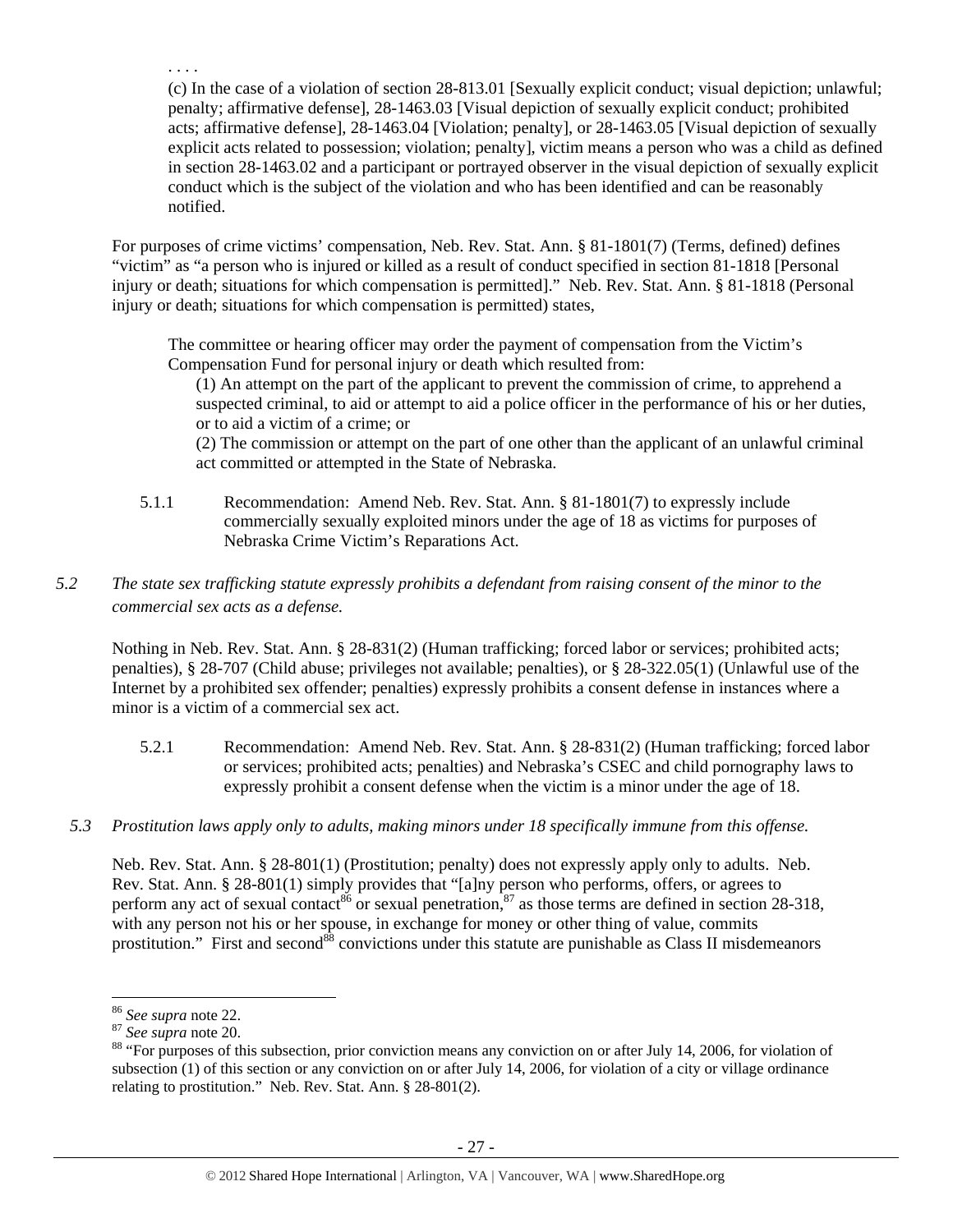by imprisonment up to 6 months, a fine not to exceed \$1,000, or both.<sup>89</sup> Neb. Rev. Stat. Ann. §§ 28-801(2)(a), 28-106(1). Subsequent convictions are punishable as Class I misdemeanors by imprisonment up to 1 year, a fine not to exceed \$1,000, or both.<sup>90</sup> Neb. Rev. Stat. Ann. §§ 28-801(2)(b), 28-106(1).

- 5.3.1 Recommendation: Amend Neb. Rev. Stat. Ann. § 28-801(1) (Prostitution; penalty) to apply only to adults and to specify that minors under the age of 18 who are prostituted are not guilty of prostitution but are victims of a crime.
- *5.4 Child victims of sex trafficking or commercial sexual exploitation are provided with a child protection response, including specialized shelter and services, and are not detained in juvenile detention facilities.*

No specific protective responses are expressly provided for victims of Neb. Rev. Stat. Ann. § 28-831(2) (Human trafficking; forced labor or services; prohibited acts; penalties) or Nebraska's CSEC laws.<sup>91</sup>

Existing laws related to abuse reporting and responses can protect some victims of domestic minor sex trafficking. Neb. Rev. Stat. Ann. § 28-711(1)<sup>92</sup> (Child subjected to abuse or neglect; report; contents; tollfree number) states that "any physician, any medical institution, any nurse, any school employee, any social worker, the Inspector General appointed under section 24 of this act,  $^{93}$  or any other person [who] has reasonable cause to believe that a child has been subjected to child abuse or neglect or observes such child being subjected to conditions or circumstances which reasonably would result in child abuse or neglect . . . shall" report the suspected abuse to law enforcement or the department. Pursuant to Neb. Rev. Stat. Ann. § 28-713(1) (Reports of child abuse or neglect; law enforcement agency; department; duties), it is the duty of law enforcement agencies that receive a child abuse report "to investigate the report, to take immediate steps to protect the child, and to institute legal proceedings if appropriate."

<sup>&</sup>lt;sup>89</sup> "If the court places such person on probation, such order of probation shall include, as one of its conditions, that such person shall satisfactorily attend and complete an appropriate mental health and substance abuse assessment conducted by a licensed mental health professional or substance abuse professional authorized to complete such assessment . . . ." Neb. Rev. Stat. Ann. § 28-801(2)(a).

 $90$  "If the court places such person on probation, such order of probation shall include, as one of its conditions, that such person shall satisfactorily attend and complete an appropriate mental health and substance abuse assessment conducted by a licensed mental health professional or substance abuse professional authorized to complete such assessment. . . ." Neb. Rev. Stat. Ann. § 28-801(2)(b).

 $91$  A study on services for human trafficking was statutorily provided, but the results of the study are unknown. Neb. Rev. Stat. Ann. § 28-832 (Human trafficking; Attorney General; Department of Health and Human Services; duties), which states,

<sup>(1)</sup> The Attorney General, in consultation with the Department of Health and Human Services, shall, no later than one year after July 14, 2006, issue a report outlining how existing victim and witness laws and rules and regulations respond to the needs of trafficking victims and suggesting areas of improvement and modification. (2) The Department of Health and Human Services, in consultation with the Attorney General, shall, no later than one year after July 14, 2006, issue a report outlining how existing social service programs respond or fail to respond to the needs of trafficking victims and the interplay of such existing programs with federally funded victim service programs and suggesting areas of improvement and modification.

<sup>&</sup>lt;sup>92</sup> Here and elsewhere in this report that § 28-711 is quoted or cited, it has been updated to reflect the amendments added by the passage of Legislative Bill 821. L.B. 821, 102nd Legis. Assemb. Second Sess. (Neb. 2012) (effective July 1, 2012).

 $93$  Section 24 of Legislative Bill 821 states, "(1) The office of Inspector General of Nebraska Child Welfare is created within the office of Public Counsel for the purpose of conducting investigations, audits, inspections, and other reviews of the Nebraska child welfare system. The Inspector General shall be appointed by the Public Counsel with approval from the chairperson of the Executive Board of the Legislative Council and the chairperson of the Health and Human Services Committee of the Legislature." L.B. 821, 102nd Legis. Assemb. Second Sess. (Neb. 2012) (effective July 1, 2012).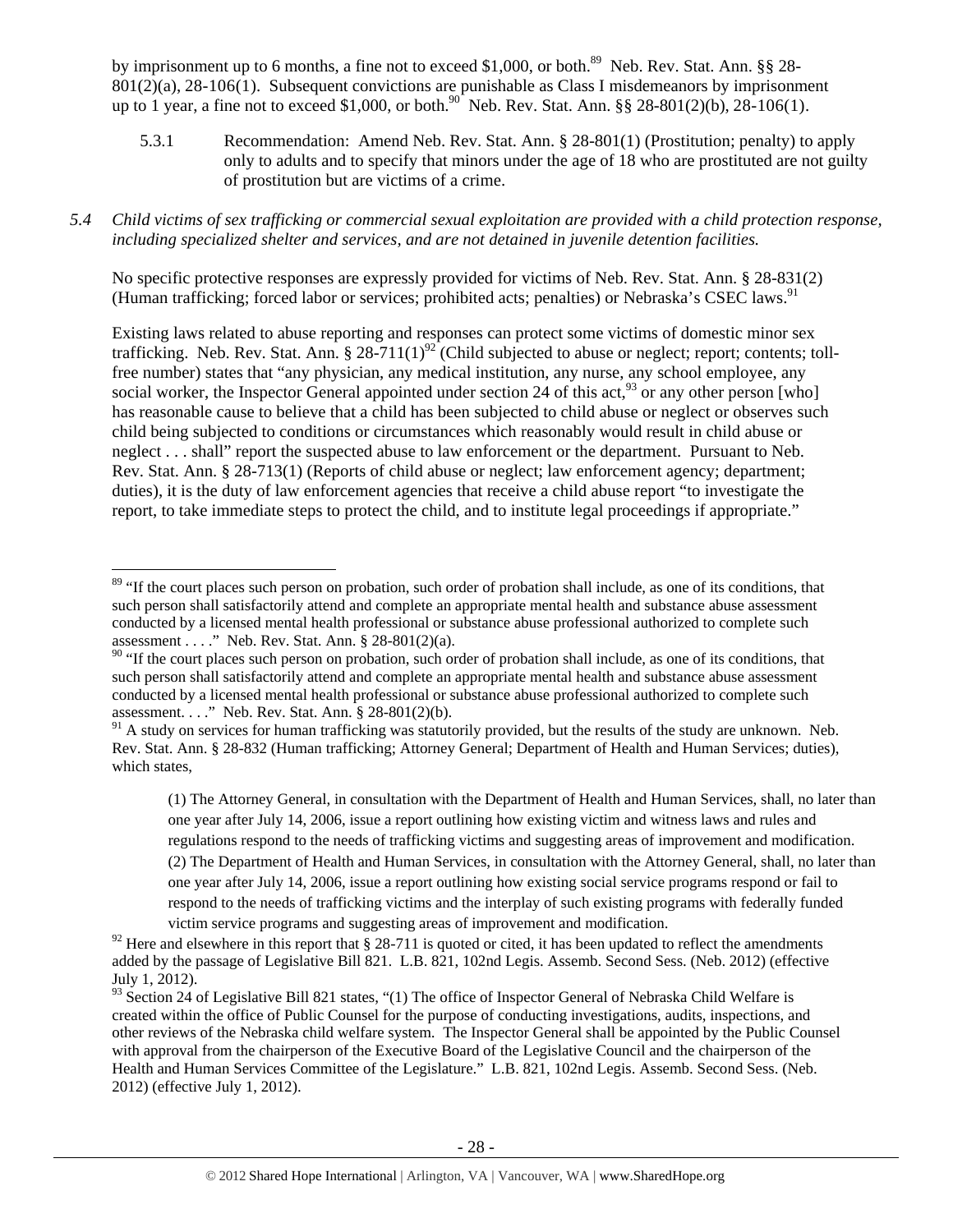Neb. Rev. Stat. Ann. § 43-248 (Temporary custody of juvenile without warrant; when) authorizes a peace officer to take a child into temporary custody without a warrant under any of the following circumstances:

(1) A juvenile<sup>94</sup> has violated a state law or municipal ordinance and the officer has reasonable grounds to believe such juvenile committed such violation;

(2) A juvenile is seriously endangered in his or her surroundings and immediate removal appears to be necessary for the juvenile's protection;

(4) The officer has reasonable grounds to believe that the juvenile has run away from his or her parent, guardian, or custodian;

. . .

. . .

(6) The officer has reasonable grounds to believe the juvenile is truant from school.

Neb. Rev. Stat. Ann. § 43-249 (Temporary custody; not an arrest; exception) explains that a child taken into temporary custody without a warrant will not be "considered to have been arrested."95 Pursuant to Neb. Rev. Stat. Ann. § 43-250(1) (Temporary custody; disposition; custody requirements), after taking a child into temporary custody under Neb. Rev. Stat. Ann. § 43-248(1) or (4), the detaining officers must attempt to notify the child's parent, guardian, custodian, or relative and take the steps set forth in the statute. If a child is taken into custody for being truant from school under Neb. Rev. Stat. Ann. § 43- 248(6), the detaining officer must return the child to the child's school. Neb. Rev. Stat. Ann. § 43- 250(4). If a child is taken into temporary custody under Neb. Rev. Stat. Ann. § 43-248(2), Neb. Rev. Stat. Ann. § 43-250(2) states,

[T]he peace officer shall deliver the custody of such juvenile to the Department of Health and Human Services which shall make a temporary placement of the juvenile in the least restrictive environment consistent with the best interests of the juvenile as determined by the department. The department shall supervise such placement and, if necessary, consent to any necessary emergency medical, psychological, or psychiatric treatment for such juvenile. The department shall have no other authority with regard to such temporary custody until or unless there is an order by the court placing the juvenile in the custody of the department. If the peace officer delivers temporary custody of the juvenile pursuant to this subsection, the peace officer shall make a full written report to the county attorney within twenty-four hours of taking such juvenile into temporary custody. If a court order of temporary custody is not issued within forty-eight hours of taking the juvenile into custody, the temporary custody by the department shall terminate and the juvenile shall be returned to the custody of his or her parent, guardian, custodian, or relative.

Pursuant to Neb. Rev. Stat. Ann. § 43-253(1) (Temporary custody; investigation; release; when), "Upon delivery to the probation officer of a juvenile who has been taken into temporary custody under section 29-401, 43-248, or 43-250, the probation officer shall immediately investigate the situation of the juvenile and the nature and circumstances of the events surrounding his or her being taken into custody." If the officer "deems it to be in the best interests of the juvenile, the probation officer shall immediately release such juvenile to the custody of his or her parent," except that "[i]n no case shall the court or probation officer release such juvenile if it appears that further detention or placement of such juvenile is a matter of immediate and urgent necessity for the protection of such juvenile . . . ." Neb. Rev. Stat. Ann. § 43-253(4), (5). Neb. Rev. Stat. Ann. § 43-253(3) also prohibits a juvenile detained in custody pursuant to Neb. Rev. Stat. Ann. § 43-250(1)(c) to be held in secure detention for more than 24-hours, excluding nonjudicial days, "unless such juvenile has appeared personally before a court of competent jurisdiction for a

 $94$  Neb. Rev. Stat. Ann. § 43-245(7) (Terms; defined) defines "juvenile" as "any person under the age of eighteen." <sup>95</sup> Neb. Rev. Stat. Ann. § 43-249 provides one exception, stating, "No juvenile taken into temporary custody under section 43-248 shall be considered to have been arrested, except for the purpose of determining the validity of such custody under the Constitution of Nebraska or the United States."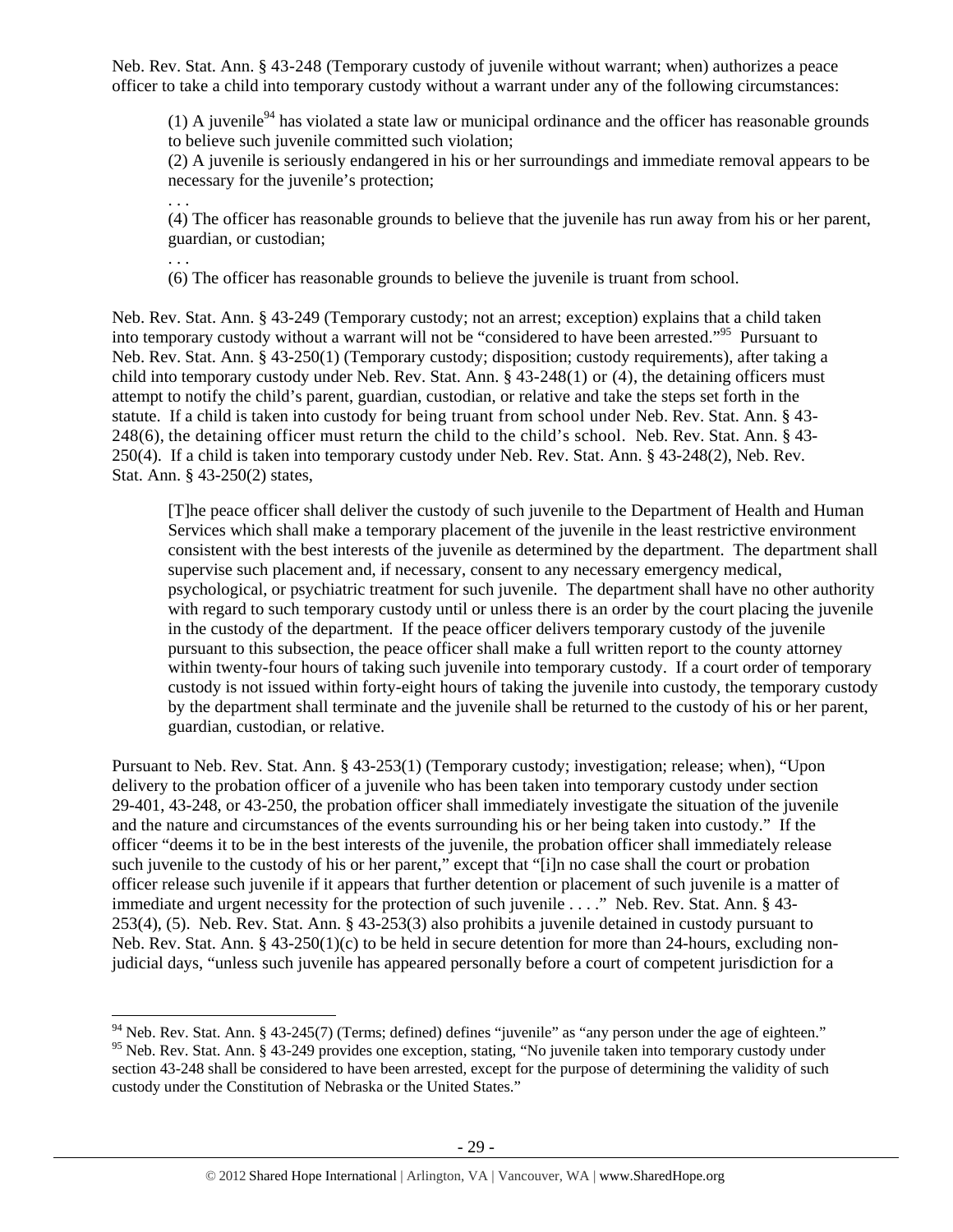hearing to determine if continued detention is necessary. If continued secure detention is ordered, such detention shall be in a juvenile detention facility" unless the minor is charged as an adult with a felony.

While awaiting adjudication, Neb. Rev. Stat. Ann. § 43-254 (Placement or detention pending adjudication; restrictions; assessment of costs) states in part,

If a juvenile has been removed from his or her parent, guardian, or custodian pursuant to subdivision (2) of section 43-248, the court may enter an order continuing detention or placement upon a written determination that continuation of the juvenile in his or her home would be contrary to the health, safety, or welfare of such juvenile and that reasonable efforts were made to preserve and reunify the family if required under subsections (1) through (4) of section 43-283.01 [Preserve and reunify the family; reasonable efforts; requirements].

In contrast, a child taken into temporary custody pursuant to Neb. Rev. Stat. Ann. § 43-248(1), (4) may be released or the child may be delivered to a probation officer who will "determine the need for detention of the juvenile as provided in section 43-260.01 [Detention; factors]." Neb. Rev. Stat. Ann. § 43-250(1)(c). Neb. Rev. Stat. Ann. § 43-260.01 (Detention; factors) states,

The need for preadjudication placement or supervision and the need for detention of a juvenile and whether secure or nonsecure detention is indicated may be determined as follows:

(1) The standardized juvenile detention screening instrument shall be used to evaluate the juvenile; (2) If the results indicate that secure detention<sup>96</sup> is not required, nonsecure detention<sup>97</sup> placement or supervision options shall be pursued; and

(3) If the results indicate that secure detention is required, detention at the secure level as indicated by the instrument shall be pursued.

If the probation officer determines that secure detention is necessary pursuant to Neb. Rev. Stat. Ann. § 43-260.01, Neb. Rev. Stat. Ann. § 43-250(1)(c)(i)–(iii) states,

(i) When a juvenile described in subdivision (1) or (2) of section 43-247 [Juvenile court; jurisdiction],  $98$ except for a status offender, is taken into temporary custody within a metropolitan statistical area and where no juvenile detention facility is reasonably available, the juvenile may be delivered, for temporary custody not to exceed six hours, to a secure area of a jail or other facility intended or used for the detention of adults solely for the purposes of identifying the juvenile and ascertaining his or her health and well-being and for safekeeping while awaiting transport to an appropriate juvenile placement or release to a responsible party;

(ii) When a juvenile described in subdivision (1) or (2) of section 43-247 [Juvenile court; jurisdiction], except for a status offender, is taken into temporary custody outside of a metropolitan statistical area and where no juvenile detention facility is reasonably available, the juvenile may be delivered, for temporary custody not to exceed twenty-four hours excluding nonjudicial days and while awaiting an initial court appearance, to a secure area of a jail or other facility intended or used for the detention of adults solely for the purposes of identifying the juvenile and ascertaining his or her health and well-

<sup>&</sup>lt;sup>96</sup> Neb. Rev. Stat. Ann. § 43-245(18) defines "secure detention" as "detention in a highly structured, residential, hardware-secured facility designed to restrict a juvenile's movement."

 $97$  Neb. Rev. Stat. Ann. § 43-245(13) defines "nonsecure detention" as "detention characterized by the absence of restrictive hardware, construction, and procedure. Nonsecure detention services may include a range of placement and supervision options, such as home detention, electronic monitoring, day reporting, drug court, tracking and monitoring supervision, staff secure and temporary holdover facilities, and group homes."

<sup>&</sup>lt;sup>98</sup> Neb. Rev. Stat. Ann. § 43-247(1) gives the court jurisdiction over "[a]ny juvenile who has committed an act other than a traffic offense which would constitute a misdemeanor or an infraction under the laws of this state, or violation of a city or village ordinance," which would include a violation of Neb. Rev. Stat. Ann. § 28-801(1) (Prostitution; penalty).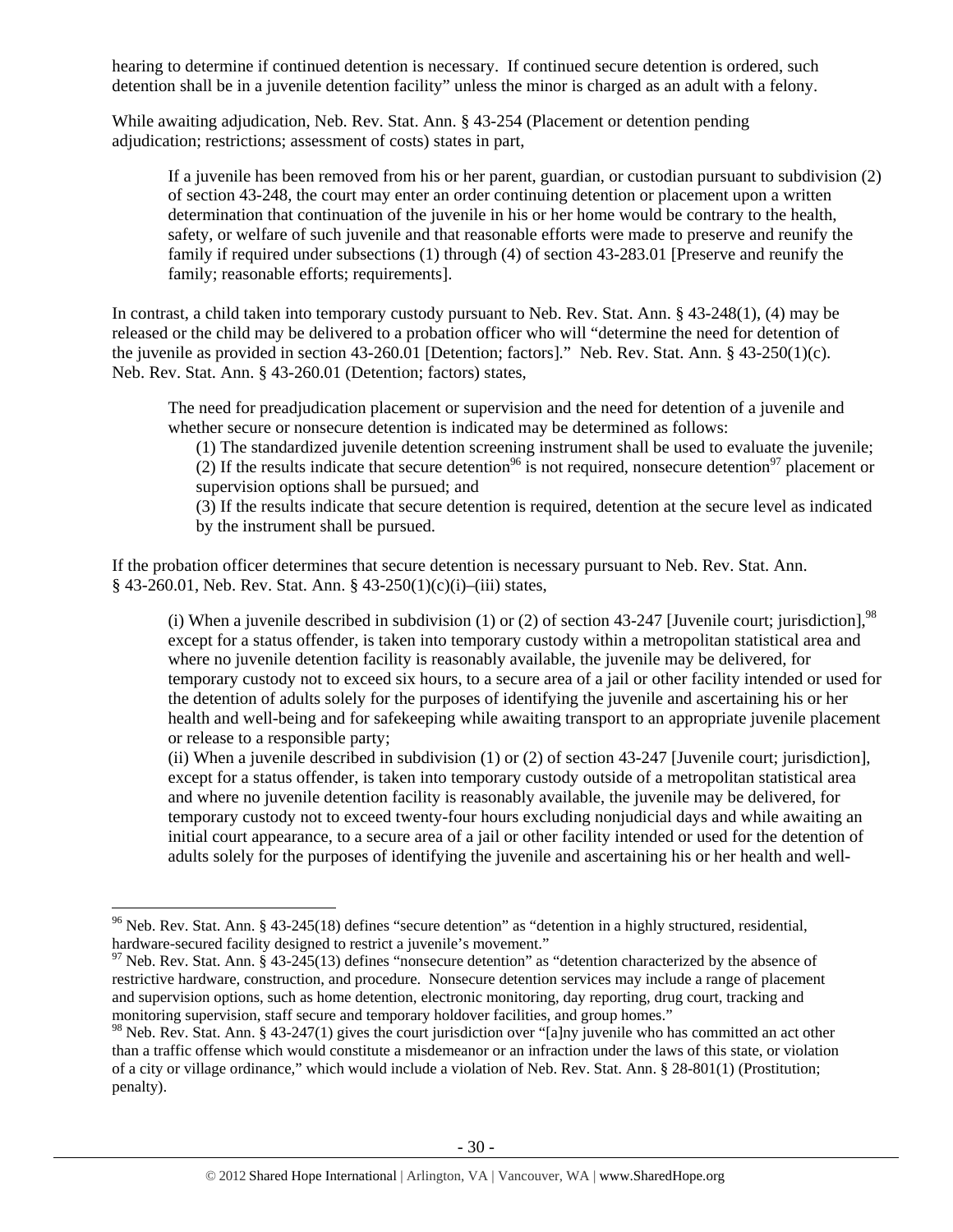being and for safekeeping while awaiting transport to an appropriate juvenile placement or release to a responsible party;

(iii) Whenever a juvenile is held in a secure area of any jail or other facility intended or used for the detention of adults, there shall be no verbal, visual, or physical contact between the juvenile and any incarcerated adult and there shall be adequate staff to supervise and monitor the juvenile's activities at all times. This subdivision shall not apply to a juvenile charged with a felony as an adult in county or district court if he or she is sixteen years of age or older.

Under Neb. Rev. Stat. Ann. § 43-250(1)(c)(iv), (1)(c)(vi), certain juveniles, including those under the age of 16, status offenders, and nonoffenders, "shall not be placed [or held] within a secure area of a jail or other facility intended or used for the detention of adults."

Additionally, Neb. Rev. Stat. Ann. § 43-251.01 (Juveniles; placements and commitments; restrictions) states,

All placements and commitments of juveniles for evaluations or as temporary or final dispositions are subject to the following:

(1) No juvenile shall be confined in an adult correctional facility as a disposition of the court; (2) A juvenile who is found to be a juvenile as described in subdivision (3) of section 43-247 [Juvenile court; jurisdiction] shall not be placed in an adult correctional facility, the secure youth confinement facility operated by the Department of Correctional Services, or a youth rehabilitation and treatment center or committed to the Office of Juvenile Services;

(3) A juvenile who is found to be a juvenile as described in subdivision (1), (2), or (4) of section 43- 247 [Juvenile court; jurisdiction] shall not be assigned or transferred to an adult correctional facility or the secure youth confinement facility operated by the Department of Correctional Services; and (4) A juvenile under the age of twelve years shall not be placed with or committed to a youth rehabilitation and treatment center except as provided in section 43-286 [Juvenile violator or juvenile in need of special supervision; disposition; violation of probation; procedure].

Pursuant to Neb. Rev. Stat. Ann. § 43-255 (Detention or placement; release required; exceptions), any juvenile placed in custody under Neb. Rev. Stat. Ann. § 43-250 (Temporary custody; disposition; custody requirements) must be released within 48 hours of the detention or placement "unless within such period of time . . . (2) a petition has been filed pursuant to section 43-274 [County attorney; preadjudication powers and duties; juvenile court petition, pretrial diversion, or mediation; procedures], or (3) a criminal complaint has been filed in a court of competent jurisdiction."

A pretrial diversion program may be available to a juvenile taken into custody for having violated a criminal law if established under Neb. Rev. Stat. Ann. § 43-260.02 (Juvenile pretrial diversion program; authorized). Neb. Rev. Stat. Ann. § 43-260.04(1) (Juvenile pretrial diversion program; requirements) sets out the requirements for the program and notes that the juvenile's successful completion of the program will "[r]esult in dismissal of the juvenile petition or criminal charge." Neb. Rev. Stat. Ann. § 43-260.04(5). Neb. Rev. Stat. Ann. § 43-260.06 (Juvenile diversion agreement; contents) states,

A juvenile diversion agreement shall include, but not be limited to, one or more of the following:

(1) A letter of apology;

(2) Community service, not to be performed during school hours if the juvenile offender is attending school;

(3) Restitution;

(4) Attendance at educational or informational sessions at a community agency;

(5) Requirements to remain during specified hours at home, school, and work and restrictions on leaving or entering specified geographical areas; and

(6) Upon agreement of the victim, participation in juvenile offender and victim mediation.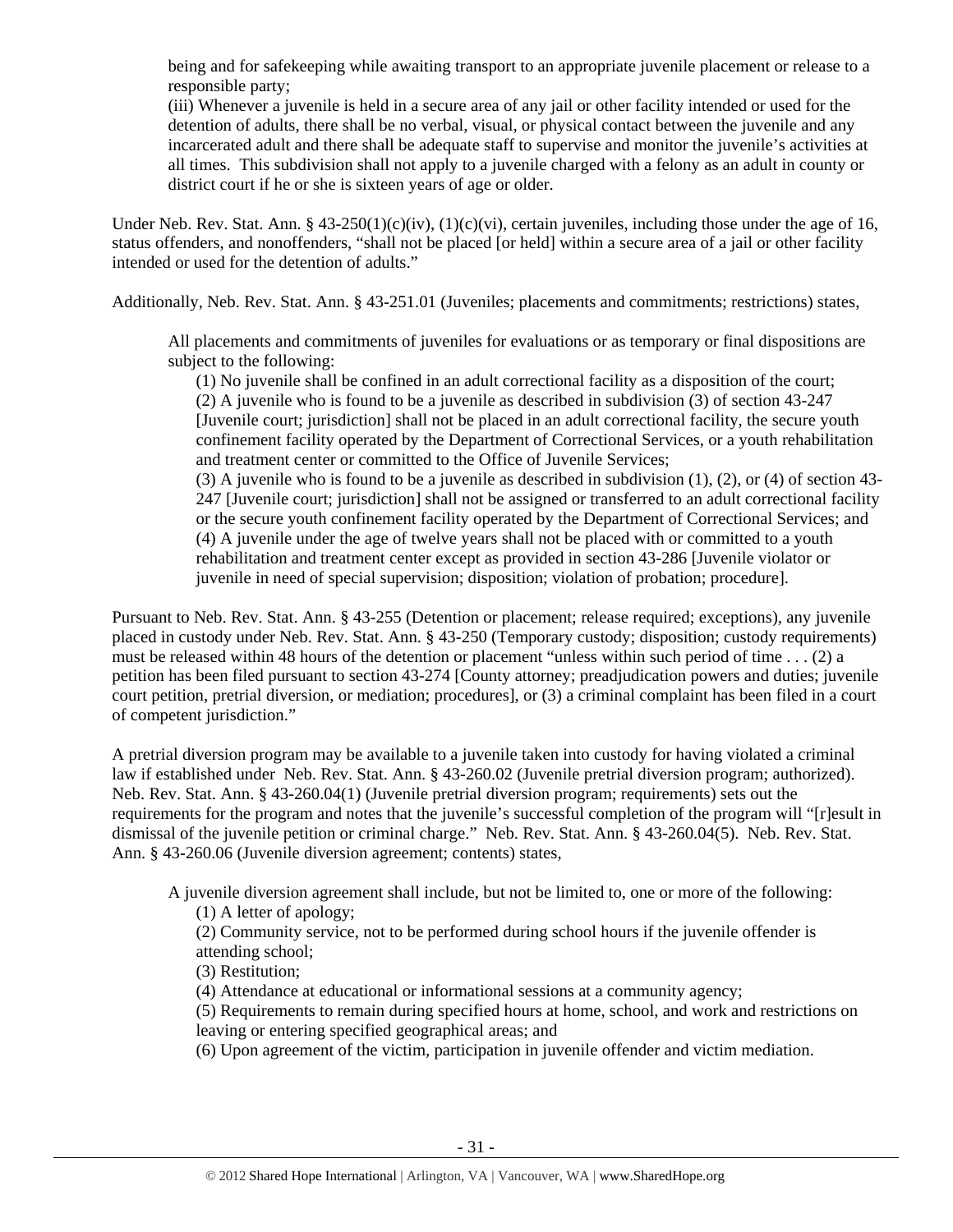Under Neb. Rev. Stat. Ann. § 43-279.01 (Juveniles in need of assistance or termination of parental rights; rights of parties; proceedings) a court may determine that a domestic minor sex trafficking victim is a juvenile in need of assistance under Neb. Rev. Stat. Ann. § 43-247(3)(a). Neb. Rev. Stat. Ann. § 43-  $247(3)(a)$  includes the following:

Any juvenile (a) who is homeless or destitute, or without proper support through no fault of his or her parent, guardian, or custodian; who is abandoned by his or her parent, guardian, or custodian; who lacks proper parental care by reason of the fault or habits of his or her parent, guardian, or custodian; whose parent, guardian, or custodian neglects or refuses to provide proper or necessary subsistence, education, or other care necessary for the health, morals, or well-being of such juvenile; whose parent, guardian, or custodian is unable to provide or neglects or refuses to provide special care made necessary by the mental condition of the juvenile; or who is in a situation or engages in an occupation dangerous to life or limb or injurious to the health or morals of such juvenile . . . .

Similarly, under Neb. Rev. Stat. Ann. § 43-279(1), (2) (Juvenile violator or juvenile in need of special supervision; rights of parties; proceedings) if a petition alleges that a juvenile falls under the provisions of Neb. Rev. Stat. Ann. § 43-247(1) or (3)(b) [Juvenile court; jurisdiction],<sup>99</sup> "the court shall make a finding and adjudication, to be entered on the records of the court, whether or not the juvenile is a person described by" Neb. Rev. Stat. Ann. § 43-247(1) or (3)(b).

Pursuant to Neb. Rev. Stat. Ann. § 43-284 (Juvenile in need of assistance or special supervision; care and custody; payments for support; removal from home; restrictions),

When any juvenile is adjudged to be under . . . [Neb. Rev. Stat. Ann. § 43-247(3)], the court may permit such juvenile to remain in his or her own home subject to supervision or may make an order committing the juvenile to  $(1)$  the care of some suitable institution,  $(2)$  inpatient or outpatient treatment at a mental health facility or mental health program, (3) the care of some reputable citizen of good moral character, (4) the care of some association willing to receive the juvenile embracing in its objects the purpose of caring for or obtaining homes for such juveniles, . . . (5) the care of a suitable family, or (6) the care and custody of the Department of Health and Human Services.

. . . .

The court may enter a dispositional order removing a juvenile from his or her home upon a written determination that continuation in the home would be contrary to the health, safety, or welfare of such juvenile and that reasonable efforts to preserve and reunify the family have been made if required under section 43-283.01 [Preserve and reunify the family; reasonable efforts; requirements].

For a juvenile adjudicated under Neb. Rev. Stat. Ann. § 43-247(1),<sup>100</sup> Neb. Rev. Stat. Ann. § 43-286(1) (Juvenile violator or juvenile in need of special supervision; disposition; violation of probation, supervision, or court order; procedure) provides several dispositional alternatives including community service programs, probation, placing the child in an institution, allowing the child to remain in his or her home, placing the child in a suitable family home, committing the child to the Office of Juvenile Services, or place the child under the care of the Department of Health and Human Services.

 <sup>99</sup> Neb. Rev. Stat. Ann. § 43-247(1), (3)(b) includes the following:

<sup>(1)</sup> Any juvenile who has committed an act other than a traffic offense which would constitute a misdemeanor or an infraction under the laws of this state, or violation of a city or village ordinance; . . . .

<sup>(3)</sup> Any juvenile . . . (b) who, by reason of being wayward or habitually disobedient, is uncontrolled by his or her parent, guardian, or custodian; who deports himself or herself so as to injure or endanger seriously the morals or health of himself, herself, or others; or who is habitually truant from home or school . . . . 100 *See supra* note 99.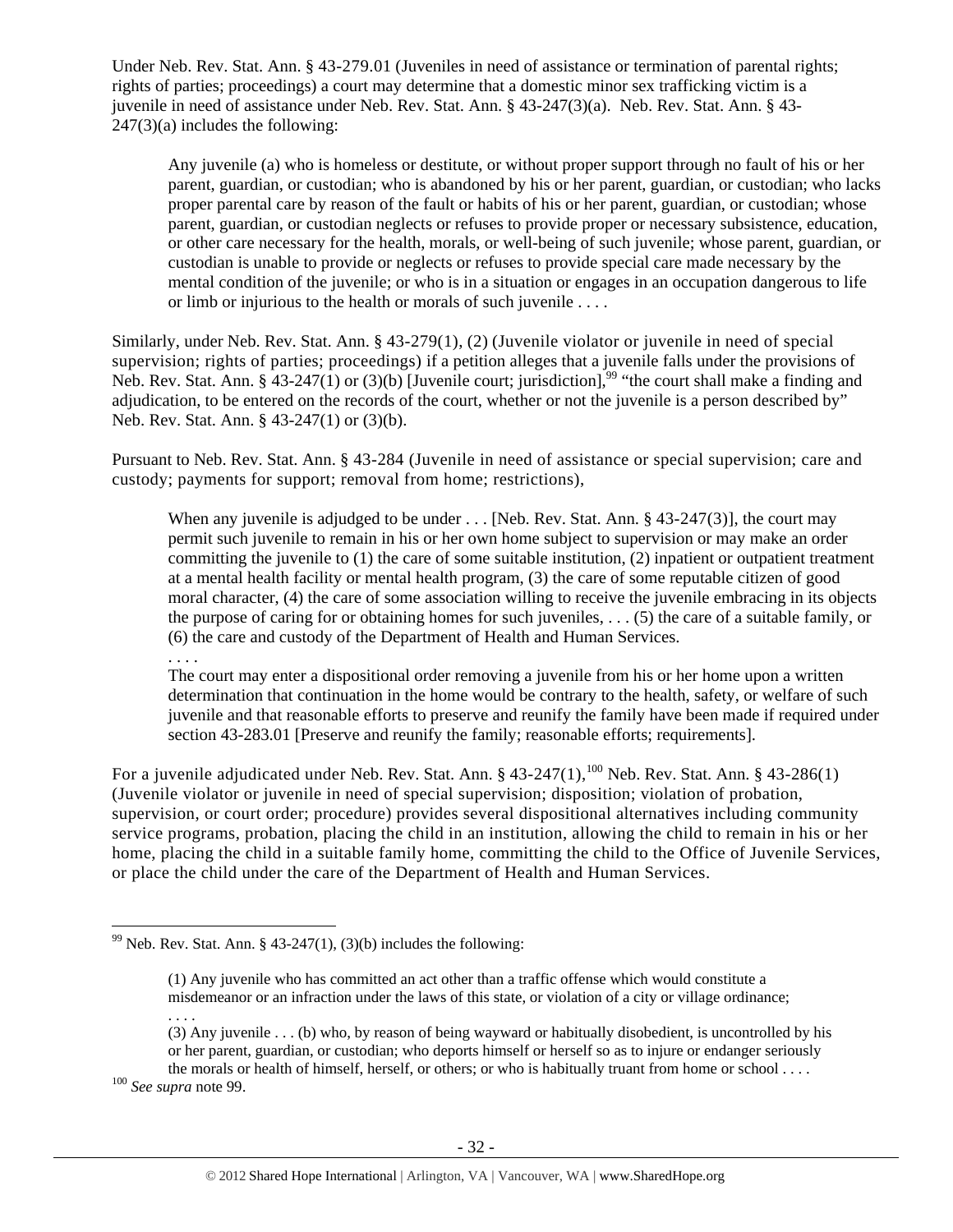However, the state has enacted a law establishing a task force that will examine "the services available to victims of human trafficking . . . to promote recovery, to protect families and children who may be profoundly impacted by such abuse, and to save lives." The task force will also recommend relevant training on how to protect the rights of victims of trafficking, "taking into account the need to consider human rights and the special needs of women and minor victims" as well as "the necessity of treating victims of human trafficking as crime victims rather than criminals." Legislative Bill 1145(Sec. 2)(2), (Sec. 3)(e)(f).<sup>101</sup>

- 5.4.1 Recommendation: Enact a law to route commercially sexually exploited children directly into a child protective response system designed to meet the needs of commercially sexually exploited youth.
- *5.5 Commercial sexual exploitation is identified as a type of abuse and neglect within child protection statutes.*

Commercial sexual exploitation is expressly identified as a type of abuse or neglect within Nebraska's Child Protection Act.<sup>102</sup> Specifically, Neb. Rev. Stat. Ann. § 28-710(2)(a)(vi) defines "child abuse or neglect" to include the following:

[K]nowingly, intentionally, or negligently causing or permitting a minor child to be:

. . . . (vi) Sexually exploited by allowing, encouraging, or forcing such person to solicit for or engage in prostitution, debauchery, public indecency, or obscene or pornographic photography, films, or depictions.

*5.6 The definition of "caregiver" (or similar term) in the child welfare statutes is broad enough to include a trafficker who has custody or control of a child in order to bring a trafficked child into protection of child protective services.* 

Nebraska's child welfare statutes do not define the term "caregiver" or "custodian." Nebraska's Child Protection Act,<sup>103</sup> however, does refer to the "subject of the investigation or report of child abuse or neglect" and defines "subject of the report of child abuse or neglect" as "the person or persons identified in the report as responsible for the child abuse or neglect." Neb. Rev. Stat. Ann. § 28-710(2)(e). It is feasible, therefore, that this definition could include a trafficker.

*5.7 Crime victims' compensation is specifically available to a child victim of sex trafficking or commercial sexual exploitation of children (CSEC) without regard to ineligibility factors.* 

A commercially sexually exploited child may be eligible to receive compensation under Nebraska's Crime Victim's Reparation Act.104 Specifically, Neb. Rev. Stat. Ann. § 81-1801(7) defines a "victim" as "a person who is injured or killed as a result of conduct specified in section 81-1818 [Personal injury or death; situations for which compensation is permitted]." Neb. Rev. Stat. Ann. § 81-1818 (Personal injury or death; situations for which compensation is permitted) states,

The committee or hearing officer may order the payment of compensation from the Victim's Compensation Fund for personal injury or death which resulted from:

. . . .

 $101$  The task force must make its recommendations to the state legislature by December 1, 2012. Here and elsewhere in this report that Legislative Bill 1145 is quoted or cited, it has been updated to reflect the amendments added by its passage. L.B. 1145, 102nd Leg. Assemb. Second Sess. (Neb. 2012) (effective July 1, 2012). <sup>102</sup> Neb. Rev. Stat. Ann. §§ 28-710 to -727.

<sup>&</sup>lt;sup>103</sup> See supra note 102.<br><sup>104</sup> Neb. Rev. Stat. Ann. §§ 81-1801 to -1842.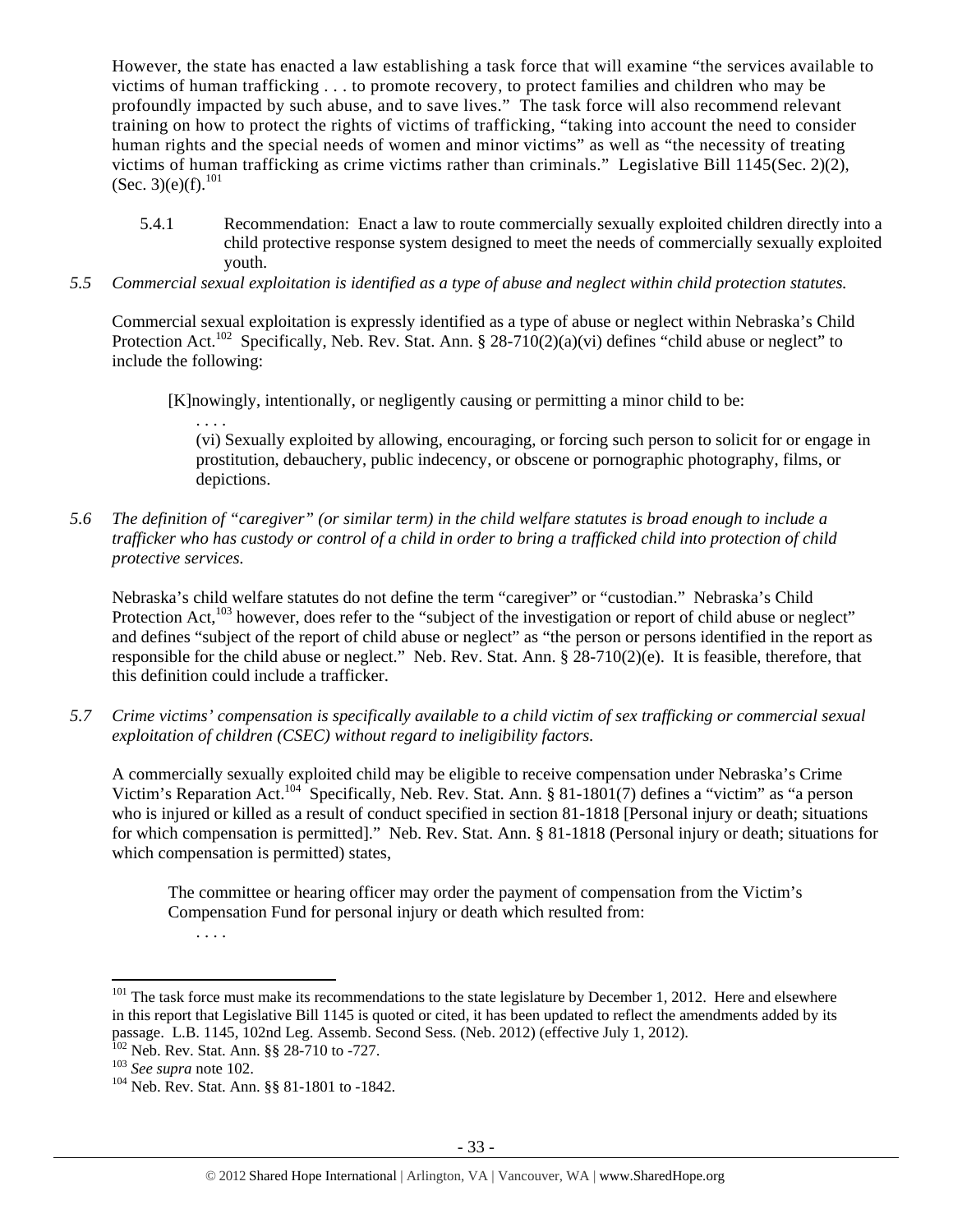(2) The commission or attempt on the part of one other than the applicant of an unlawful criminal act committed or attempted in the State of Nebraska.

Neb. Rev. Stat. Ann. § 81-1807 (Victim; compensation; application) provides that "[a]ny person who may be eligible for compensation under the Nebraska Crime Victim's Reparations Act may make application to the committee on forms provided by the committee."

Neb. Rev. Stat. Ann. § 81-1819 (Payment of compensation; order; losses covered) provides that a victim may receive compensation for

(1) Expenses actually and reasonably incurred as a result of the personal injury or death of the victim, including expenses for mental health counseling and care;

(2) Loss of wages and future earning capacity as a result of total or partial incapacity of the victim and reasonable expenses of job retraining or similar employment-oriented rehabilitative services for the victim;

(3) Pecuniary loss to the dependents of the deceased victim;

(4) Funeral and burial expenses actually and reasonably incurred as a result of the death of the victim; and

(5) Any other loss resulting from the personal injury or death of the victim which the committee determines to be reasonable.

Even if a commercially sexually exploited child suffers compensable losses, certain other eligibility requirements may make it difficult for a domestic minor sex trafficking victim to receive compensation. For example, Neb. Rev. Stat. Ann. § 81-1821 (Application; statute of limitations) requires both that the crime be reported to law enforcement and a claim for compensation be filed within specified time limits. Specifically, Neb. Rev. Stat. Ann. § 81-1821 states,

No order for the payment of compensation shall be entered under the Nebraska Crime Victim's Reparations Act unless the application has been submitted to the committee within two years after the date of the personal injury or death and the personal injury or death was the result of an incident or offense which had been reported to the police within three days of its occurrence or, if the incident or offense could not reasonably have been reported within that period, within three days of the time when a report could reasonably have been made.

Additionally, Neb. Rev. Stat. Ann. § 81-1822 (Compensation; situations when not awarded) states,

No compensation shall be awarded from the Victim's Compensation Fund:

(1) If the victim aided or abetted the offender in the commission of the unlawful act; . . . .

(3) If the victim violated a criminal law of the state, which violation caused or contributed to his or her injuries or death;

. . . .

(5) If the victim incurs an economic loss which does not exceed ten percent of his or her net financial resources;

. . . . . . . .

5.7.1 Recommendation: Amend Neb. Rev. Stat. Ann. § 81-1821 (Application; statute of limitations) and Neb. Rev. Stat. Ann. § 81-1822 (Compensation; situations when not awarded) to create exceptions to the listed items for commercially exploited minors under the age of 18.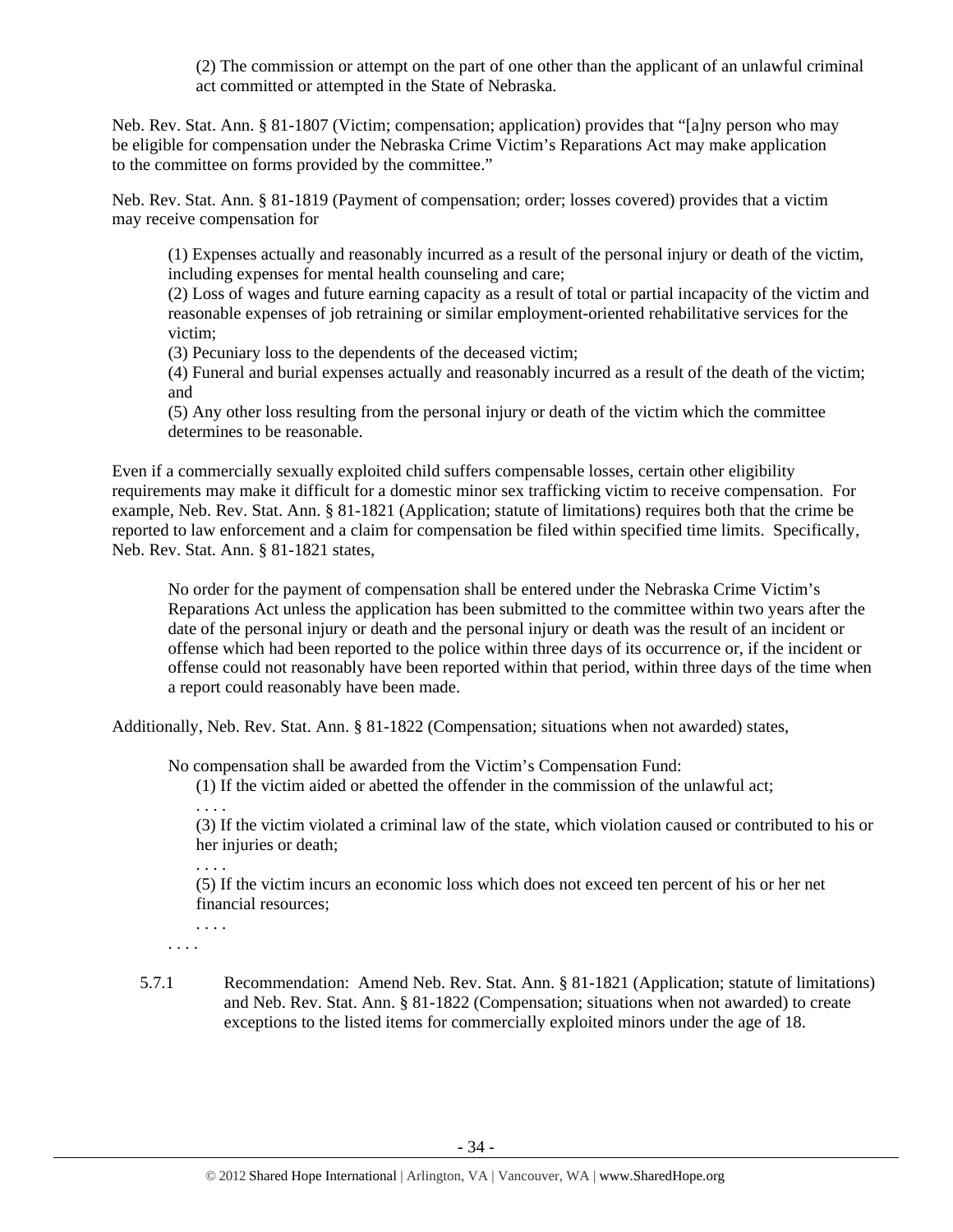## *5.8 Victim-friendly procedures and protections are provided in the trial process for minors under 18.*

Children 11 years of age or younger, who are the victims of any crime under Nebraska's laws are afforded some protections under Nebraska law. <sup>105</sup> The testimony of a child who is 11 years of age or younger may be admitted through a videotaped deposition. Neb. Rev. Stat. Ann. § 29-1926(1)(a) (Child victim or child witness; videotape deposition and in camera testimony; conditions; use; findings by court; release; violation; penalty) provides in part, "(1)(a) Upon request of the prosecuting or defense attorney and upon a showing of compelling need,<sup>106</sup> the court shall order the taking of a videotape deposition of a child victim of or child witness to any offense punishable as a felony. The deposition ordinarily shall be in lieu of courtroom or in camera testimony by the child." Under the procedures set out for this type of testimony, only specified persons, including the defendant and a person who is familiar to the child, are permitted to be present during the child's testimony.

Neb. Rev. Stat. Ann. § 81-1848 (Victims and witnesses of crimes; rights; enumerated) enumerates rights afforded to "[v]ictims as defined in section  $29-119$ ,"<sup>107</sup> which does not expressly include victims of human trafficking. These rights include the right to receive information regarding the case, a schedule of hearings, protection from threats, and to be provided a secure waiting area. Neb. Rev. Stat. Ann.  $\S 81-1848(1)(b),(2)(c)$ ,  $(2)(f)$ .

 $106$  Pursuant to Neb. Rev. Stat. Ann. § 29-1926(1)(h),

 Nothing in this section shall restrict the court from conducting the pretrial deposition or in camera proceedings in any manner deemed likely to facilitate and preserve a child's testimony to the fullest extent possible, consistent with the right to confrontation guaranteed in the Sixth Amendment of the Constitution of the United States and Article I, section 11, of the Nebraska Constitution. In deciding whether there is a compelling need that child testimony accommodation is required by pretrial videotape deposition, in camera live testimony, in camera videotape testimony, or any other accommodation, the court shall make particularized findings on the record of:

(i) The nature of the offense;

(ii) The significance of the child's testimony to the case;

(iii) The likelihood of obtaining the child's testimony without modification of trial procedure or with a different modification involving less substantial digression from trial procedure than the modification under consideration;

(iv) The child's age;

(v) The child's psychological maturity and understanding; and

(vi) The nature, degree, and duration of potential injury to the child from testifying. 107 Pursuant to Neb. Rev. Stat. Ann. § 29-119(2) (Plea agreement; terms, defined),

(a) Victim means a person who, as a result of . . . a sexual assault of a child in the second or third degree under section 28-320.01, a sexual assault of a child in the first degree under section 28-319.01 . . . has had a personal confrontation with the offender . . . .

. . . .

(c) In the case of a violation of section 28-813.01 [Sexually explicit conduct; visual depiction; unlawful; penalty; affirmative defense], 28-1463.03 [Visual depiction of sexually explicit conduct; prohibited acts; affirmative defense], 28-1463.04 [Violation; penalty], or 28-1463.05 [Visual depiction of sexually explicit acts related to possession; violation; penalty], victim means a person who was a child as defined in section 28-1463.02 [Terms, defined] and a participant or portrayed observer in the visual depiction of sexually explicit conduct which is the subject of the violation and who has been identified and can be reasonably notified.

(d) In the case of a sexual assault of a child, a possession offense of a visual depiction of sexually explicit conduct, or a distribution offense of a visual depiction of sexually explicit conduct, victim means the child victim and the parents, guardians, or duly appointed legal representative of the child victim but does not include the alleged perpetrator of the crime.

<sup>&</sup>lt;sup>105</sup> Neb. Rev. Stat. Ann. § 29-1926(1)(g) (Child victim or child witness; videotape deposition and in camera testimony; conditions; use; findings by court; release; violation; penalty) provides that "[f]or purposes of this section, child shall mean a person eleven years of age or younger at the time the motion to take the deposition is made or at the time of the taking of in camera testimony at trial."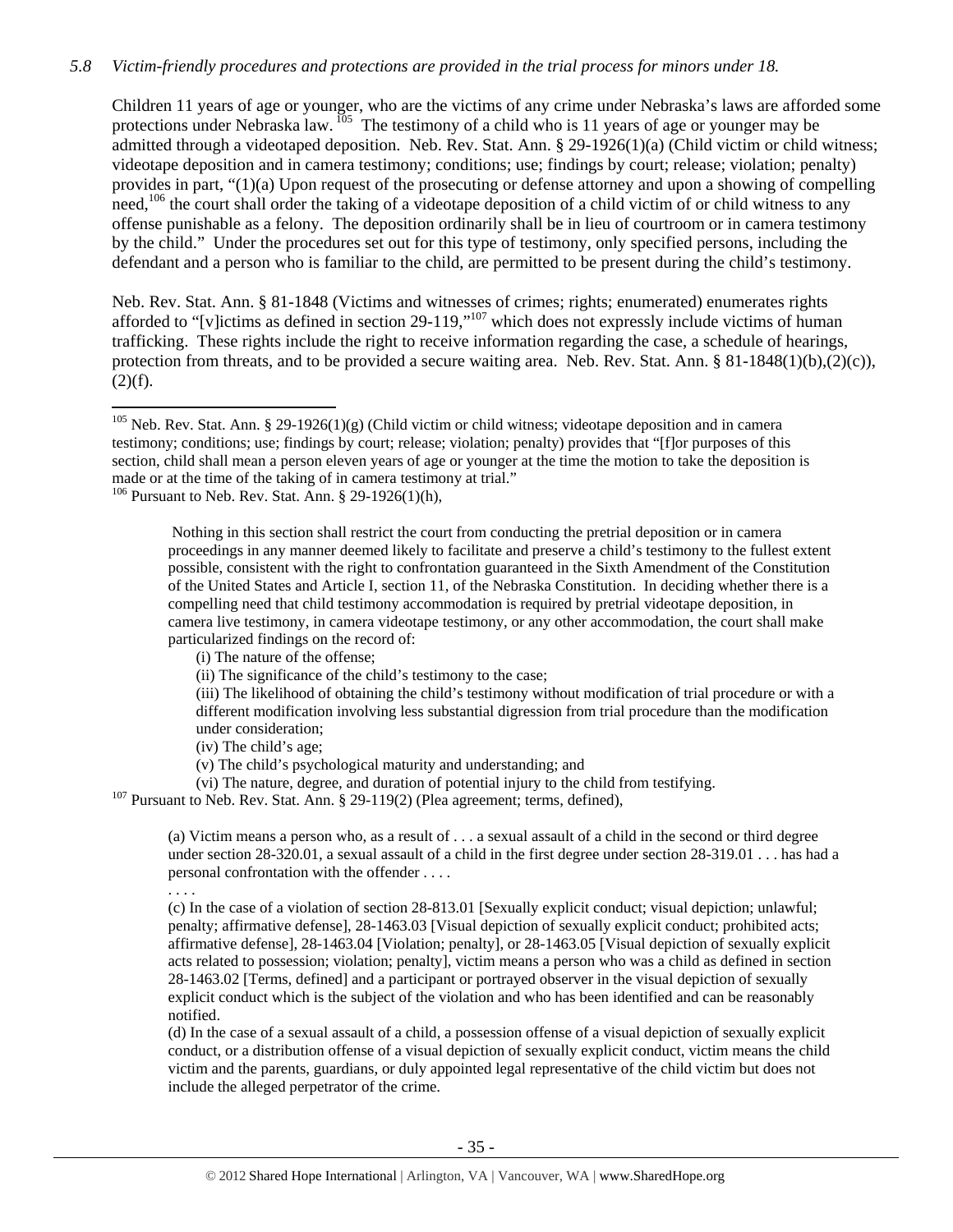While victims of sexual assault are eligible for additional protections, they do not apply specifically to domestic minor sex trafficking victims unless they are also victims of sexual assault.<sup>108</sup> Sexual assault victims may receive certain additional protections. For example, in a criminal case, evidence of a sexual assault victim's past sexual behavior or sexual predisposition is inadmissible in sexual assault cases unless the information proves another source of semen or injury or other physical evidence, the victim consented, or the exclusion of such evidence would violate the constitutional rights of the accused. Neb. Rev. Stat. Ann. § 27-412(1), (2)(a). Additionally, pursuant to Neb. Rev. Stat. Ann. § 29-2028 (Sexual assault; testimony; corroboration not required), the testimony of victims of offenses under Neb. Rev. Stat. Ann. § 28-319.01 (Sexual assault of a child; first degree; penalty) to § 28-320.01 (Sexual assault of a child; second or third degree; penalties) does not require corroborating evidence.

- 5.8.1 Recommendation: Expand Neb. Rev. Stat. Ann. § 29-1926 (Child victim or child witness; videotape deposition and in camera testimony; conditions; use; findings by court; release; violation; penalty) to allow children older the age of 11 to testify via a videotaped deposition.
- 5.8.2 Recommendation: Specify application of the "rape shield" law in prosecutions of domestic minor sex trafficking or commercial sexual exploitation of children to reduce trauma in the cross-examination of testifying victims.
- *5.9 Expungement or sealing of juvenile delinquency records resulting from arrests or adjudications for prostitution-related offenses committed as a result of, or in the course of, the commercial sexual exploitation of a minor is available within a reasonable time after turning 18.*

Domestic minor sex trafficking victims can have certain juvenile criminal records sealed pursuant to Neb. Rev. Stat. Ann. § 43-2,108.01 (Sealing of records; juveniles eligible), which states,

Sections 43-2,108.01 to 43-2,108.05 apply only to persons who were under the age of eighteen years when the offense took place and, after being taken into custody, arrested, cited in lieu of arrest, or referred for prosecution without citation, the county attorney or city attorney (1) released the juvenile without filing a juvenile petition or criminal complaint, (2) offered juvenile pretrial diversion or mediation to the juvenile under the Nebraska Juvenile Code, (3) filed a juvenile court petition describing the juvenile as a juvenile described in subdivision (1), (2), (3)(b), or (4) of section 43-247 [Juvenile court; jurisdiction], (4) filed a criminal complaint in county court against the juvenile under state statute or city or village ordinance for misdemeanor or infraction possession of marijuana or misdemeanor or infraction possession of drug paraphernalia, or (5) filed a criminal complaint in county court against the juvenile for any other misdemeanor or infraction under state statute or city or village ordinance, other than for a traffic offense that may be waived.

Upon receiving notice pursuant to Neb. Rev. Stat. Ann. § 43-2,108.03(1)–(3) (Sealing of records; county attorney or city attorney; duties; motion to seal record authorized) that a juvenile arrested or brought into custody was not referred for prosecution, charges were dismissed, or the juvenile completed a diversion or mediation, Neb. Rev. Stat. Ann. § 43-2,108.03(4) states that "the government agency or court shall immediately seal all records housed at that government agency or court pertaining to the citation, arrest, record of custody, complaint, disposition, diversion, or mediation."

Neb. Rev. Stat. Ann. § 43-2,108.03(5) further states,

 <sup>108</sup> Neb. Rev. Stat. Ann. § 27-413 (Offense of sexual assault, defined) provides that sexual assault includes "sexual assault of a child under section 28-319.01 [Sexual assault of a child; first degree; penalty] or 28-320.01 [Sexual assault of a child; second or third degree; penalties], [and] sexual assault by use of an electronic communication device under section 28-320.02 [Sexual assault; use of electronic communication device; prohibited acts; penalties] . . . ."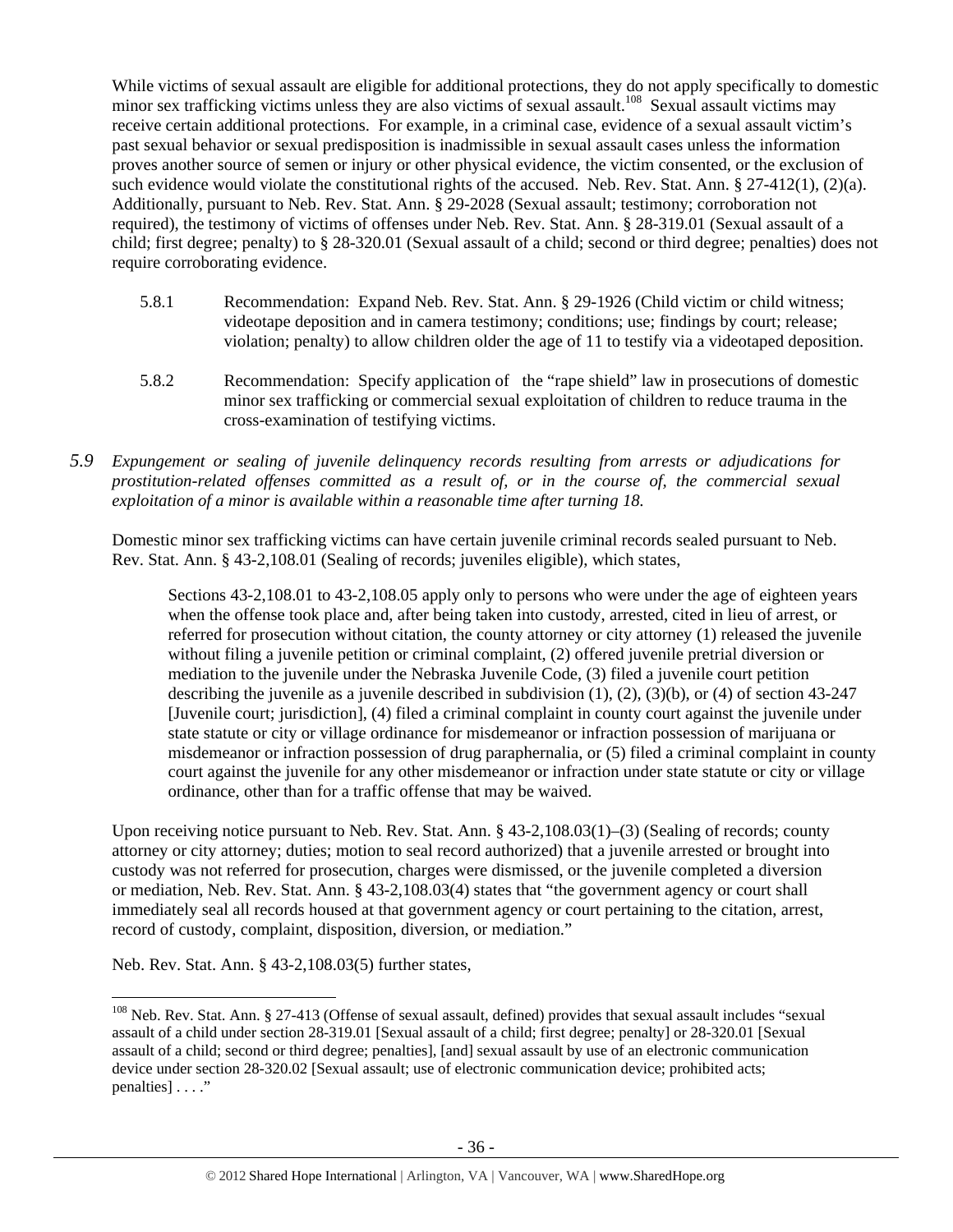If a juvenile described in section 43-2,108.01 has satisfactorily completed such juvenile's probation, supervision, or other treatment or rehabilitation program provided under the Nebraska Juvenile Code or has satisfactorily completed such juvenile's diversion or sentence in county court:

(a) The court may initiate proceedings pursuant to section 43-2,108.04 [Sealing of records; notification of proceedings; order of court; hearing; notice; findings; considerations] to seal the record pertaining to such disposition or adjudication under the juvenile code or sentence of the county court; and

(b) If the juvenile has attained the age of seventeen years, the court shall initiate proceedings pursuant to section 43-2,108.04 to seal the record pertaining to such disposition or adjudication under the juvenile code or diversion or sentence of the county court, except that the court is not required to initiate proceedings to seal a record pertaining to a misdemeanor or infraction not described in subdivision (4) of section 43-2,108.01 under a city or village ordinance that has no possible jail sentence. Such a record may be sealed under subsection (6) of this section.

Neb. Rev. Stat. Ann. § 43-2,108.03(6) allows a juvenile's parent or guardian to petition the court to seal the juvenile's records where the juvenile "has satisfactorily completed diversion, mediation, probation, supervision, or other treatment or rehabilitation program provided under the Nebraska Juvenile Code or has satisfactorily completed the diversion or sentence ordered by a county court." Pursuant to Neb. Rev. Stat. Ann. § 43-2,108.04(5), (6), a court will seal a juvenile's records

(5) . . . if it finds that the juvenile has been rehabilitated to a satisfactory degree. In determining whether the juvenile has been rehabilitated to a satisfactory degree, the court may consider all of the following:

(a) The age of the juvenile;

(b) The nature of the offense and the role of the juvenile in the offense;

(c) The behavior of the juvenile after the disposition, adjudication, diversion, or sentence and the juvenile's response to diversion, mediation, probation, supervision, other treatment or rehabilitation program, or sentence;

(d) The education and employment history of the juvenile; and

(e) Any other circumstances that may relate to the rehabilitation of the juvenile.

(6) If, after conducting the hearing in accordance with this section, the juvenile is not found to be satisfactorily rehabilitated such that the record is not ordered to be sealed, a juvenile who is a person described in section 43-2,108.01 or such juvenile's parent or guardian may not move the court to seal the record for one year after the court's decision not to seal the record is made, unless such time restriction is waived by the court.

## *5.10 Victim restitution and civil remedies for victims of domestic minor sex trafficking or commercial sexual exploitation of children (CSEC) are authorized by law.*

Although no civil remedies are statutorily authorized for victims of Neb. Rev. Stat. Ann. § 28-831(2) (Human trafficking; forced labor or services; prohibited acts; penalties) under the Exploited Children's Civil Remedy Act,<sup>109</sup> Nebraska does statutorily provide a civil cause of action for sex trafficked minors who were sexually exploited through child pornography. Neb. Rev. Stat. Ann. § 25-21,292 (Civil action authorized; recovery; attorney's fees and costs; injunctive relief) states,

(1) Any participant<sup>110</sup> or portrayed observer<sup>111</sup> in a visual depiction of sexually explicit conduct<sup>112</sup> or his or her parent or legal guardian who suffered or continues to suffer personal or psychological injury as a

<sup>&</sup>lt;sup>109</sup> Neb. Rev. Stat. Ann. §§ 25-21,290 to -21,296.<br><sup>110</sup> Neb. Rev. Stat. Ann. § 25-21,291(8) (Terms, defined) defines "participant" as "a child who appears in any visual depiction of sexually explicit conduct and is portrayed or actively engaged in acts of sexually explicit conduct appearing therein."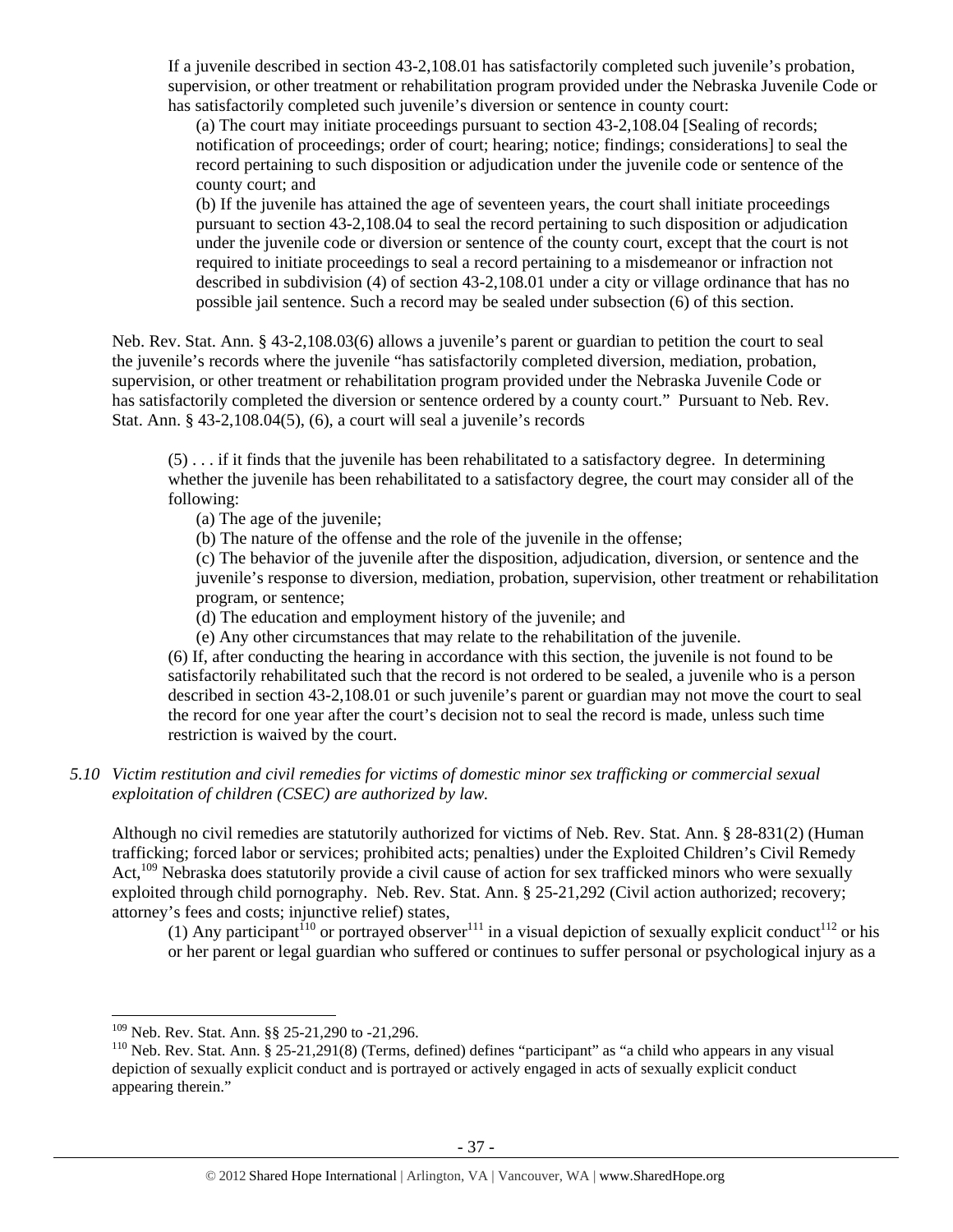result of such participation or portrayed observation may bring a civil action against any person who knowingly and willfully (a) created, distributed, or actively acquired such visual depiction while in this state or (b) aided or assisted with the creation, distribution, or active acquisition of such visual depiction while such person or the person aided or assisted was in this state.

(2) A plaintiff who prevails in a civil action brought pursuant to the Exploited Children's Civil Remedy Act may recover his or her actual damages, which are deemed to be a minimum of one hundred fifty thousand dollars, plus any and all attorney's fees and costs reasonably associated with the civil action. In addition to all other remedies available under the act, the court may also award temporary, preliminary, and permanent injunctive relief as the court deems necessary and appropriate. (3) This section does not create a cause of action if the participant was sixteen years of age or older at the time the visual depiction was created and the participant willfully and voluntarily participated in the creation of the visual depiction.

Restitution may also be available to a commercially sexually exploited child. Neb. Rev. Stat. Ann. § 29-2280 (Restitution; order; when) states,

. . . .

A sentencing court may order the defendant to make restitution for the actual physical injury or property damage or loss sustained by the victim as a direct result of the offense for which the defendant has been convicted. With the consent of the parties, the court may order restitution for the actual physical injury or property damage or loss sustained by the victim of an uncharged offense or an offense dismissed pursuant to plea negotiations. . . .

The court determines the amount of restitution "based on the actual damages sustained by the victim." Neb. Rev. Stat. Ann. § 29-2281. Additionally, Neb. Rev. Stat. Ann. § 29-2282 (Property damage; bodily injury; death; relief authorized) states, "If the offense results in bodily injury, the court may require payment of necessary medical care, including, but not limited to, physical or psychological treatment and therapy, and payment for income lost due to such bodily injury."

- 5.10.1 Recommendation: Amend the Exploited Children's Civil Remedy Act to include victims of domestic minor sex trafficking.
- 5.10.2 Recommendation: Amend Neb. Rev. Stat. Ann. § 29-2280 (Restitution; order; when) to make restitution mandatory in human trafficking and CSEC offenses.

 $111$  Neb. Rev. Stat. Ann. § 25-21,291(9) (Terms, defined) defines "portrayed observer" as "a child who appears in any visual depiction where sexually explicit conduct is likewise portrayed or occurring within the child's presence or in the child's proximity."

<sup>&</sup>lt;sup>112</sup> Pursuant to Neb. Rev. Stat. Ann. § 25-21,291(10), "Sexually explicit conduct has the same meaning as in section 28-1463.02." Neb. Rev. Stat. Ann. § 28-1463.02(5) defines "sexual explicit conduct" as

<sup>(</sup>a) Real or simulated intercourse, whether genital-genital, oral-genital, anal-genital, or oral-anal between persons of the same or opposite sex or between a human and an animal or with an artificial genital; (b) real or simulated masturbation; (c) real or simulated sadomasochistic abuse; (d) erotic fondling; (e) erotic nudity; or (f) real or simulated defecation or urination for the purpose of sexual gratification or sexual stimulation of one or more of the persons involved.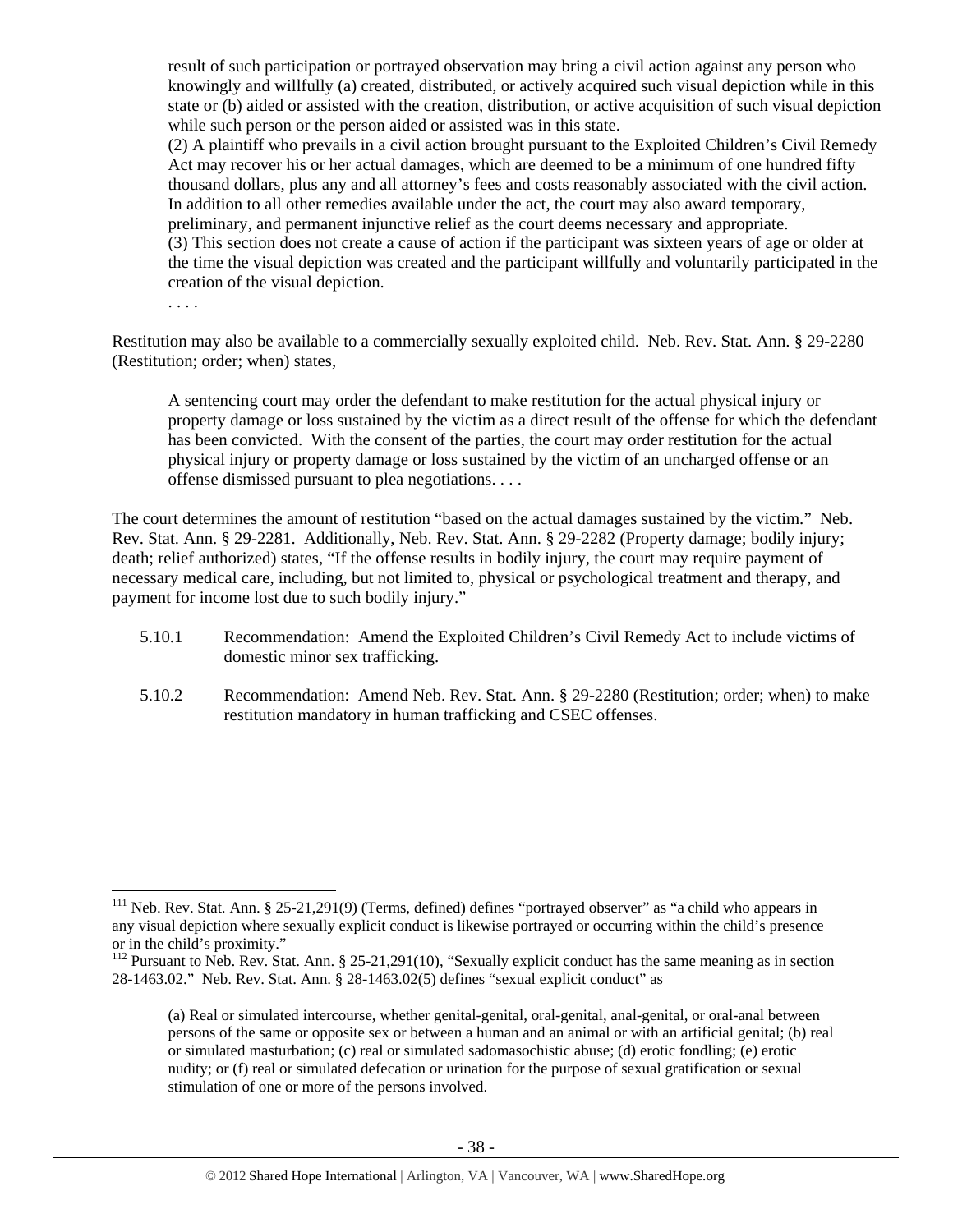*5.11 Statutes of limitations for civil and criminal actions for child sex trafficking or commercial sexual exploitation of children (CSEC) offenses are eliminated or lengthened sufficiently to allow prosecutors and victims a realistic opportunity to pursue criminal action and legal remedies.* 

Generally, felony prosecutions must be commenced within 3 years of the offense, and misdemeanor prosecutions must begin within one year and 6 months. Neb. Rev. Stat. Ann. § 29-110(1)–(2). While statutes of limitations are eliminated for some sexual offenses against children,<sup>113</sup> Neb. Rev. Stat. Ann. § 29-110(1) (Prosecutions; complaint, indictment, or information; filing; time limitations; exceptions), the statute of limitations is not eliminated for violations of Neb. Rev. Stat. Ann. § 28-831(2) (Human trafficking; forced labor or services; prohibited acts; penalties)and CSEC offenses. Neb. Rev. Stat. Ann. § 29-110(3) states,

Except as otherwise provided by law, no person shall be prosecuted for kidnapping under section 28-313, false imprisonment under section 28-314 or 28-315, child abuse under section 28-707, pandering under section 28-802, debauching a minor under section 28-805, or an offense under section 28-813, 28-813.01 [Sexually explicit conduct; visual depiction; unlawful; penalty; affirmative defenses], or 28-1463.03 [Visual depiction of sexually explicit conduct; prohibited acts; affirmative defense] when the victim is under sixteen years of age at the time of the offense (a) unless the indictment for such offense is found by a grand jury within seven years next after the offense has been committed or within seven years next after the victim's sixteenth birthday, whichever is later, or (b) unless a complaint for such offense is filed before the magistrate within seven years next after the offense has been committed or within seven years next after the victim's sixteenth birthday, whichever is later, and a warrant for the arrest of the defendant has been issued.

To receive a civil remedy under the Exploited Children's Civil Remedy Act, Neb. Rev. Stat. Ann. § 25- 21,293 (Time for brining action; limitation) states that an action "shall be filed within three years of the later of" the conclusion of criminal prosecution of the offender, the date the victim is able to identify the offender, or the victim's 18 birthday.

5.11.1 Recommendation: Amend Neb. Rev. Stat. Ann. § 29-110 (Prosecutions; complaint, indictment, or information; filing; time limitations; exceptions) to eliminate statutes of limitations for prosecutions under Neb. Rev. Stat. Ann. § 28-831(2) (Human trafficking; forced labor or services; prohibited acts; penalties), § 28-707 (Child abuse; privileges not available; penalties) and § 28-802 (Pandering).

 $113$  Neb. Rev. Stat. Ann. § 29-110(7) (Prosecutions; complaint, indictment, or information; filing; time limitations; exceptions) provides, "There shall not be any time limitations for prosecution or punishment for . . . sexual assault of a child in the second or third degree under section 28-320.01 . . . or sexual assault of a child in the first degree under section 28-319.01; nor shall there be any time limitations for prosecution or punishment for sexual assault in the third degree under section 28-320 when the victim is under sixteen years of age at the time of the offense."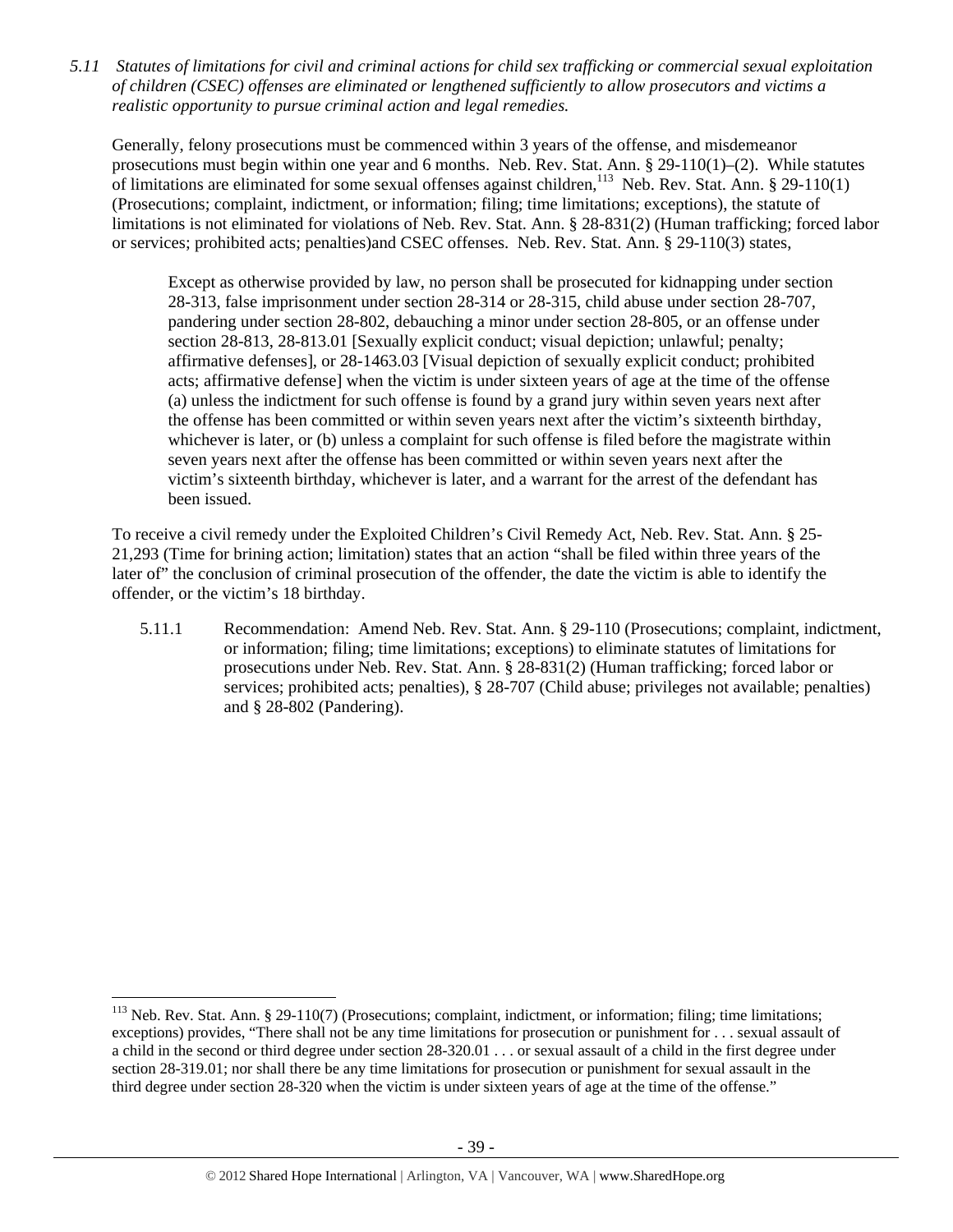#### **FRAMEWORK ISSUE 6: CRIMINAL JUSTICE TOOLS FOR INVESTIGATION AND PROSECUTIONS**

#### *Legal Components:*

- *6.1 Training on human trafficking and domestic minor sex trafficking for law enforcement is statutorily mandated.*
- *6.2 Single party consent to audiotaping is permitted in law enforcement investigations.*
- *6.3 Wiretapping is an available tool to investigate domestic minor sex trafficking.*
- *6.4 Using a law enforcement posing as a minor to investigate buying or selling of commercial sex acts is not a defense to soliciting, purchasing, or selling sex with a minor.*
- *6.5 Using the Internet to investigate buyers and traffickers is a permissible investigative technique.*
- *6.6 Law enforcement and child welfare agencies are mandated to promptly report missing and recovered children. \_\_\_\_\_\_\_\_\_\_\_\_\_\_\_\_\_\_\_\_\_\_\_\_\_\_\_\_\_\_\_\_\_\_\_\_\_\_\_\_\_\_\_\_\_\_\_\_\_\_\_\_\_\_\_\_\_\_\_\_\_\_\_\_\_\_\_\_\_\_\_\_\_\_\_\_\_\_\_\_\_\_\_\_\_\_\_\_\_\_\_\_\_\_*

## *Legal Analysis:*

*6.1 Training on human trafficking and domestic minor sex trafficking for law enforcement is statutorily mandated.* 

Although law enforcement in Nebraska are statutorily required to meet training requirements, none specifically mandate that law enforcement receive training on human trafficking or domestic minor sex trafficking. Neb. Rev. Stat. Ann. § 81-1402 (Nebraska Law Enforcement Training Center; created; purposes) establishes the Nebraska Law Enforcement Training Center to oversee training of law enforcement, conduct certification of law enforcement, and test law enforcement candidates "to ensure they meet pre-certification and certification requirements." However, under Legislative Bill 1145 (Sec. 3), <sup>114</sup>

(1) It is the intent of the Legislature that law enforcement agencies, prosecutors, public defenders, judges, juvenile detention center staff, and others involved in the juvenile justice system and the criminal justice system and other relevant officials be provided mandatory training regarding issues in human trafficking. The task force established in section 2 of this act shall work with such agencies, persons, and staff to develop a proper curriculum for the training and to determine how the training should be provided. The determination and accompanying legislative recommendations shall be made by December 1, 2012. Such training shall focus on:

(a) State and federal law regarding human trafficking;

(b) Methods used in identifying victims of human trafficking who are United States citizens and foreign nationals, including preliminary interview techniques and appropriate questioning methods; (c) Methods for prosecuting human traffickers;

(d) Methods of increasing effective collaboration with nongovernmental organizations and other relevant social service organizations in the course of investigating and prosecuting a human trafficking case;

(e) Methods for protecting the rights of victims of human trafficking, taking into account the need to consider human rights and the special needs of women and minor victims;

(f) The necessity of treating victims of human trafficking as crime victims rather than as criminals; and

- (g) Methods for promoting the safety and well-being of all victims of human trafficking.
- 6.1.1 Recommendation: Enact a law mandating that all law enforcement receive training on domestic minor sex trafficking.

<sup>114</sup> *See supra* note 101.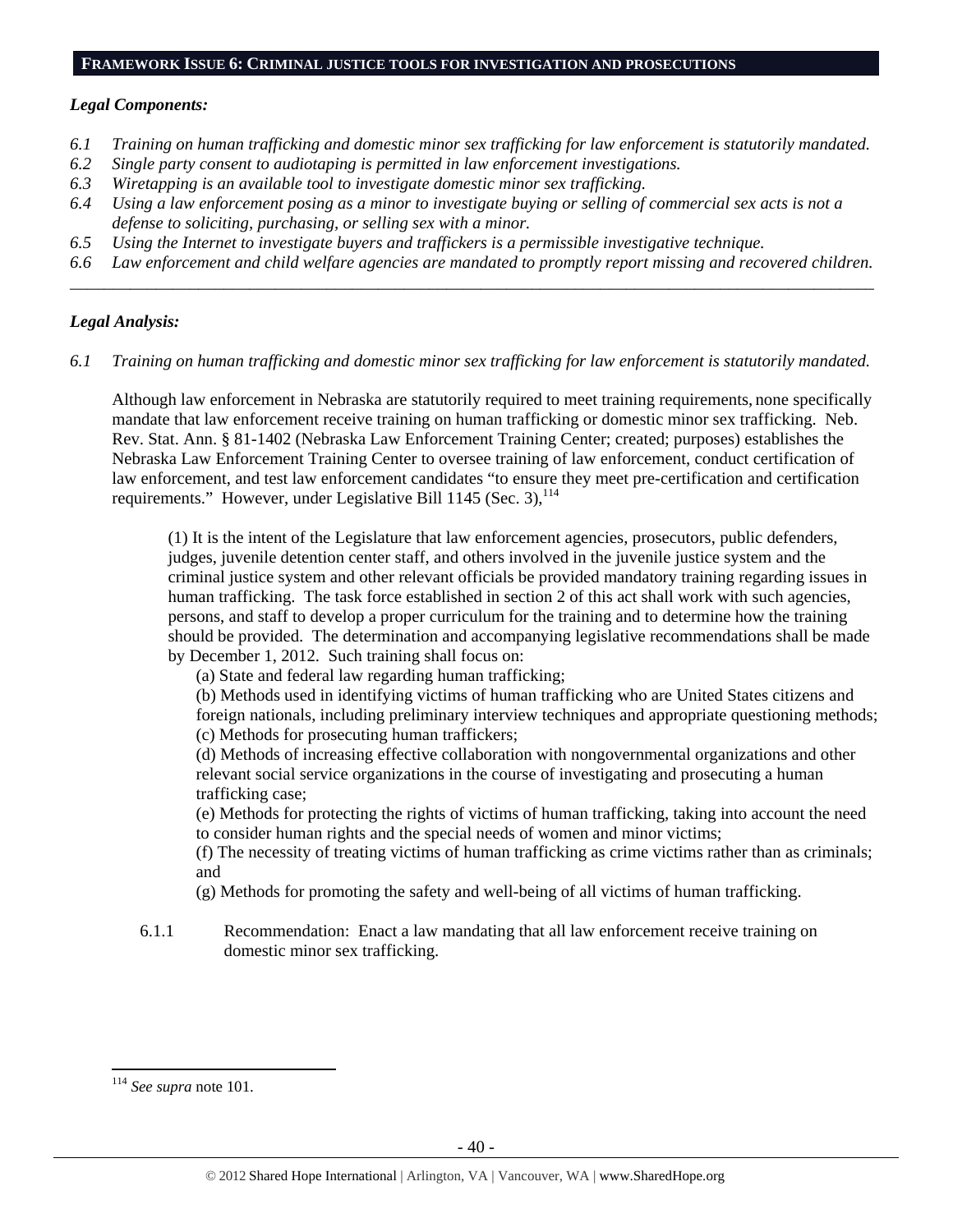## *6.2 Single party consent to audiotaping is permitted in law enforcement investigations.*

Neb. Rev. Stat. Ann. § 86-290(2)(b), (c) (Unlawful acts; penalty) permits single-party consent to audio-taping by stating,

(b) It is not unlawful under sections 86-271 to 86-295 for a person acting under color of law to intercept a wire, electronic, or oral communication when such person is a party to the communication or one of the parties to the communication has given prior consent to such interception. (c) It is not unlawful under sections 86-271 to 86-295 for a person not acting under color of law to intercept a wire, electronic, or oral communication when such person is a party to the communication or when one of the parties to the communication has given prior consent to such interception unless such communication is intercepted for the purpose of committing any criminal or tortious act in violation of the Constitution or laws of the United States or of any state.

## *6.3 Wiretapping is an available tool to investigate domestic minor sex trafficking.*

An order authorizing wiretapping may be issued for investigations related to the sex trafficking of minors, including investigations related to child pornography, the sexual assault of a child, and the enticement of a child through the use of the Internet. Nebraska law, however, does not expressly authorize law enforcement to receive an order authorizing wiretapping in an investigation under Neb. Rev. Stat. Ann. § 28-831(2) (Human trafficking; forced labor or services; prohibited acts; penalties). Neb. Rev. Stat. Ann. § 86-291 (Interception; court order) specifically states,

The Attorney General or any county attorney may make application to any district court of this state for an order authorizing or approving the interception of wire, electronic, or oral communications, and such court may grant, subject to sections 86-271 to 86-295, an order authorizing or approving the interception of wire, electronic, or oral communications by law enforcement officers having responsibility for the investigation of the offense as to which application is made, when such interception may provide or has provided evidence of the commission of the offense of murder, kidnapping, robbery, bribery, extortion, dealing in narcotic or other dangerous drugs, sexual assault of a child or a vulnerable adult, visual depiction or possessing a visual depiction of sexually explicit conduct of a child, or child enticement by means of a computer, or any conspiracy to commit any such offense.

At the same time a county attorney first makes application to the district court for an initial order authorizing or approving the interception of wire, electronic, or oral communications, the county attorney shall submit the application to the Attorney General or his or her designated deputy or assistant. Within twenty-four hours of receipt by the office of the Attorney General of the application from the county attorney, the Attorney General or his or her designated deputy or assistant, as the case may be, shall state to the district court where the order is sought his or her recommendation as to whether the order should be granted. The court shall not issue the order until it has received the recommendation or until seventy-two hours after receipt of the application from the county attorney, whichever is sooner, unless the court finds exigent circumstances existing which necessitate the immediate issuance of the order. The court may issue the order and disregard the recommendation of the Attorney General or his or her designated deputy or assistant.

6.3.1 Recommendation: Amend Neb. Rev. Stat. Ann. § 86-291 (Interception; court order) to include Neb. Rev. Stat. Ann. § 28-831(2) (Human trafficking; forced labor or services; prohibited acts; penalties) and all other Nebraska CSEC laws.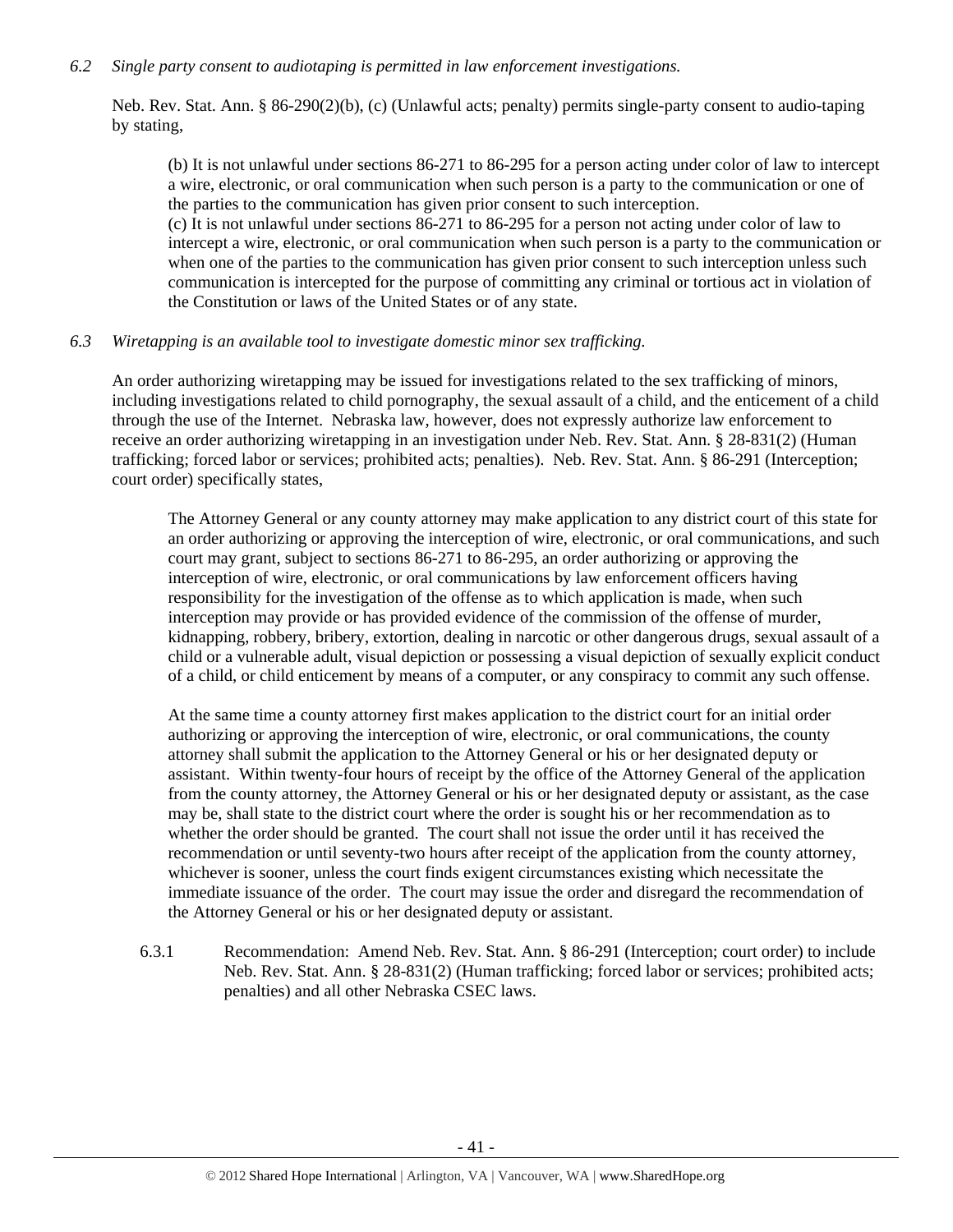*6.4 Using a law enforcement posing as a minor to investigate buying or selling of commercial sex acts is not a defense to soliciting, purchasing, or selling sex with a minor.* 

Nebraska's laws do not specifically permit or forbid the use of a law enforcement decoy during investigations under Neb. Rev. Stat. Ann. § 28-831(2) (Human trafficking; forced labor or services; prohibited acts; penalties) or CSEC laws.

6.4.1 Recommendation: Enact a law expressly permitting the use of a law enforcement decoy during the investigation or prohibiting a defense to prosecution based on the "minor" being in fact a person posing as a minor for purposes of the investigation of a violation under Neb. Rev. Stat. Ann. § 28-831(2) (Human trafficking; forced labor or services; prohibited acts; penalties) and CSEC laws.

## *6.5 Using the Internet to investigate buyers and traffickers is a permissible investigative technique.*

While neither is expressly commercial in nature, two of Nebraska's laws appear to authorize law enforcement to use the Internet in investigating buyers and traffickers.<sup>115</sup> Neb. Rev. Stat. Ann. § 28-833(1) (Enticement by electronic communication device; penalty) makes it illegal for a person to knowingly and intentionally use "an electronic communication device to contact a child under sixteen years of age or a peace officer who is believed by such person to be a child under sixteen years of age and in so doing . . . [o]ffers or solicits any indecent, lewd, or lascivious act." Similarly, Neb. Rev. Stat. Ann. § 28-320.02(1) (Sexual assault; use of electronic communication device; prohibited acts; penalties) makes it illegal for a person to knowingly

solicit, coax, entice, or lure (a) a child sixteen years of age or younger or (b) a peace officer who is believed by such person to be a child sixteen years of age or younger, by means of an electronic communication device $^{116}$ ... to engage in an act which would be in violation of section 28-319 [Sexual] assault; first degree; penalty], 28-319.01 [Sexual assault of a child; first degree; penalty], or 28-320.01 [Sexual assault of a child; second or third degree; penalties] or subsection (1) or (2) of section 28-320 [Sexual assault; second or third degree; penalty]. . . .

The inclusion of the language "or a peace officer who is believed by such person to be a child" under 16 suggests that law enforcement may pose as a child on the Internet while investigating violations of Neb. Rev. Stat. Ann. § 28-833(1) and § 28-320.02(1).

## *6.6 Law enforcement and child welfare agencies are mandated to promptly report missing and recovered children.*

Neb. Rev. Stat. Ann. § 29-214.01(1), (4) (Missing Persons Information Clearinghouse; Nebraska State Patrol; powers and duties) establishes a Missing Persons Information Clearinghouse (Clearinghouse) to serve as a central repository for information and investigation of missing persons. Neb. Rev. Stat. Ann. § 29-214.01(2) states that the Nebraska State Patrol shall do the following:

(a) Collect, process, maintain, and disseminate information about missing persons in Nebraska through hard copy or electronic means;

(c) Cooperate with other states and the National Crime Information Center in the exchange of information on missing persons;

(d) Maintain a statewide, toll-free telephone line, twenty-four hours a day, to receive and disseminate information related to missing persons;

. . . .

<sup>115</sup> *See supra* notes 18, 26. 116 *See supra* note 18.